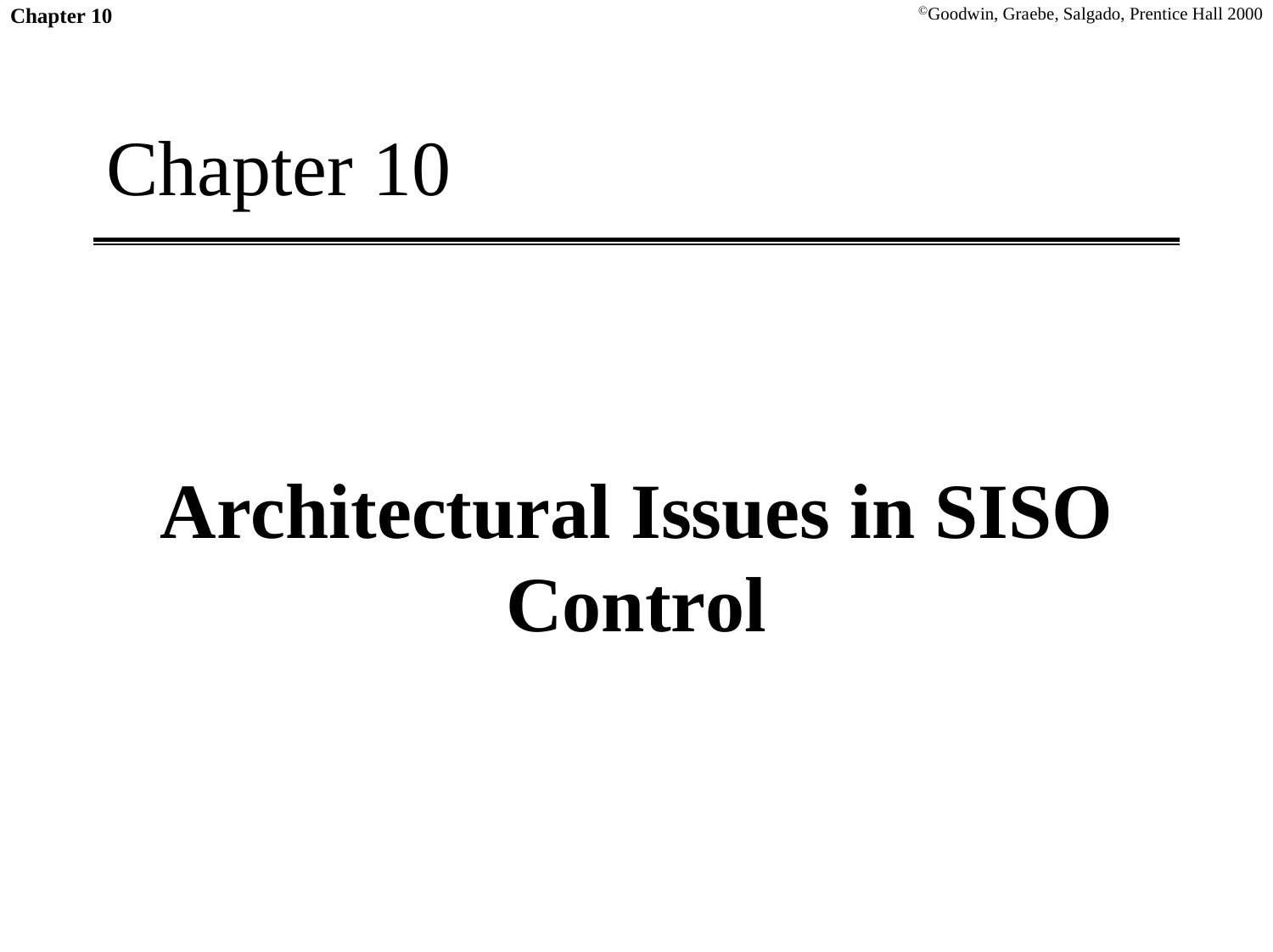#### This chapter considers 3 related issues namely:-

- (1) Exact disturbance compensation and set point tracking (*leading to the Internal Model Principle*)
- (2) Use of extra measured information about disturbances (*leading to disturbance feedforward control*)
- (3) Use of additional internal measurements (*leading to cascade control*)

These are examples of architectural issues in control system design.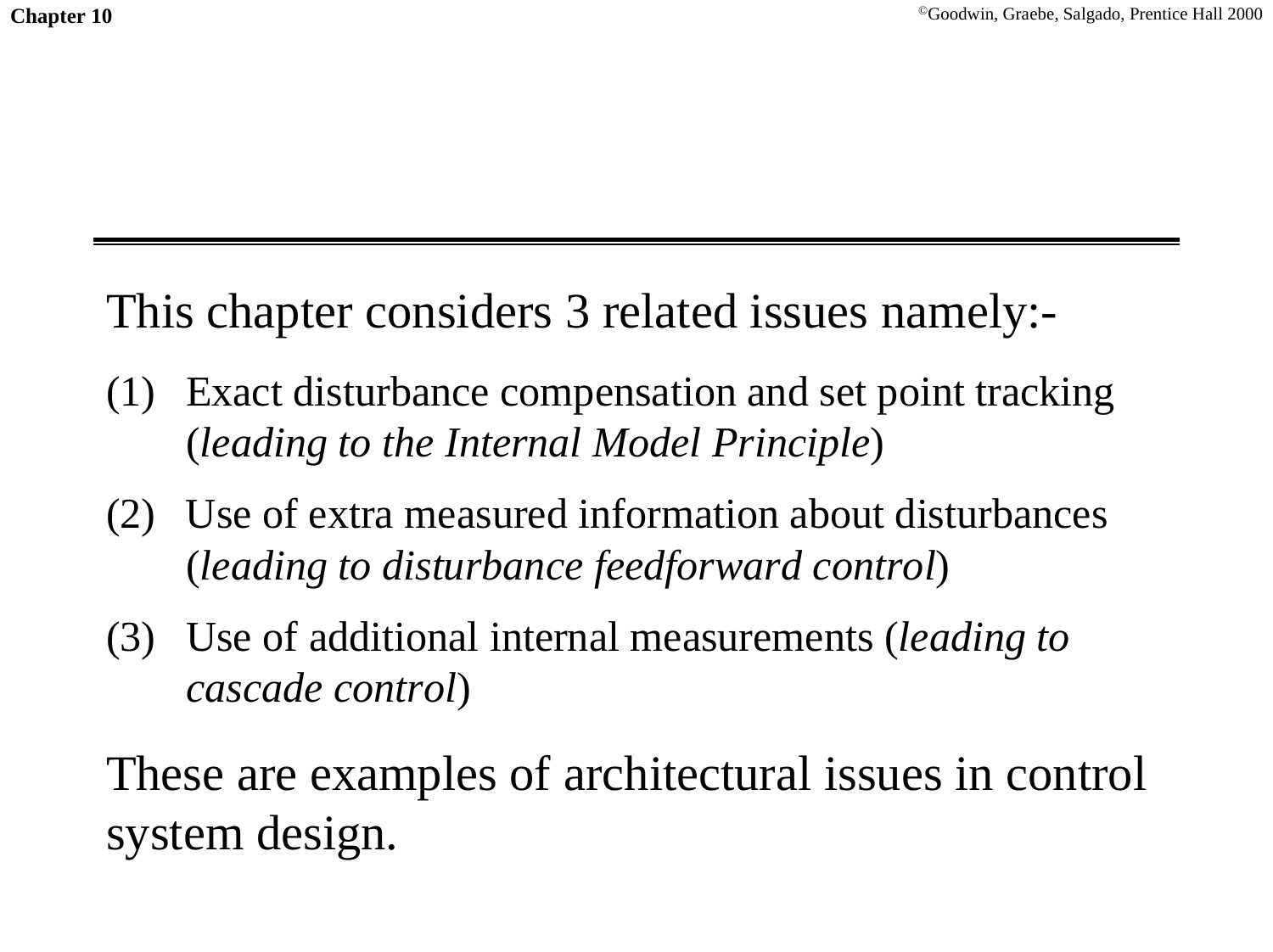Indeed, one of the major tools available to the control system designer is to be able to adjust the control system architecture so as to achieve given performance objectives. Feedforward and Cascade control are prime examples of architectural changes which can significantly effect achieved performance.

The chapter contains an illustration of the positive influence, architectural issues can have by revisiting the "*Hold-Up Effect*" in Reversing Cold Rolling Mills discussed in Chapter 8.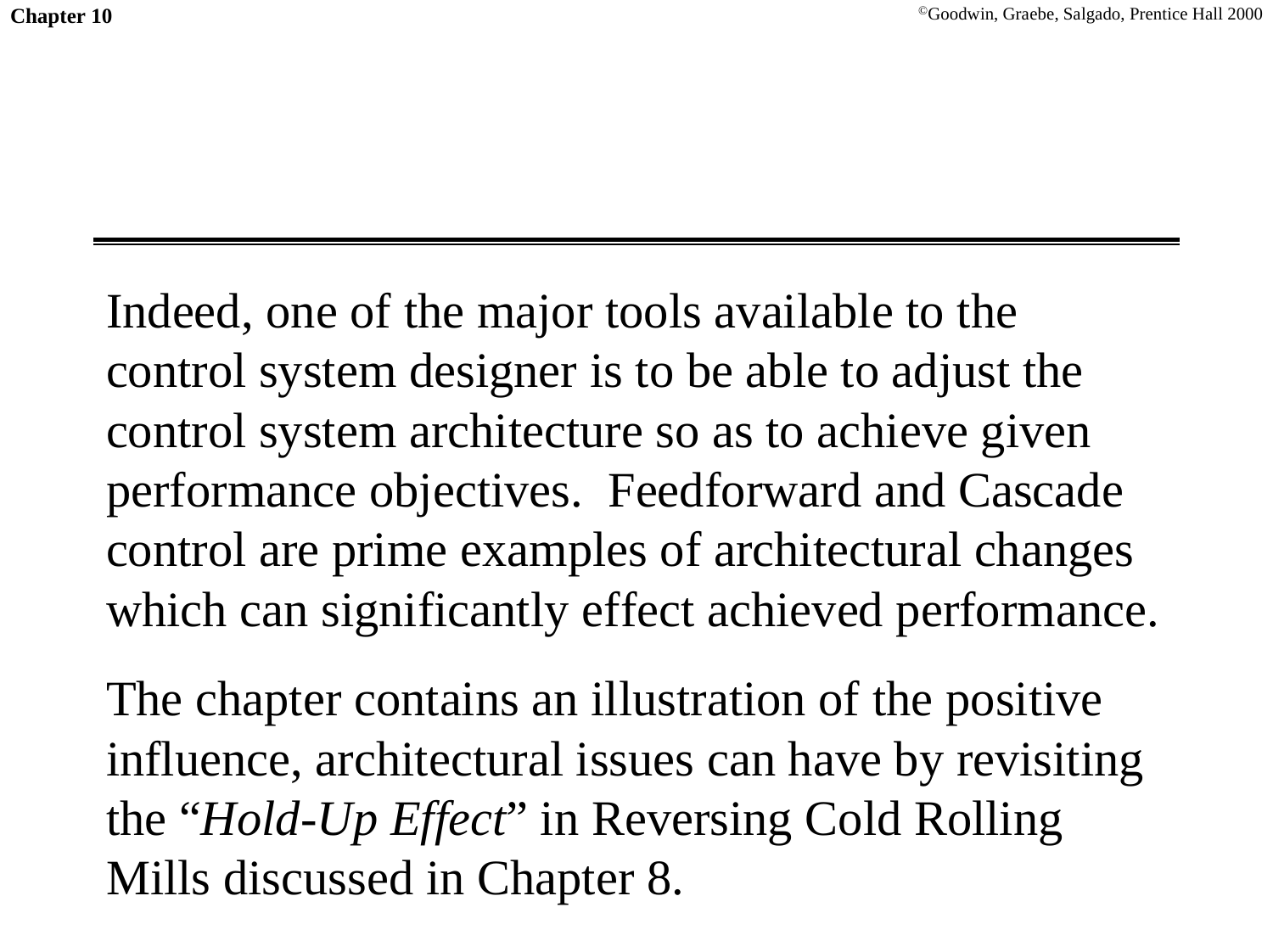### 1. Exact Disturbance Compensation via Internal Model Control

Our previous analysis has focused on basic feedback loop properties and feedback controller synthesis. Here we will extend the scope of the analysis to focus on further architectural issues which are aimedat achieving exact compensation of certain types of deterministic disturbances and exact tracking of particular reference signals.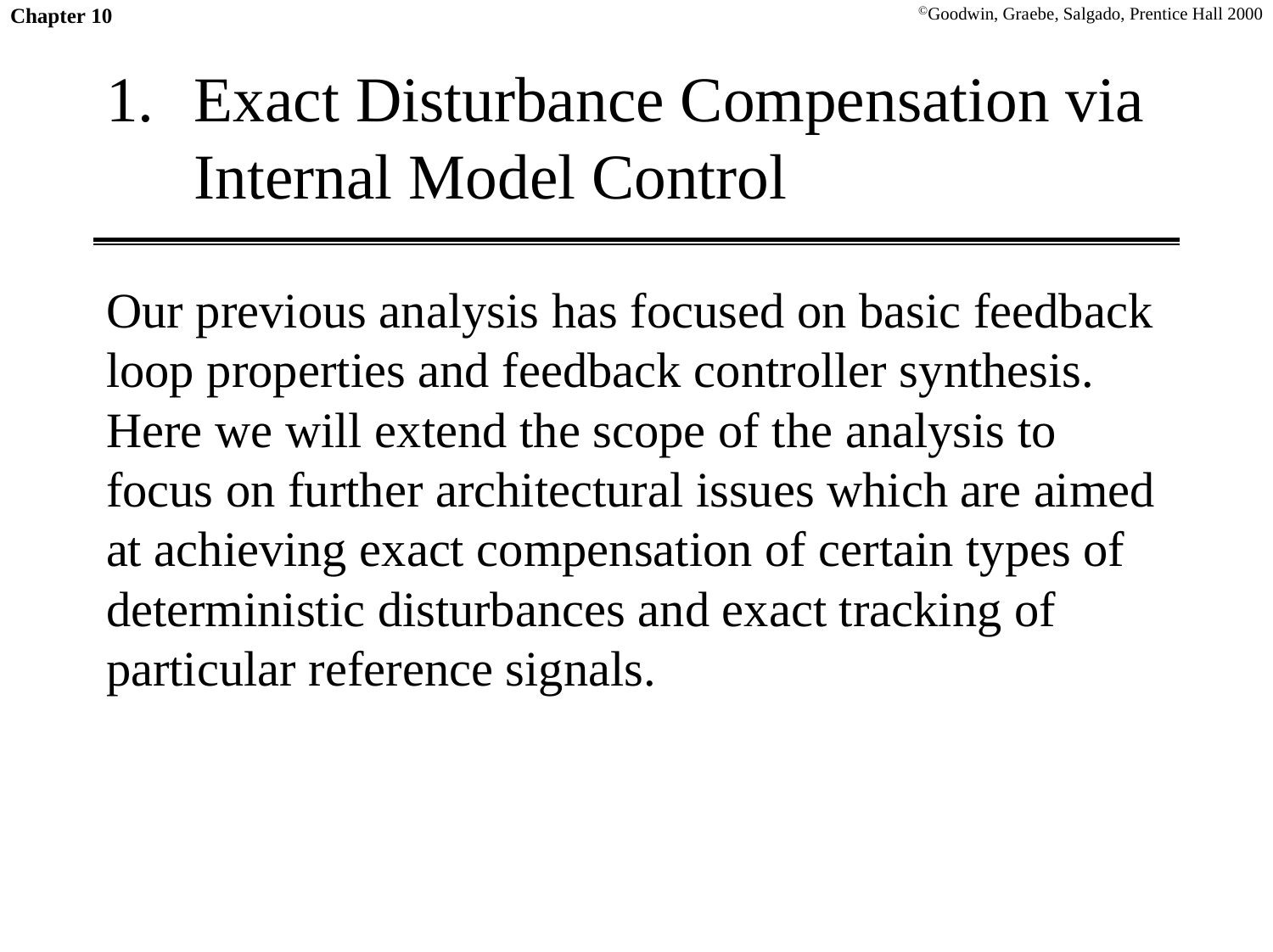## Models for DeterministicDisturbances and References

The particular signals of interest here are those that can be described as the output of a linear dynamic system having zero input and certain specific initial conditions. The simplest example of such a signal is a constant, which can be described by the model

> $\mathcal {X}% _{0}=\mathcal{X}_{0}$ ˙ $\dot{x}_d = 0$  ;  $x_d(0)$  given

The generalization of this idea includes any disturbance that can be described by a differential equation of the form:

$$
\frac{d^q d_g(t)}{dt^q} + \sum_{i=0}^{q-1} \gamma_i \frac{d^i d_g(t)}{dt^i} = 0
$$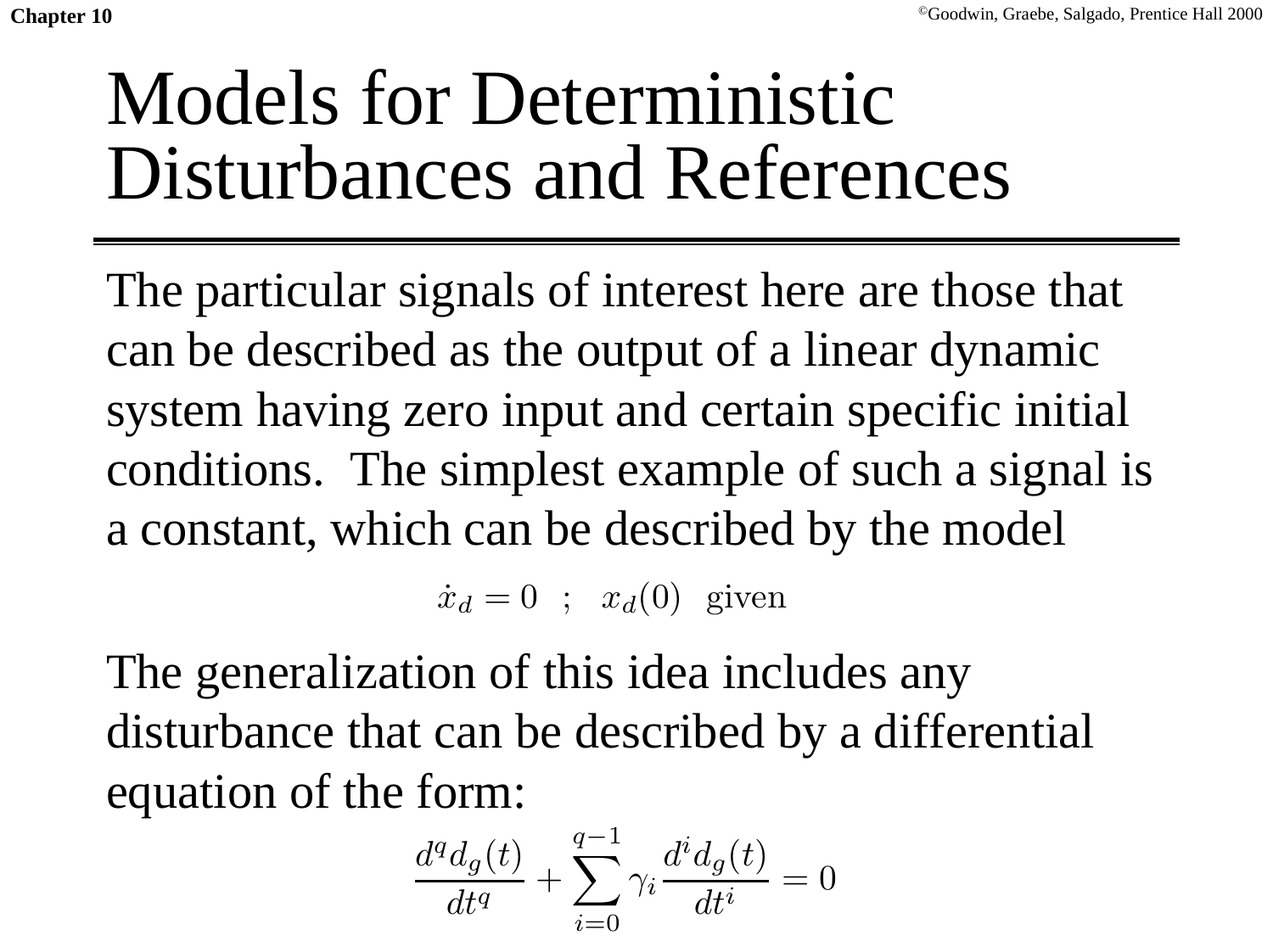The above model leads to the following expression for the Laplace transform of the disturbance:

$$
D_g(s) = \frac{N_d(s)x_d(0)}{\Gamma_d(s)}
$$

where  $\Gamma_d(s)$  is the disturbance generating polynomial defined by

$$
\Gamma_d(s) \stackrel{\triangle}{=} s^q + \sum_{i=0}^{q-1} \gamma_i s^i
$$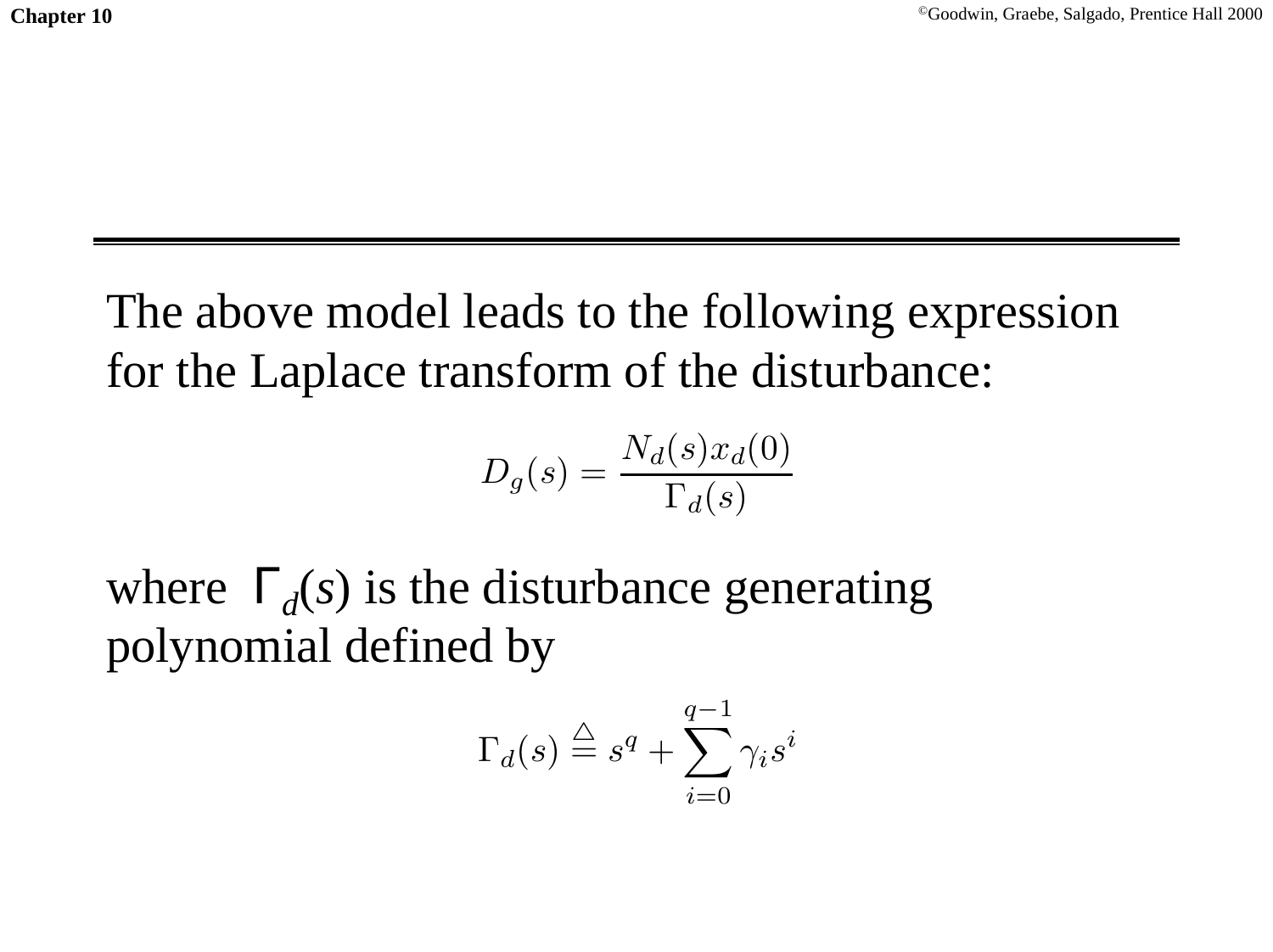# Example 10.1

A disturbance takes the following form

 $d_q(t) = K_1 + K_2 \sin(3t + K_3)$ 

where  $K_1$ ,  $K_2$  and  $K_3$  are constants. Then the generating polynomial is given by

 $\Gamma_d(s) = s(s^2 + 9)$ 

Note that  $K_1$ ,  $K_2$  and  $K_3$  are related to the initial state,  $x_d(0)$ , in the state space model.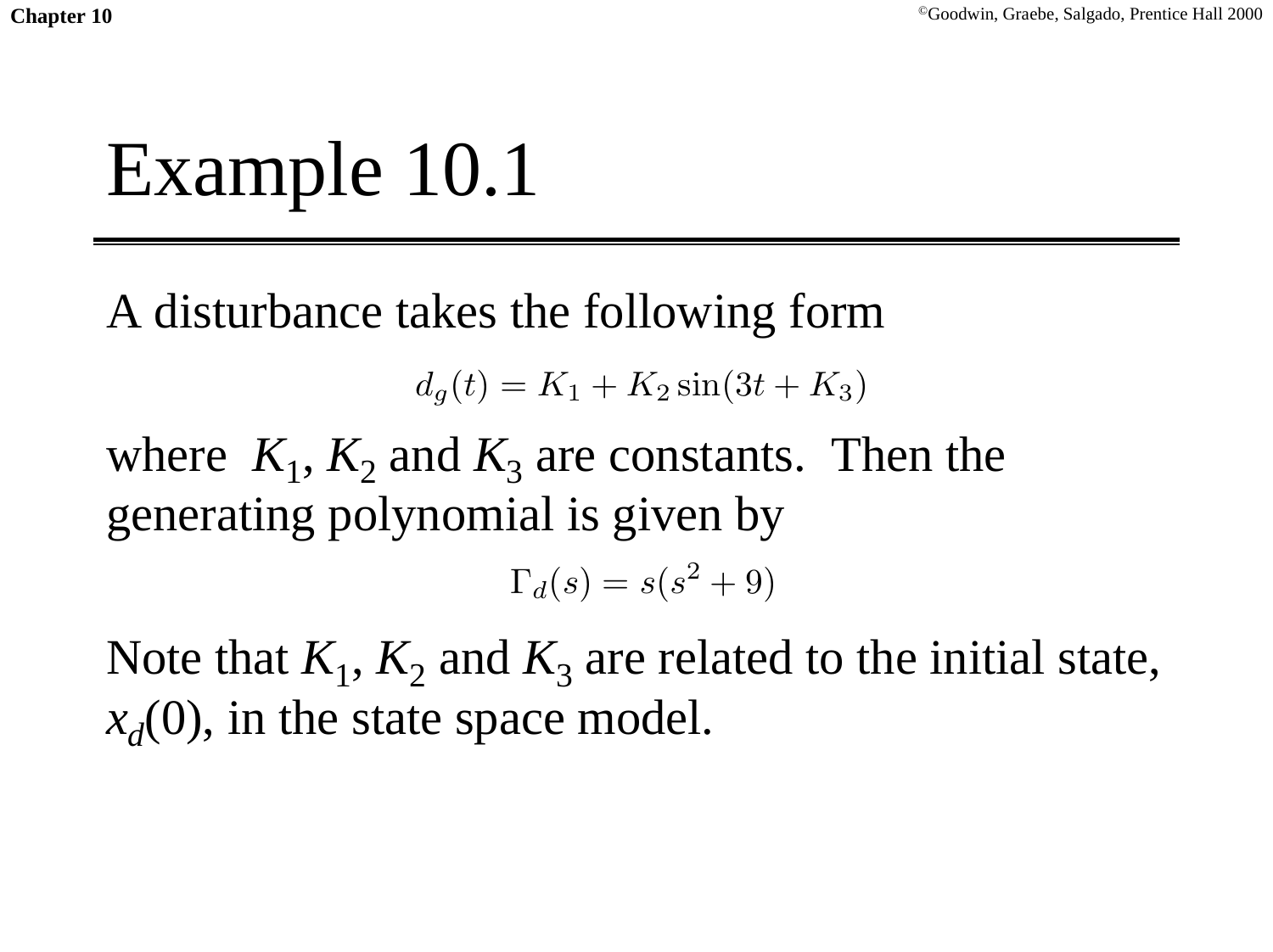## Internal Model Principle for Disturbance

**Disturbance Entry Points.** For a nominal model  $G_0(s)$  with input  $U(s)$  and output  $Y(s)$ , we will assume that the disturbance  $D<sub>g</sub>(s)$  acts on the plant at some intermediate point, i.e. we model the output as follows:

 $Y(s) = G_{o2}(s)(G_{o1}(s)U(s) + D_g(s))$  where  $G_o(s) = G_{o1}(s)G_{o2}(s)$ 

This is illustrated on the next figure.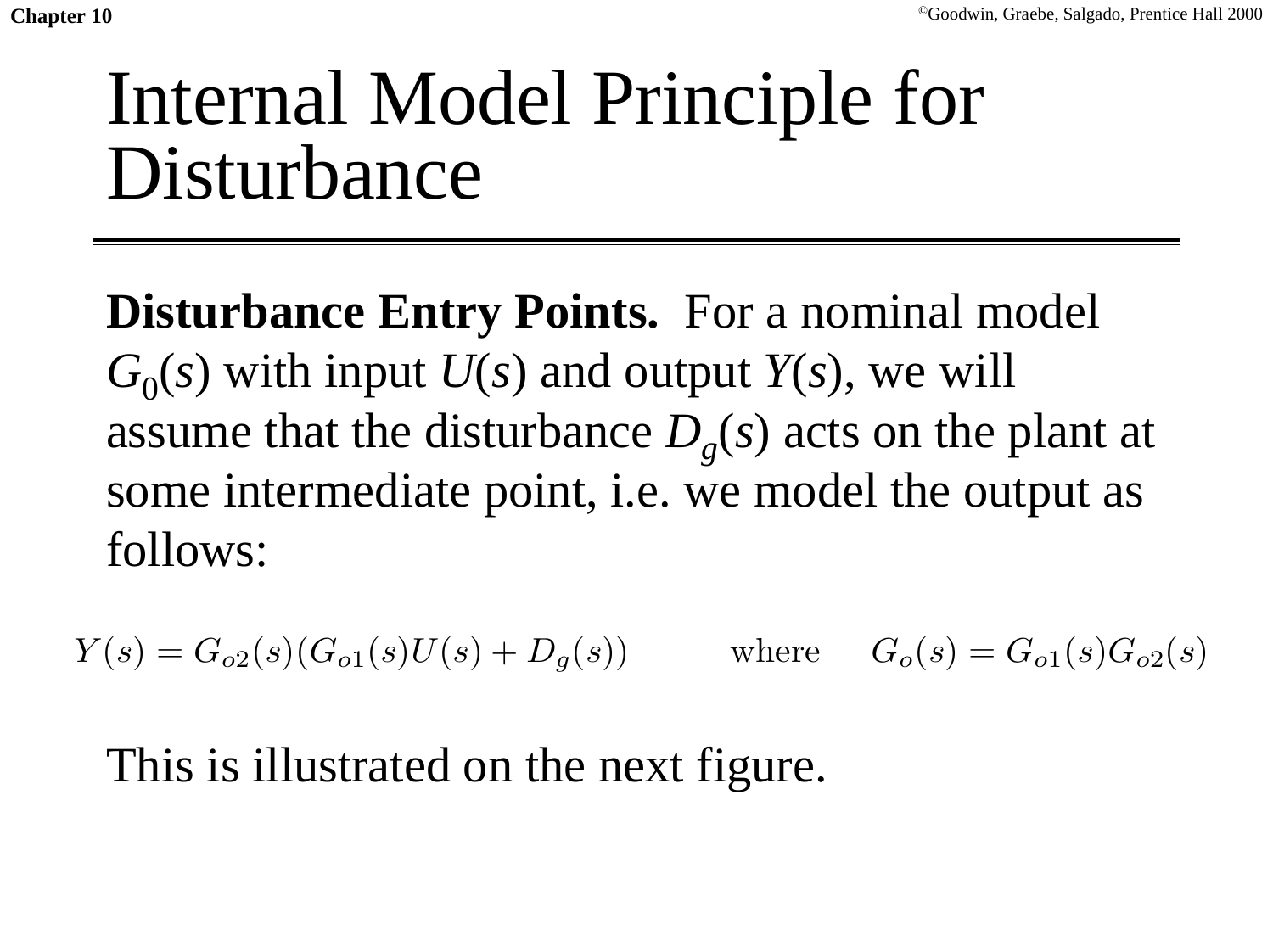#### Figure 10.1: *Control loop with a generalized disturbance*

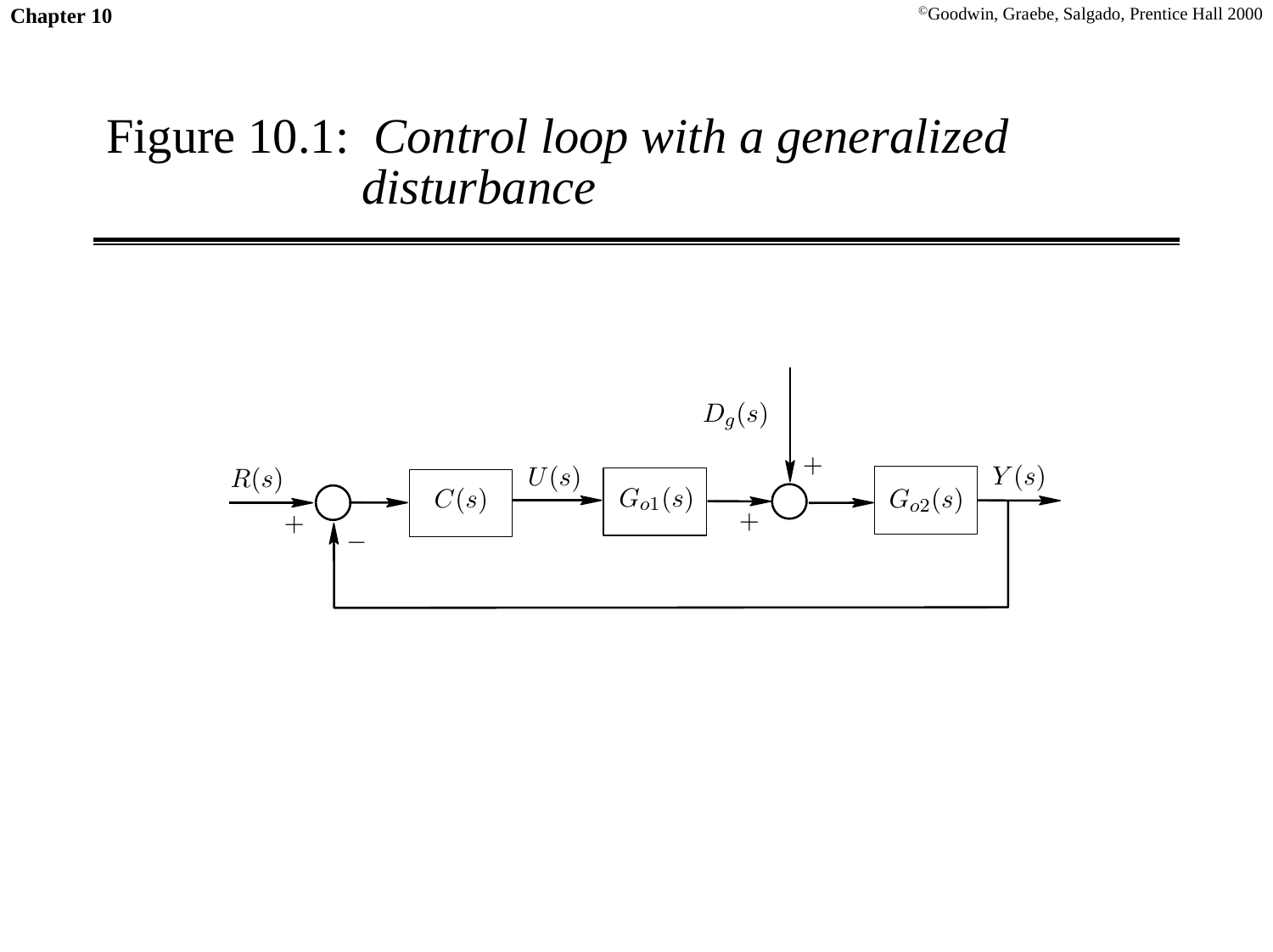# Steady State Disturbance Compensation

We note that for the generalized disturbance description given above, and assuming closed loop stability, the nominal model output and controller output are given respectively by

$$
Y(s) = S_o(s)G_{o2}(s)D_g(s)
$$
  

$$
U(s) = -S_{uo}G_{o2}(s)D_g(s) = \frac{T_o(s)}{G_{o1}(s)}D_g(s)
$$

From the first equation we observe that the effect of the disturbance on the model output vanishes asymptotically when the polynomial  $\Gamma_d(s)$  is a factor in the numerator of  $S_0(s)G_{02}(s)$ .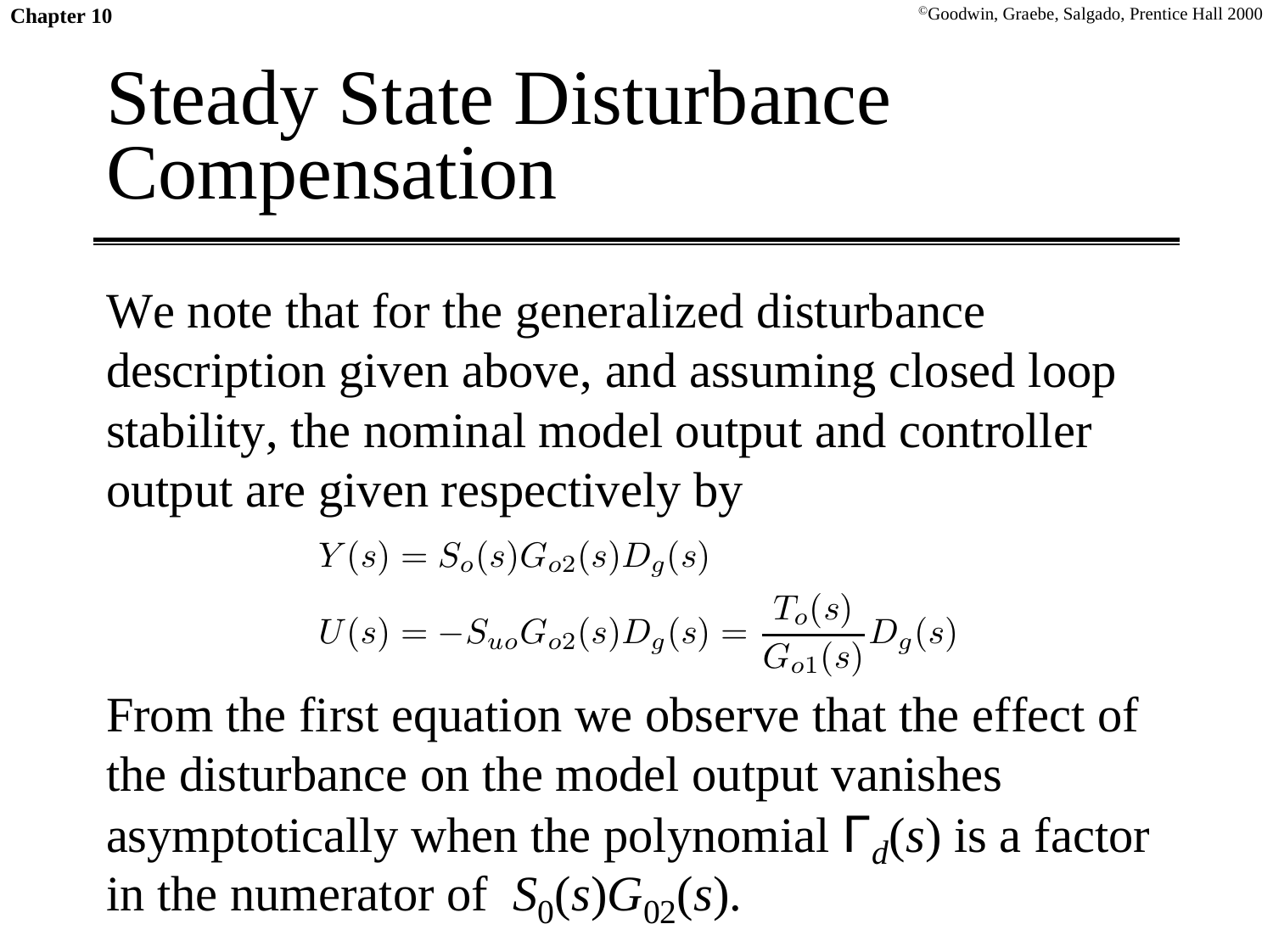#### Specifically,  $A_1A_2L + B_1B_2P$  $A_1$   $B_2$   $L$  $\frac{1}{1+G_{01}G_{02}C}$   $G_{02}$  $\frac{1}{G_0 C}$   $G$  $S_0 G_{02} = \left(\frac{1}{1+G_0 C}\right) G_{02}$  $1$   $1$   $2$   $L$   $T$   $D$   $1$   $D$   $2$  $1$   $D$   $2$  $0\,\mathbf{0}02$  -  $\frac{1}{1}$ 1 1 + = |<br>|<br>|  $=\left(\frac{1}{1+G_{01}G_{02}C}\right)$ |<br>|<br>|  $=\left(\frac{1}{1+G_0C}\right)$

where

$$
G_{01} = \frac{B_1}{A_1}; \quad G_{02} = \frac{B_2}{A_2}; \quad C = \frac{P}{L}
$$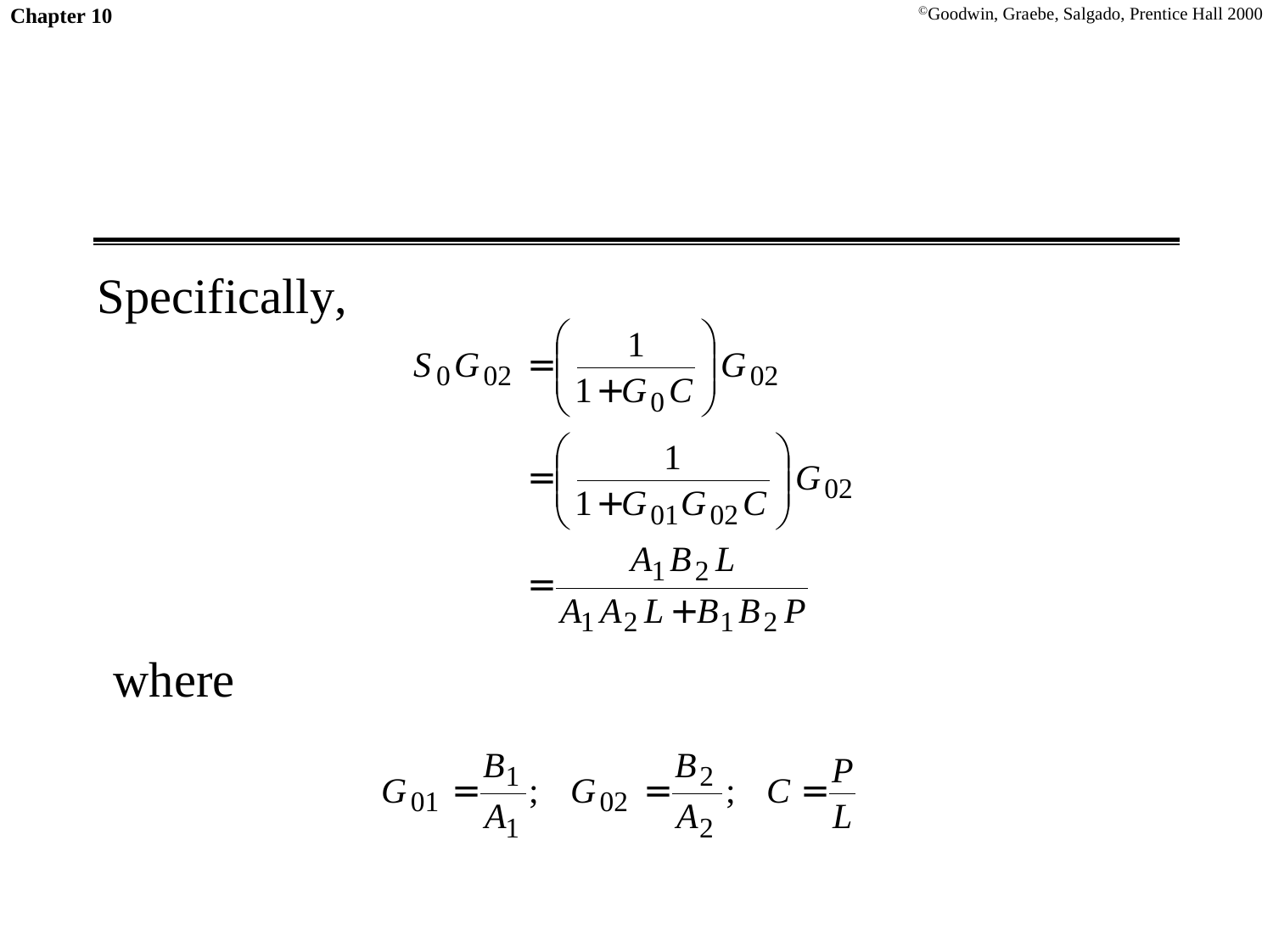Now exact disturbance compensation occurs if the disturbance generating polynomial appears in the numerator of  $S_0G_0$ , i.e. in  $A_1$ ,  $B_2$  or *L*. Under these conditions, the steady state response is seen to be

$$
y_{\infty} = \lim_{t \to \infty} y(t) = \lim_{s \to 0} sS_0 G_{02} D_g = 0
$$

For input disturbances, we require that the disturbance generating polynomial appear in the numerator of  $S_0$ .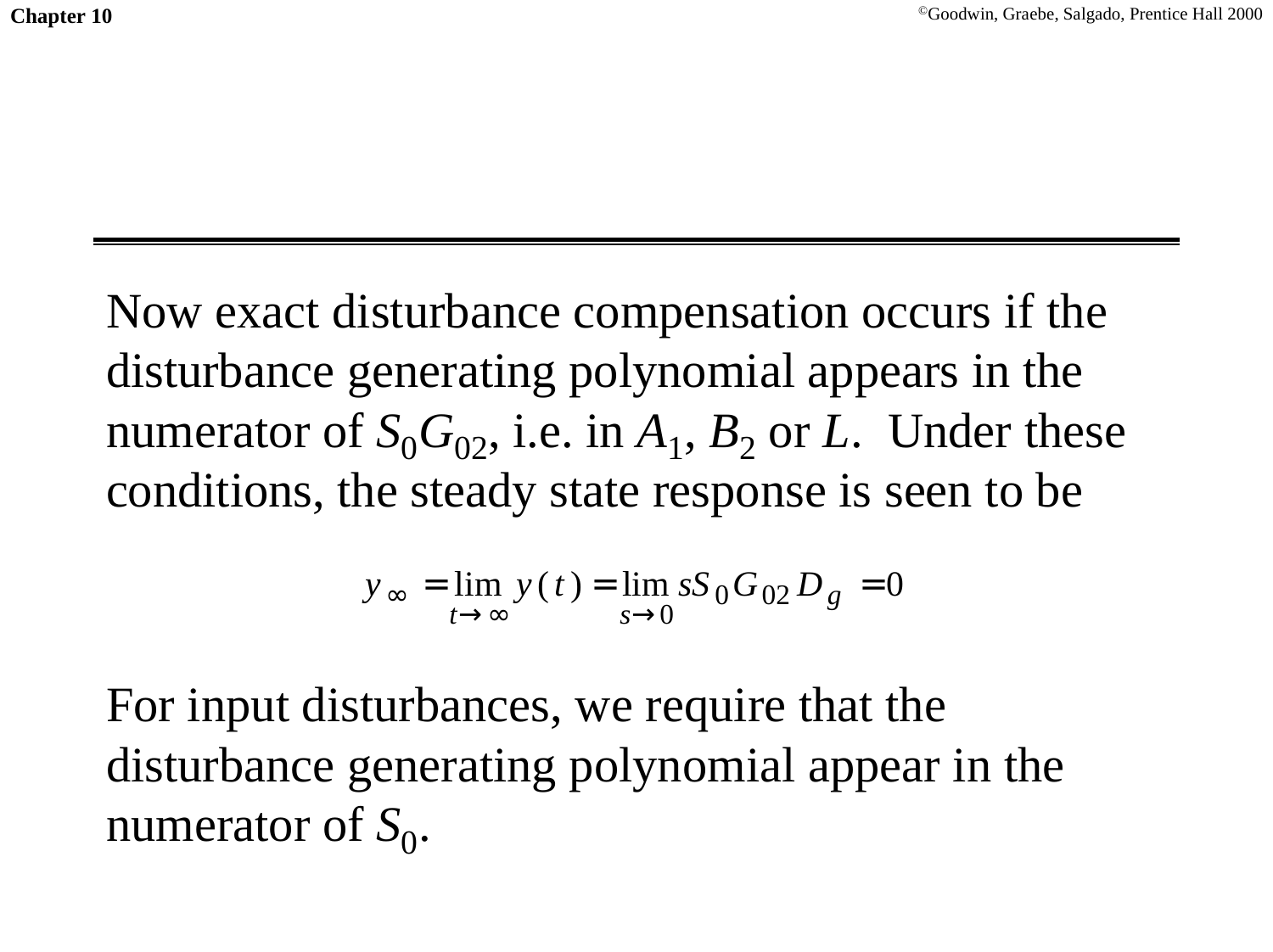#### We thus conclude:

A sufficient condition for steady state disturbance compensation is that the generating polynomial be included as part of the controller denominator. This is known as the *Internal Model Principle*, (IMP).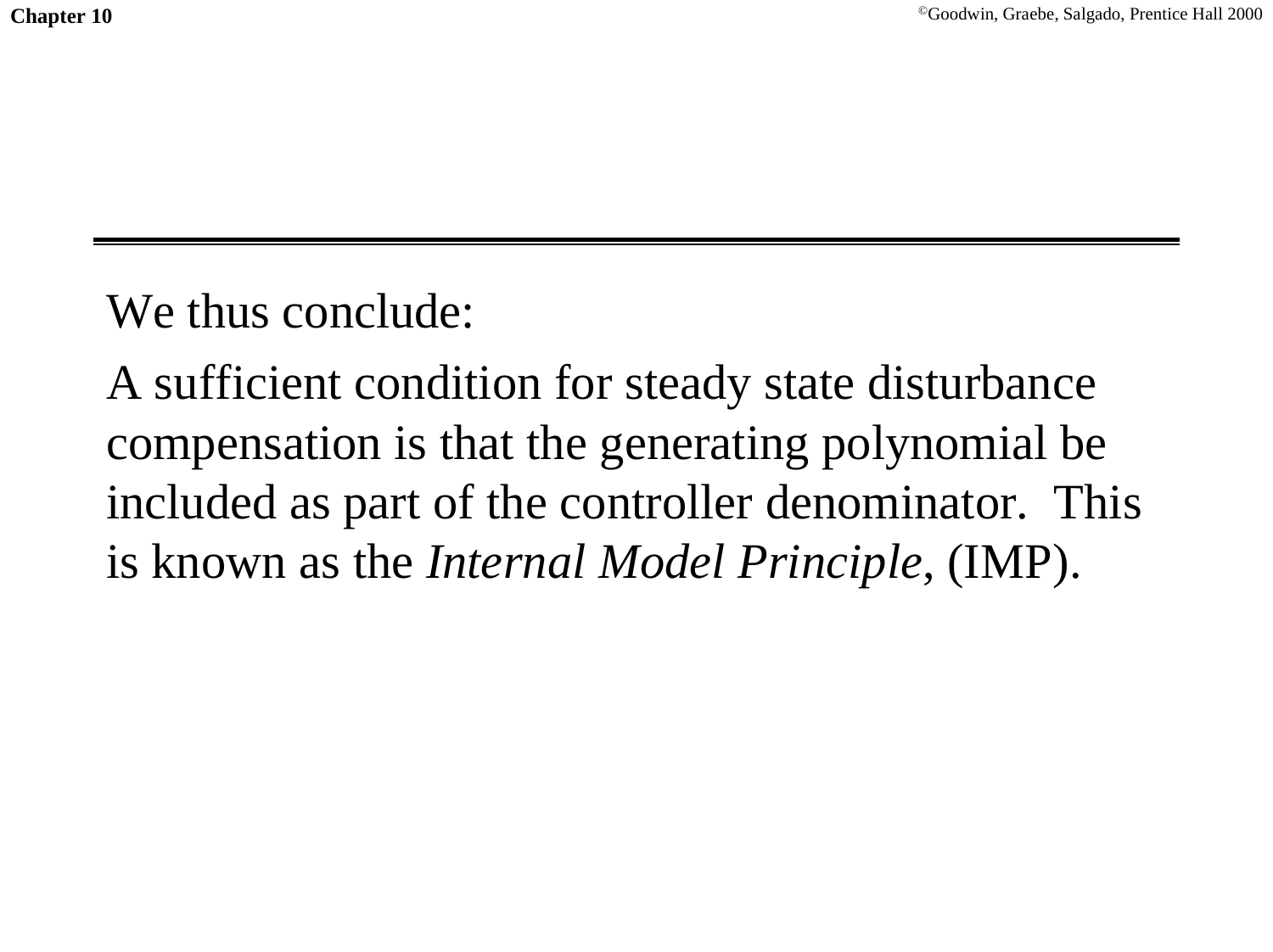To achieve this result the controller takes the form:

$$
C(s) = \frac{\overline{C}(s)}{\Gamma_d(s)}
$$

where  $\Gamma_d(s)$  is the appropriate disturbance generating polynomial.

Note that integral action, where  $\Gamma_d(s) = s$ , is a special case of this result for constant disturbances.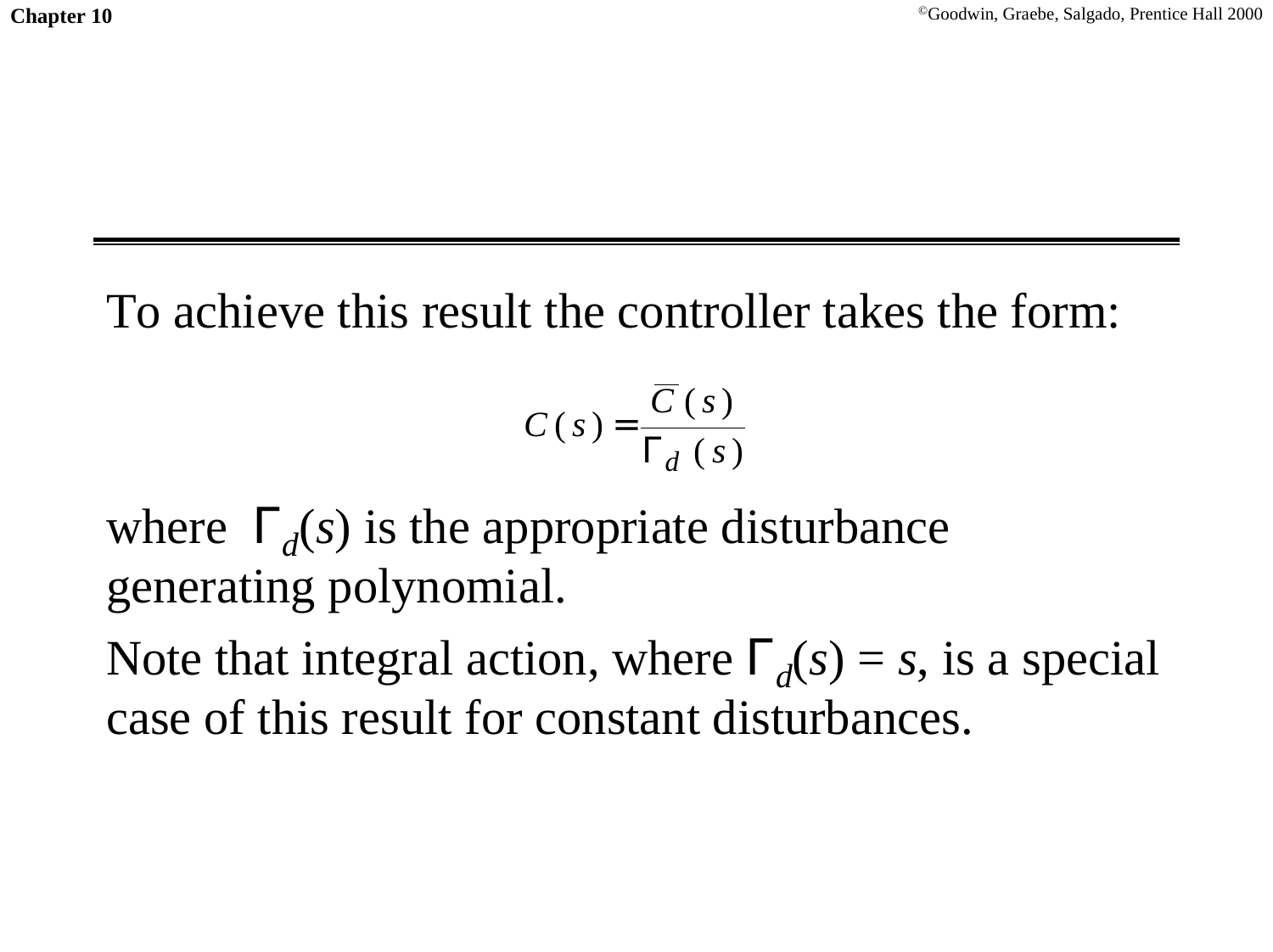We next show how the above constraint can be incorporated into the standard controller synthesis procedures. In particular, we will revisit the poleassignment strategy.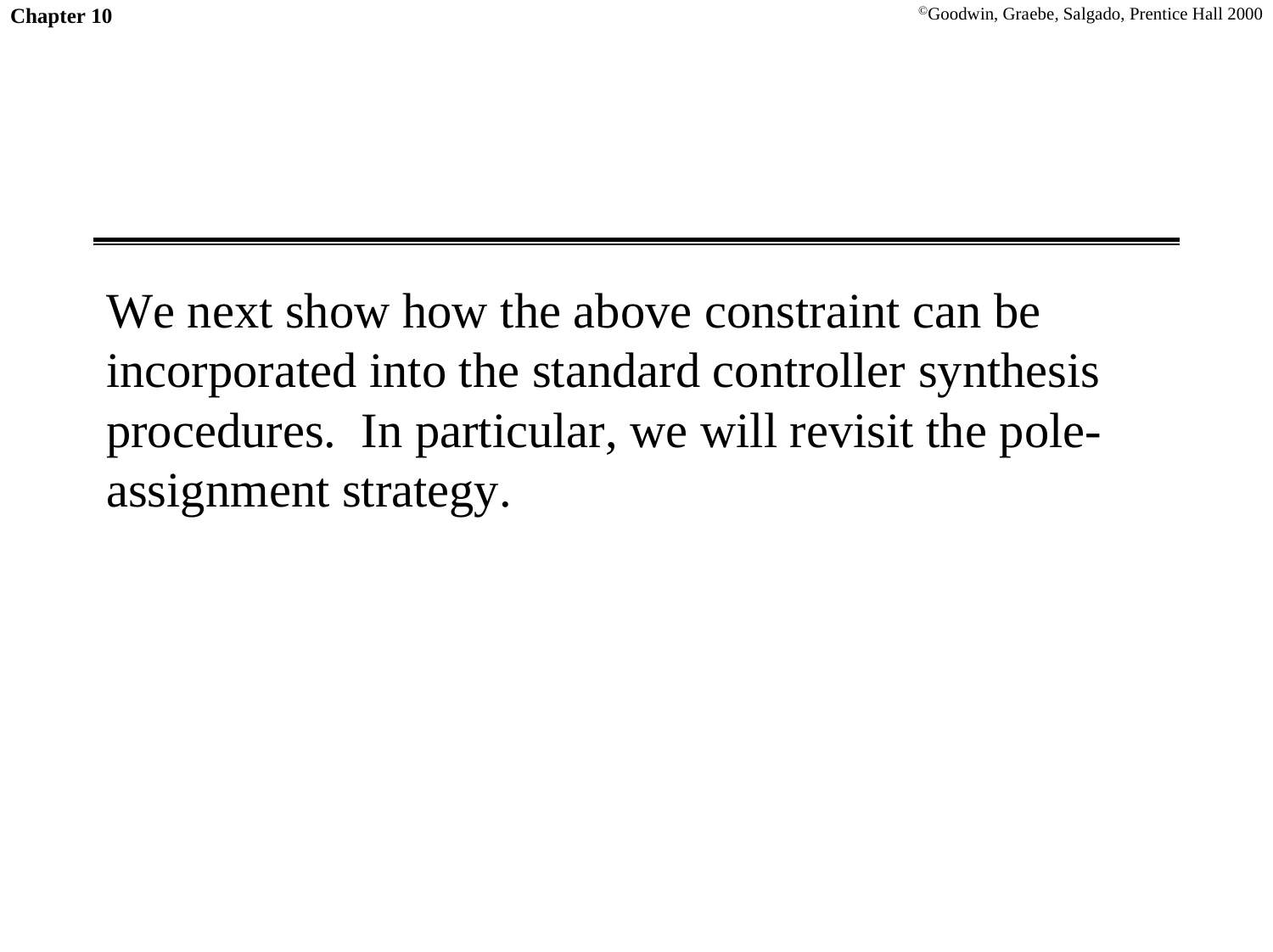## Pole Assignment

Taking 
$$
G_0 = \frac{B_0}{A_0}
$$
;  $C = \frac{P}{\Gamma_d L}$ 

#### Then the Pole Assignment equation becomes

$$
A_0 L \Gamma_d + B_0 P = A_{cl}
$$

This equation can be solved in the usual way. If Γ*d*has degree  $q$ , then  $A_{cl}$  needs to have degree, at least  $2n-1+q$ .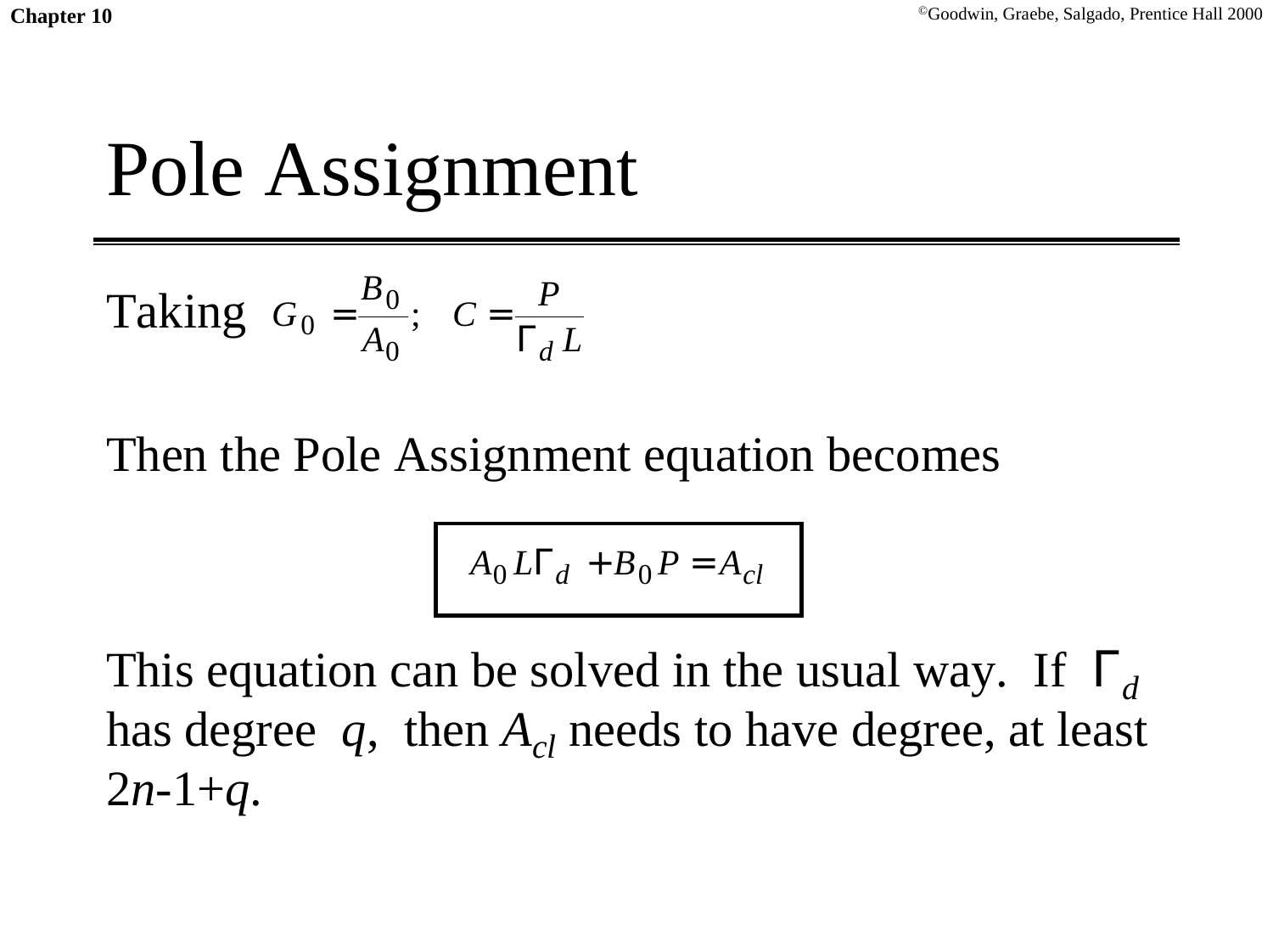# Example 10.2

Consider a nominal model  $G_0(s) = \frac{3}{s+3}$  and an input disturbance  $d_g(t) = K_1 + K_2 \sin(2t + K_3)$ . It is required to build a controller *C*(*s*) such that the IMP is satisfied for this class of disturbances.

We first note that  $q = 3$ ,  $\Gamma_d(s) = s(s^2 + 4)$  and  $n = 1$ . This means that  $A_c(s)$  should at least be of degree  $n_c = 4$ . Say we choose  $A_{c}(s) = (s^2 + 4s + 9)(s + 5)^2$ . We then have that the controller should have the form

$$
C(s) = \frac{\beta_3 s^3 + \beta_2 s^2 + \beta_1 s + \beta_0}{s(s^2 + 4)}
$$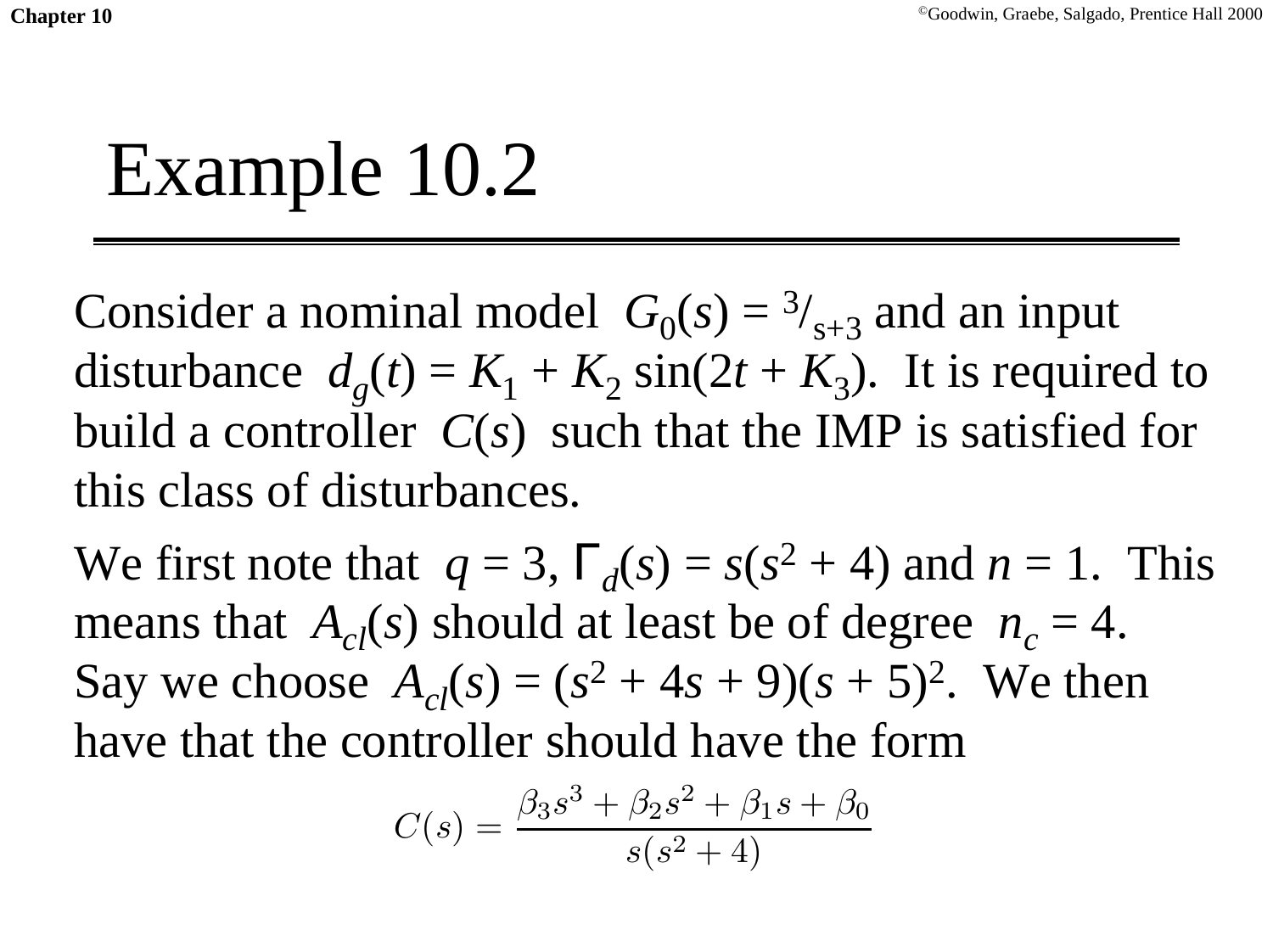#### The corresponding pole assignment equation becomes leading to  $\beta_3 = \frac{14}{3}, \beta_2 = \frac{74}{3}, \beta_1 = \frac{190}{3}$  and  $\beta_0 = 75$  (use paq.m).  $s(s^{2} + 4)(s + 3) + 3(\beta_{3}s^{3} + \beta_{2}s^{2} + \beta_{1}s + \beta_{0}) = (s^{2} + 4s + 9)(s + 5)^{2}$  $\frac{74}{3}, \beta_1 = \frac{190}{3}$  $\frac{4}{3}, \beta_2 = \frac{74}{3}$  $\beta_3 = \frac{14}{3}, \beta_2 = \frac{74}{3}, \beta_1 =$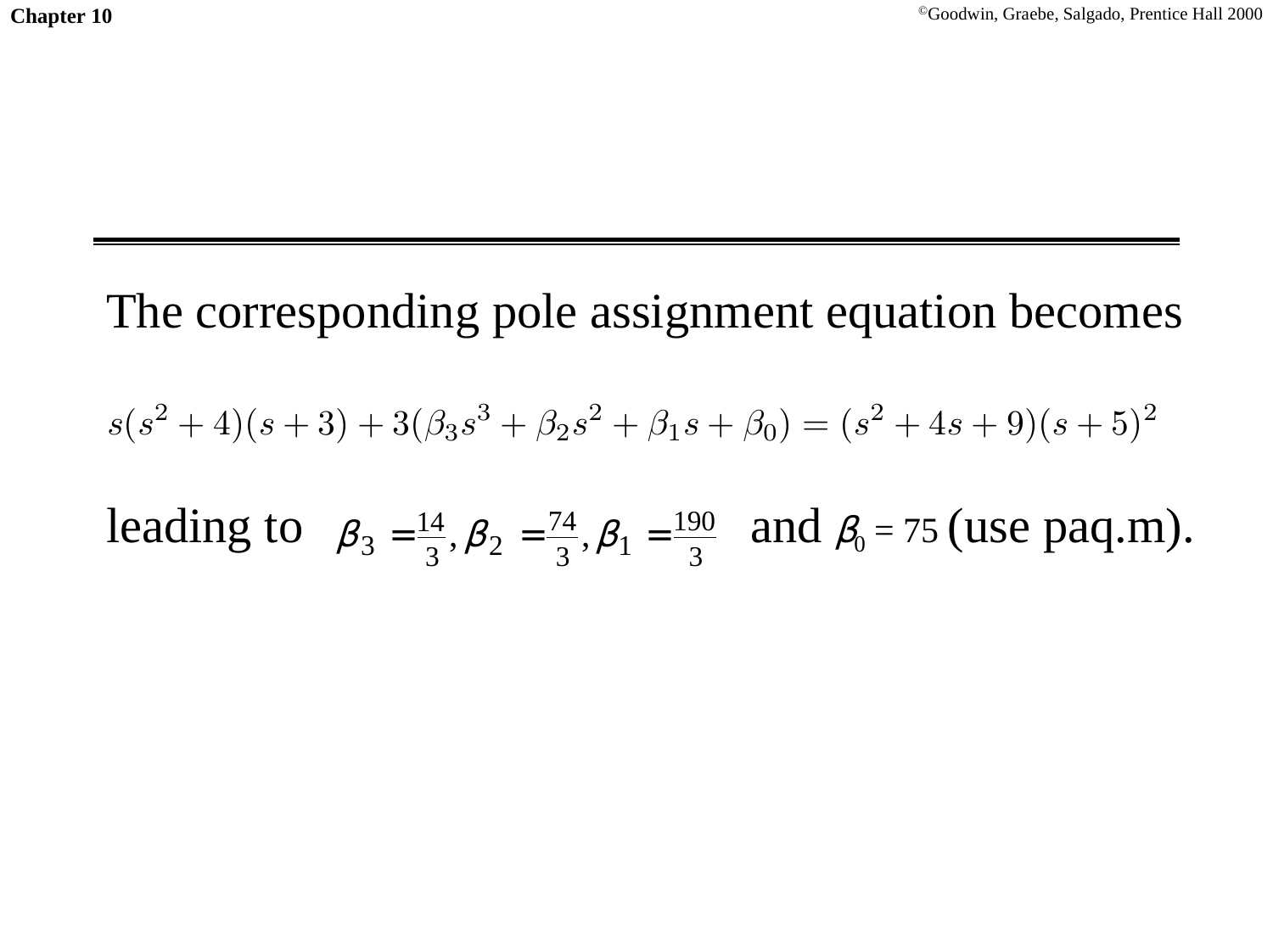# Industrial Application: Roll eccentricity compensation in rolling mills

A common technique used for gauge control in rolling mills is to infer thickness from roll force measurements. This is commonly called a **BISRA** gauge. However these measurements are affected by roll eccentricity (*which induces sinusoidal type disturbances*).

A very common strategy for dealing with this problem is to model the eccentricity components as multiple sinusoids (*ten sine waves per roll are typically used; with four rolls, this amounts to forty sinusoids*). These sinusoids can be modeled using a generating polynomial of the form*m*

$$
\Gamma_d(s) = \prod_{i=1} (s^2 + \omega_i^2)
$$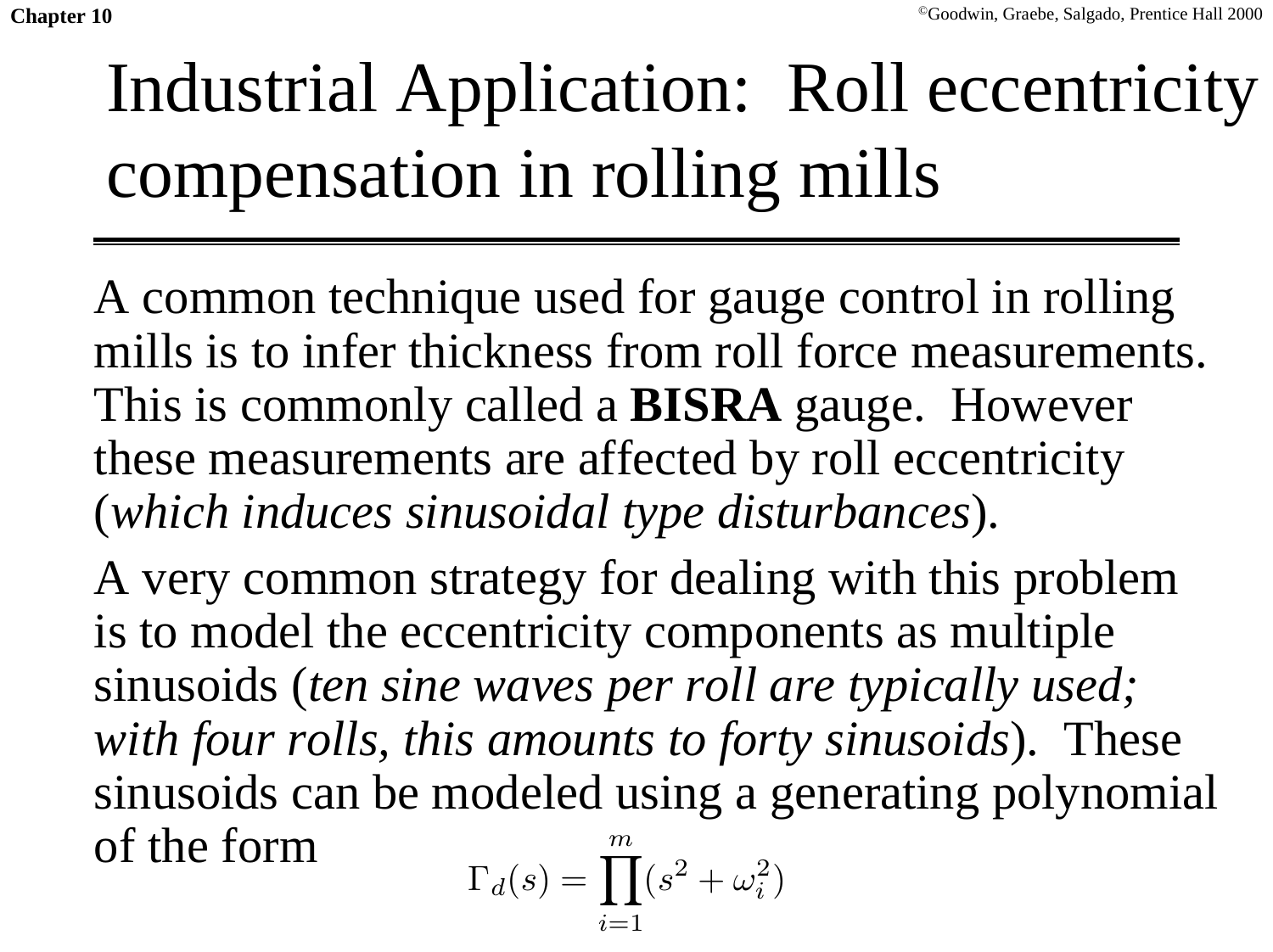# Multi-stand Rolling Mill

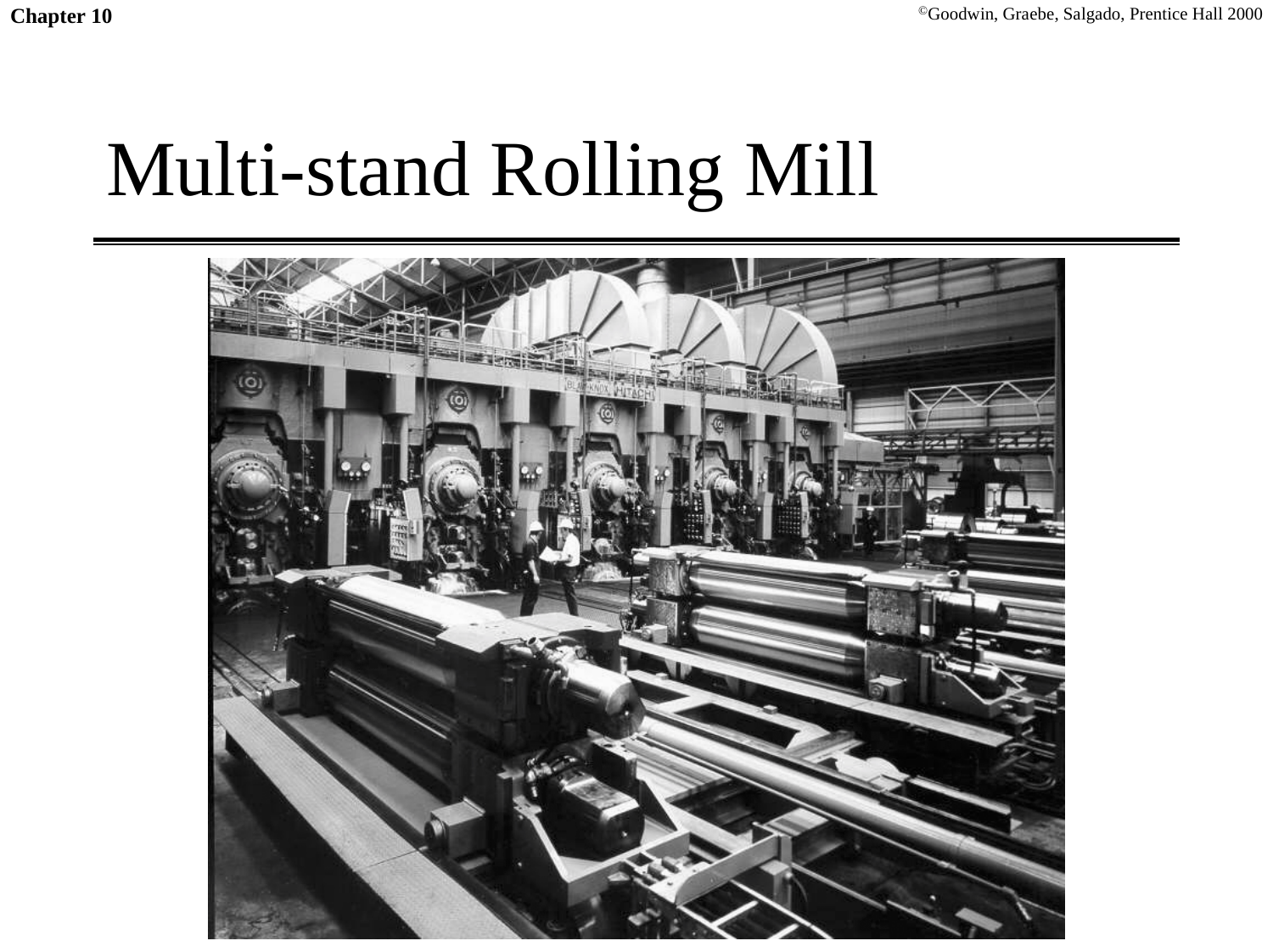The Internal Model Principle can then be used to remove the disturbance from the exit gauge. An illustration of this idea is given on the book's web page.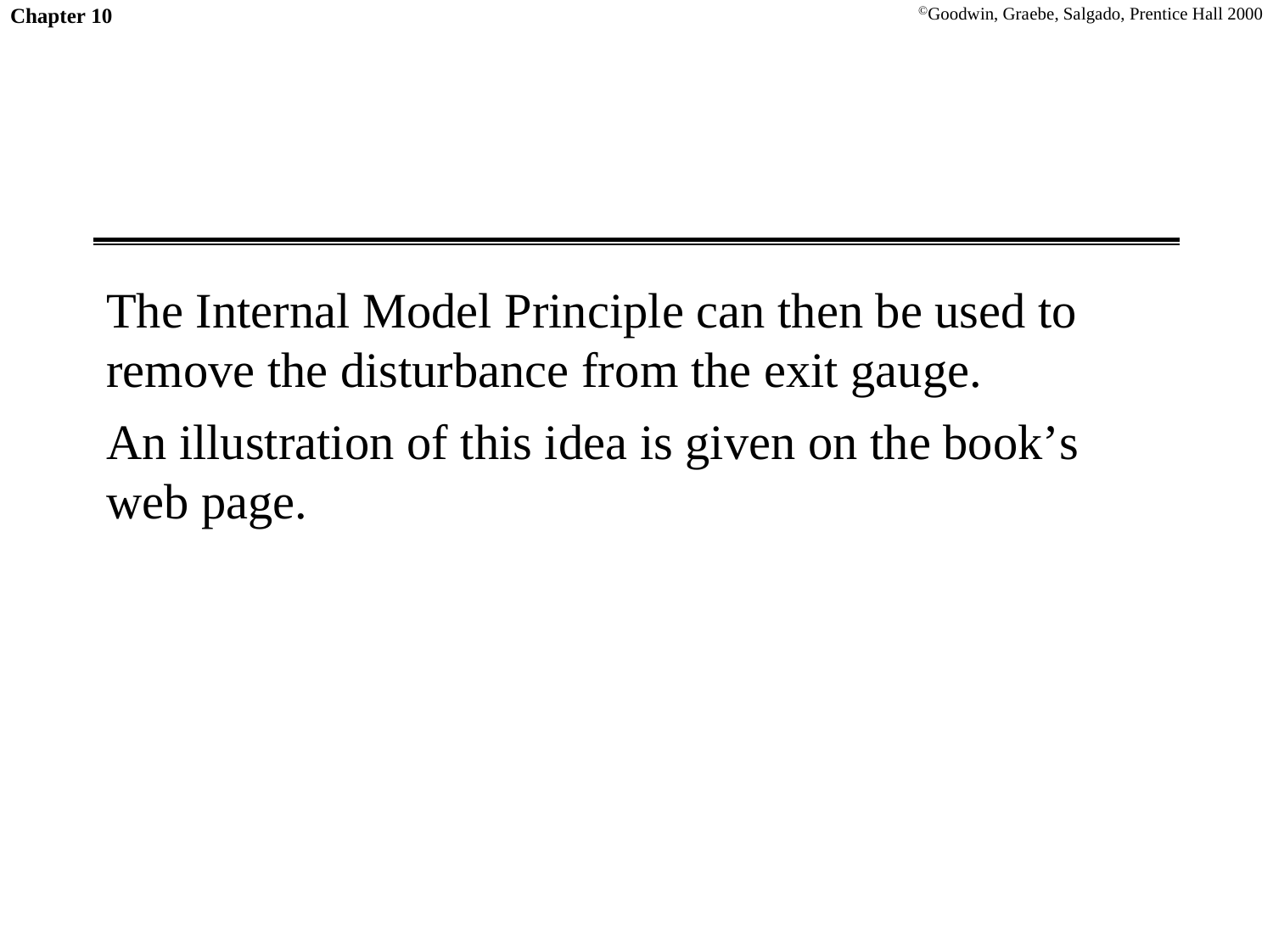We next consider the problem of exactly tracking certain reference signals.

Again we assume that the reference signals can be modeled by a homogenous equation having generating polynomial Γ*r*(*s*).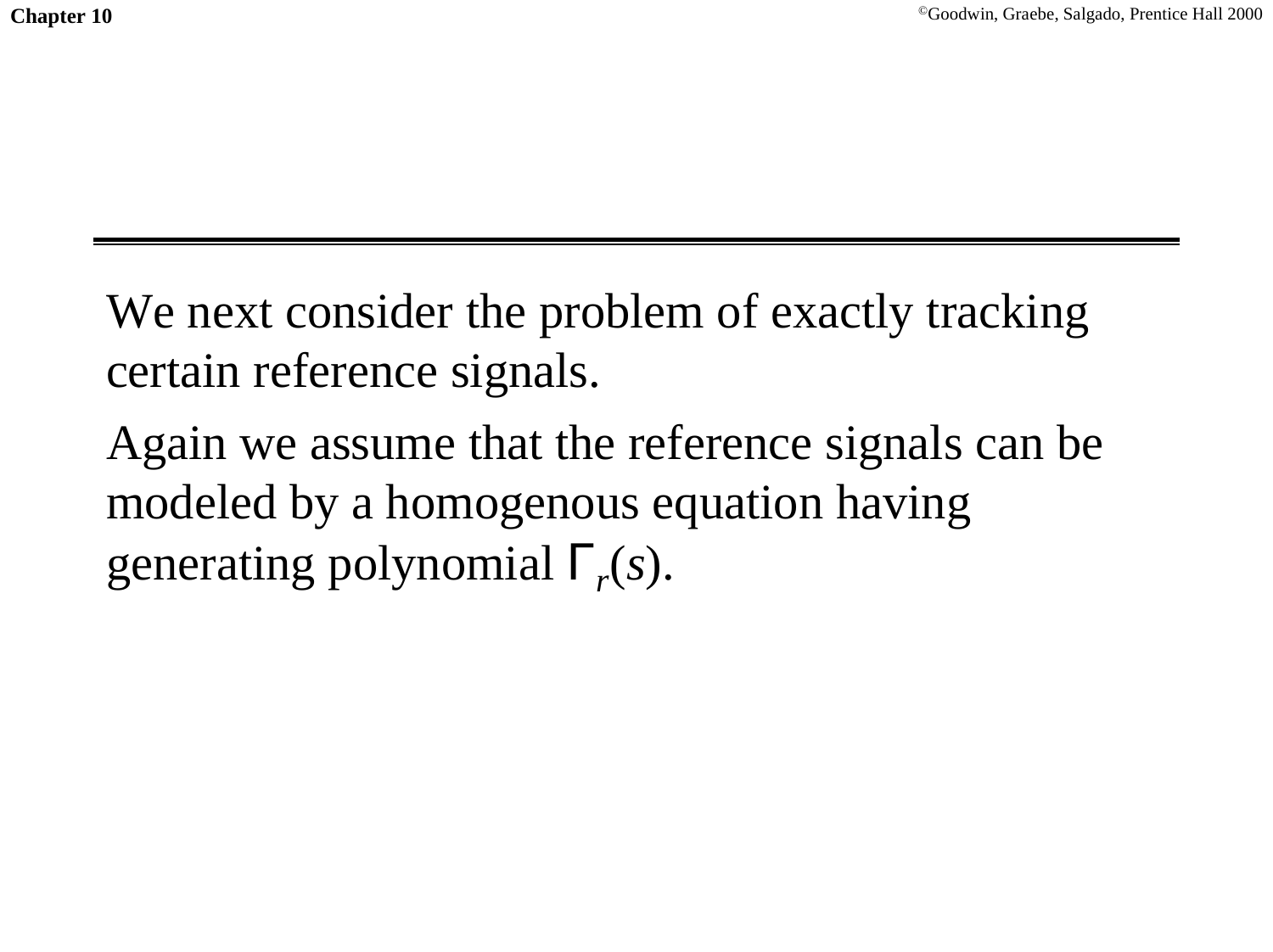# Internal Model Principle for Reference Tracking

For reference tracking, we consider the two degree of freedom architecture shown in Figure 5.2 (*see next slide*) with zero disturbances. Then the tracking performance can be quantified through the following equations:

$$
Y(s) = H(s)T_o(s)R(s)
$$
  
\n
$$
E(s) = R(s) - Y(s) = (1 - H(s)T_o(s))R(s)
$$
  
\n
$$
U(s) = H(s)S_{uo}(s)R(s)
$$

If we are to use the internal model principle for reference tracking, then it suffices to set  $H(s) = 1$  and then to ensure that the reference generating polynomial is included in the denominator of  $C(s)G_0(s)$ .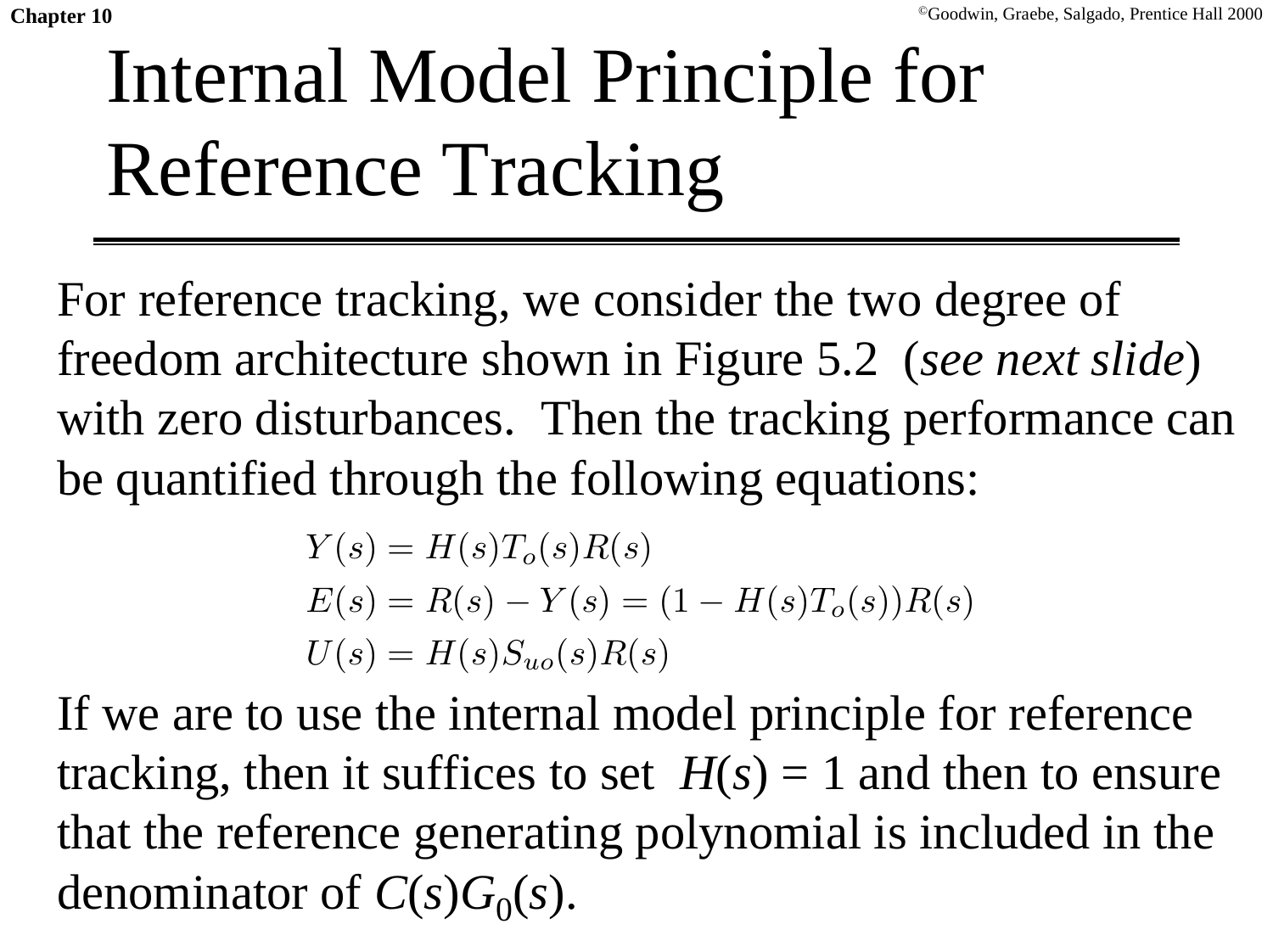#### Figure 5.2: *Two degree of freedom closed loop*

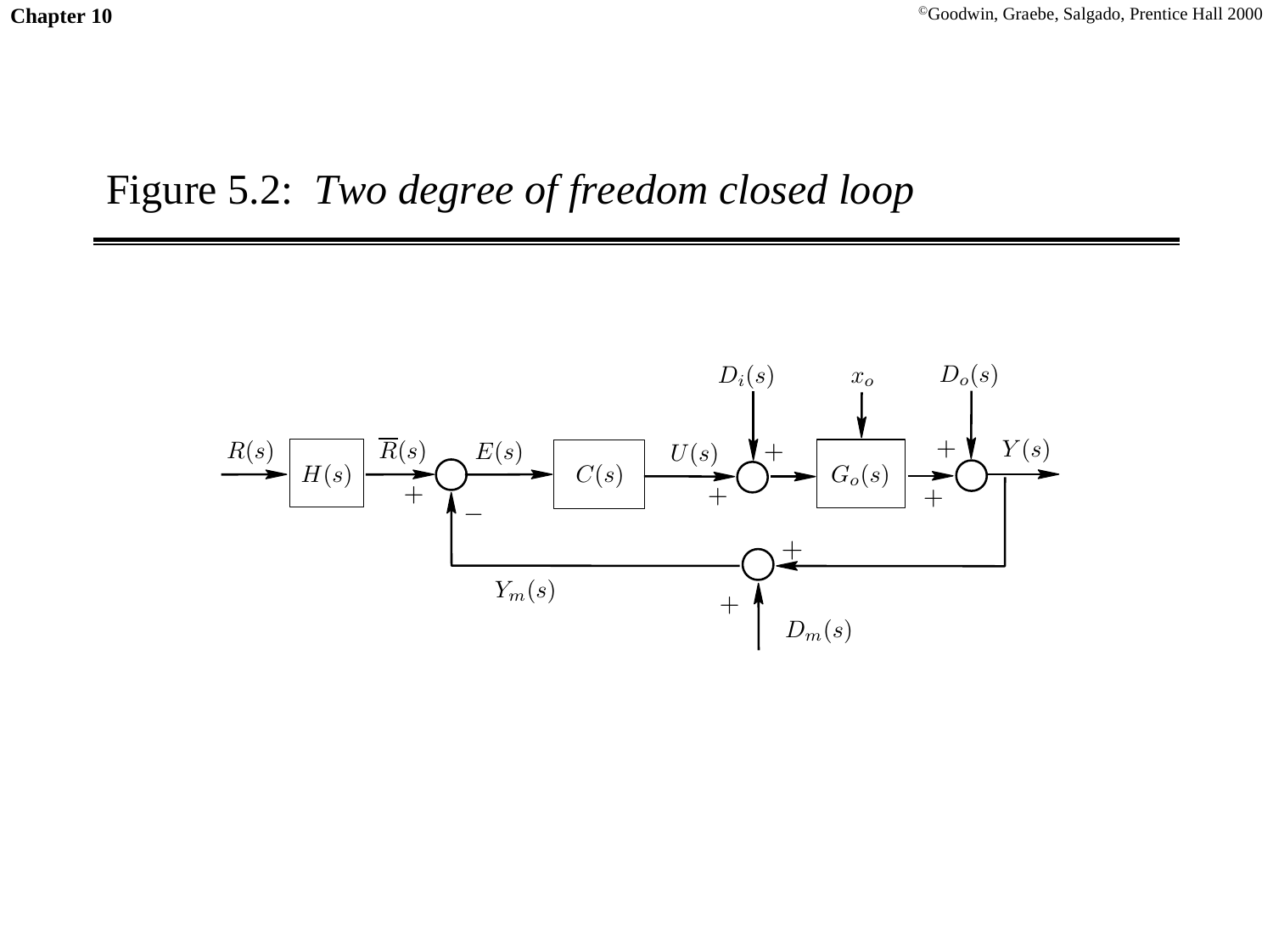To achieve robust tracking, the reference generating polynomial must be in the denominator of the product  $C(s)G_0(s)$ , i.e. the Internal Model Principle also has to be satisfied for the reference. When thereference generating polynomial and the disturbance generating polynomial share some roots, then these common roots need only be included once in the denominator of *C*(*s*) to simultaneously satisfy the IMP for both the reference and disturbance.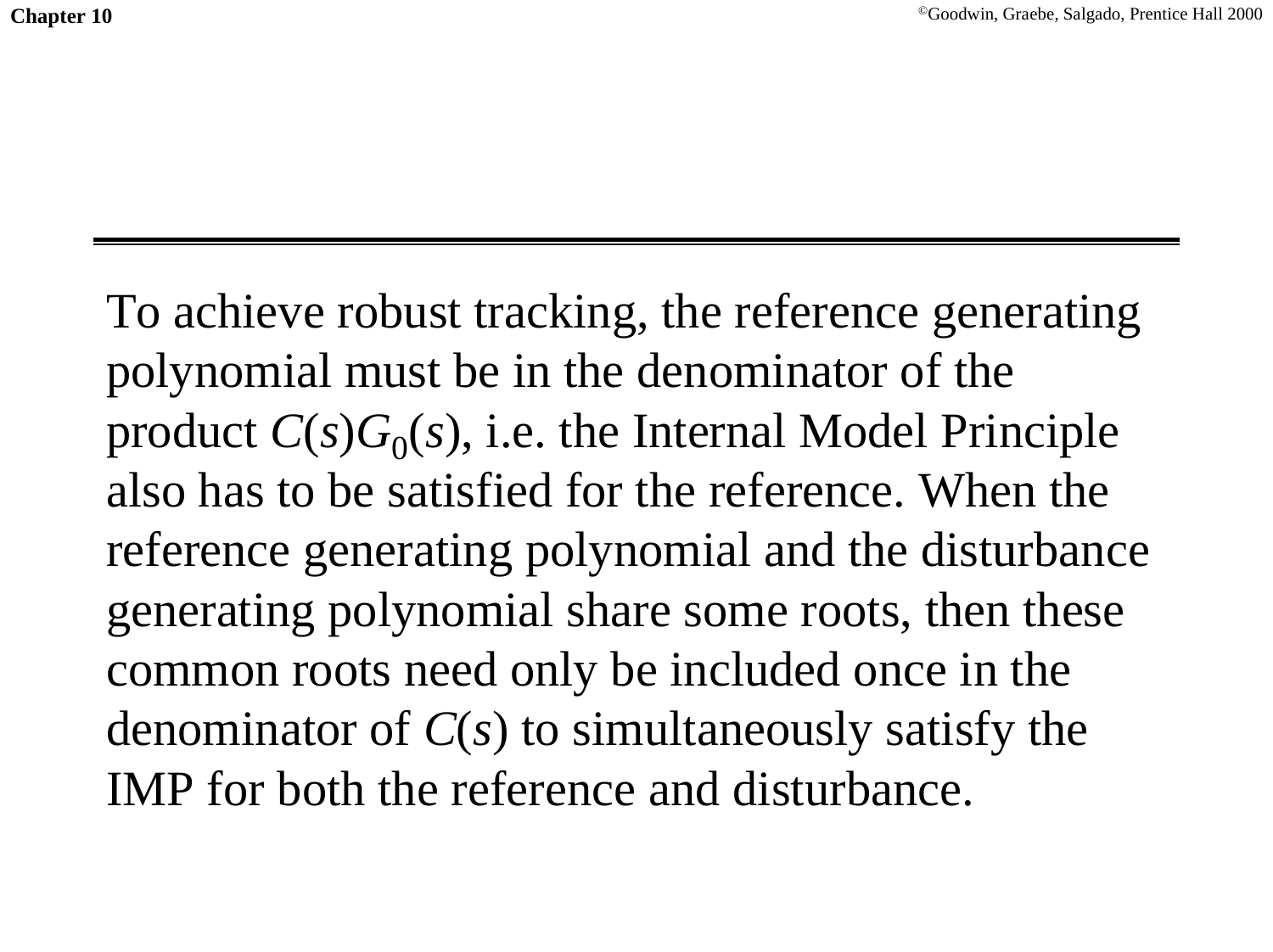## Reference Feedforward

We can use a two-degree-of-freedom architecture for reference tracking. The essential idea of reference feedforward is to use  $H(s)$  to invert  $T_0(s)$  at certain key frequencies, i.e. so that  $H(s)T_0(s) = 1$  at the poles of the reference model (i.e. at  $\epsilon_i$ ,  $i = 1, ..., n_e$ ). Note that, by this strategy, one can avoid using high gain feedback to bring  $T_0(\epsilon_i)$  to 1. Note, however, that use of reference feedforward in this way does not give lead to perfect tracking if there is a change in the model. This contrasts with the use of the IMP which always gives exact tracking (provided stability is retained).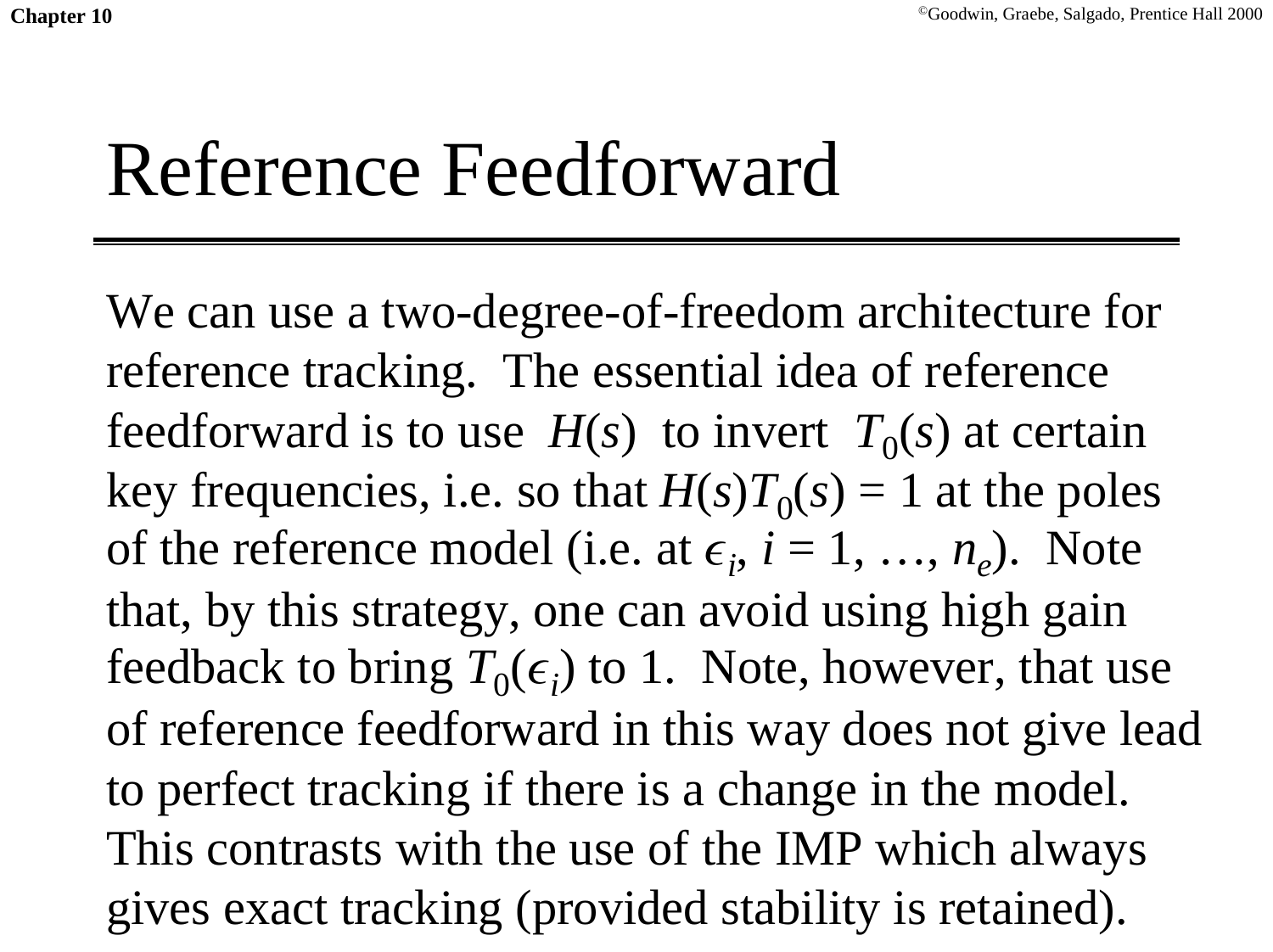We will next show how extra measurements which are related to disturbances can be used to improve the transient performance achieved when compensating disturbances. This leads us to the idea of feedforward control.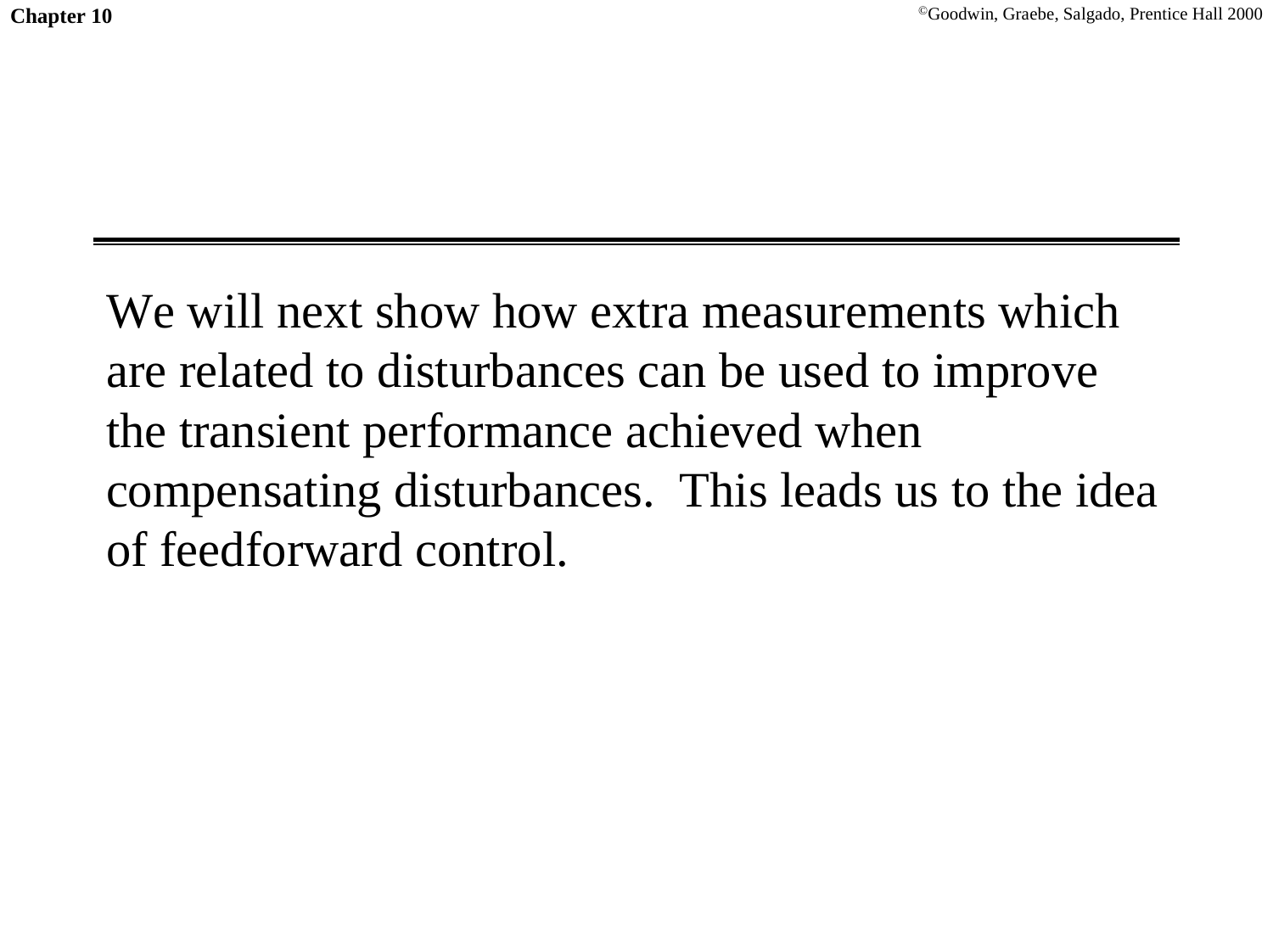# 2. Feedforward

The use of the IMP, as outlined above, provides complete disturbance compensation and reference tracking in steady state for certain classes of signals (e.g. constants, sinusoids, etc). However, this leaves unanswered the issue of transient performance, i.e. how the system responds during the initial phase of the response following a change in the disturbance or reference signal.

We will show how feedforward can aid this problem.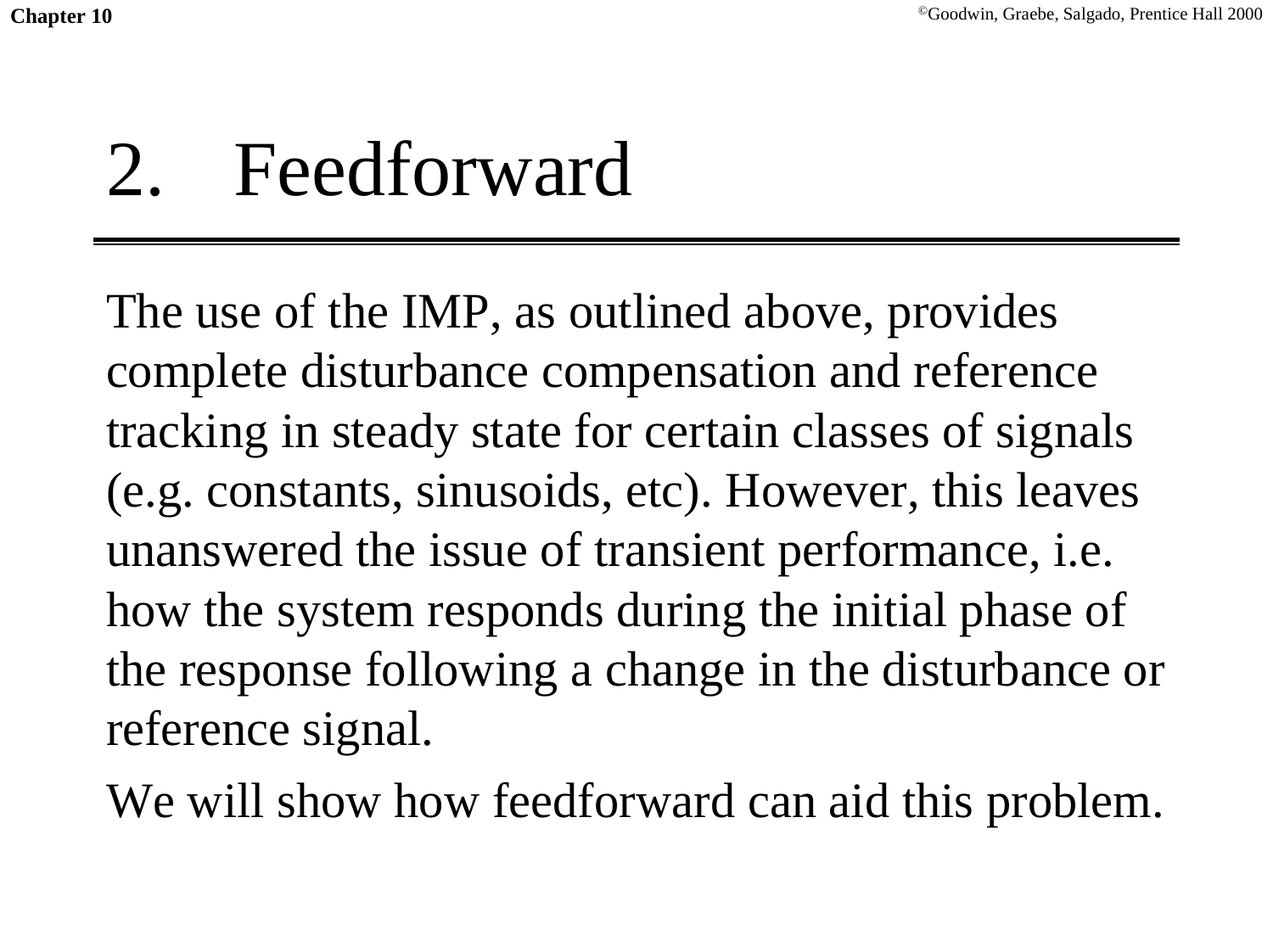## Disturbance Feedforward

We show how feedforward ideas can be applied to disturbance rejection.

A structure for feedforward from a measurabledisturbance is shown in Figure 10.2.



Figure 10.2: *Disturbance feedforward scheme.*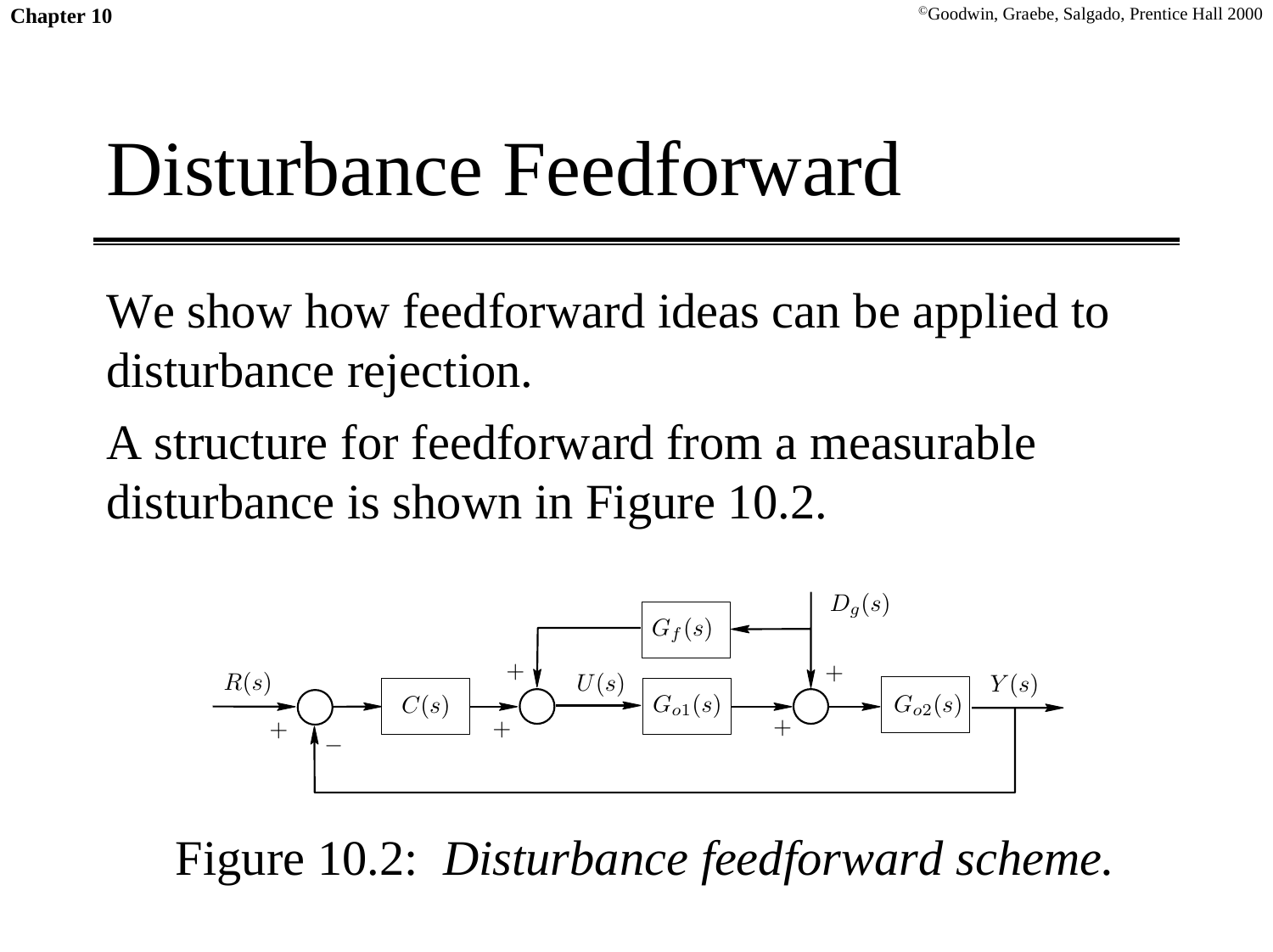#### The proposed architecture has the following features

- (i) The feedforward block transfer function  $G_f(s)$  must be stable and proper, since it acts in open loop.
- (ii) Ideally, the feedforward block should invert part of the nominal model, i.e.

 $G_f(s) \equiv -[G_{01}(s)]^{-1}$ 

(iii) Since usually  $G_{01}(s)$  will have a low pass characteristic, we should expect  $G_f(s)$  to have a high pass characteristic.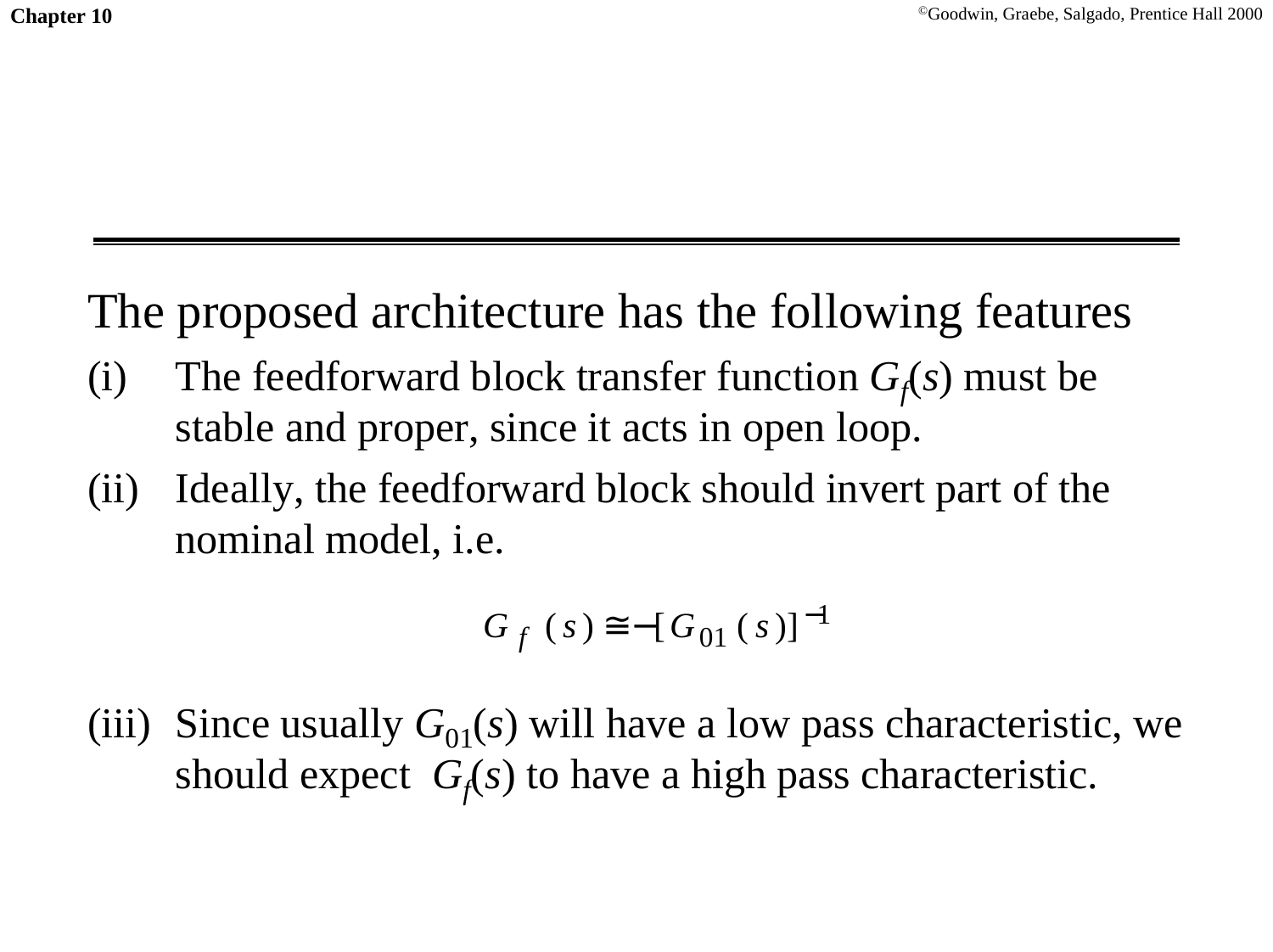# Example of Disturbance Feedforward

Consider a plant having a nominal model given by

$$
G_o(s) = \frac{e^{-s}}{2s^2 + 3s + 1}
$$
\n
$$
G_{o1}(s) = \frac{1}{s + 1}
$$
\n
$$
G_{o2}(s) = \frac{e^{-s}}{2s + 1}
$$

We assume that the disturbance  $d_e(t)$  consists of infrequently occurring step changes. A feedback only solution to this problem would be hindered by the fact that the achievable loop bandwidth would be constrained by the presence of the delay in  $G_0$ . We therefore investigate the use of feedforward control. We choose the architecture shown earlier in Figure 10.2 and choose  $-G<sub>f</sub>(s)$  as an approximation to the inverse of  $G<sub>01</sub>(s)$ , i.e.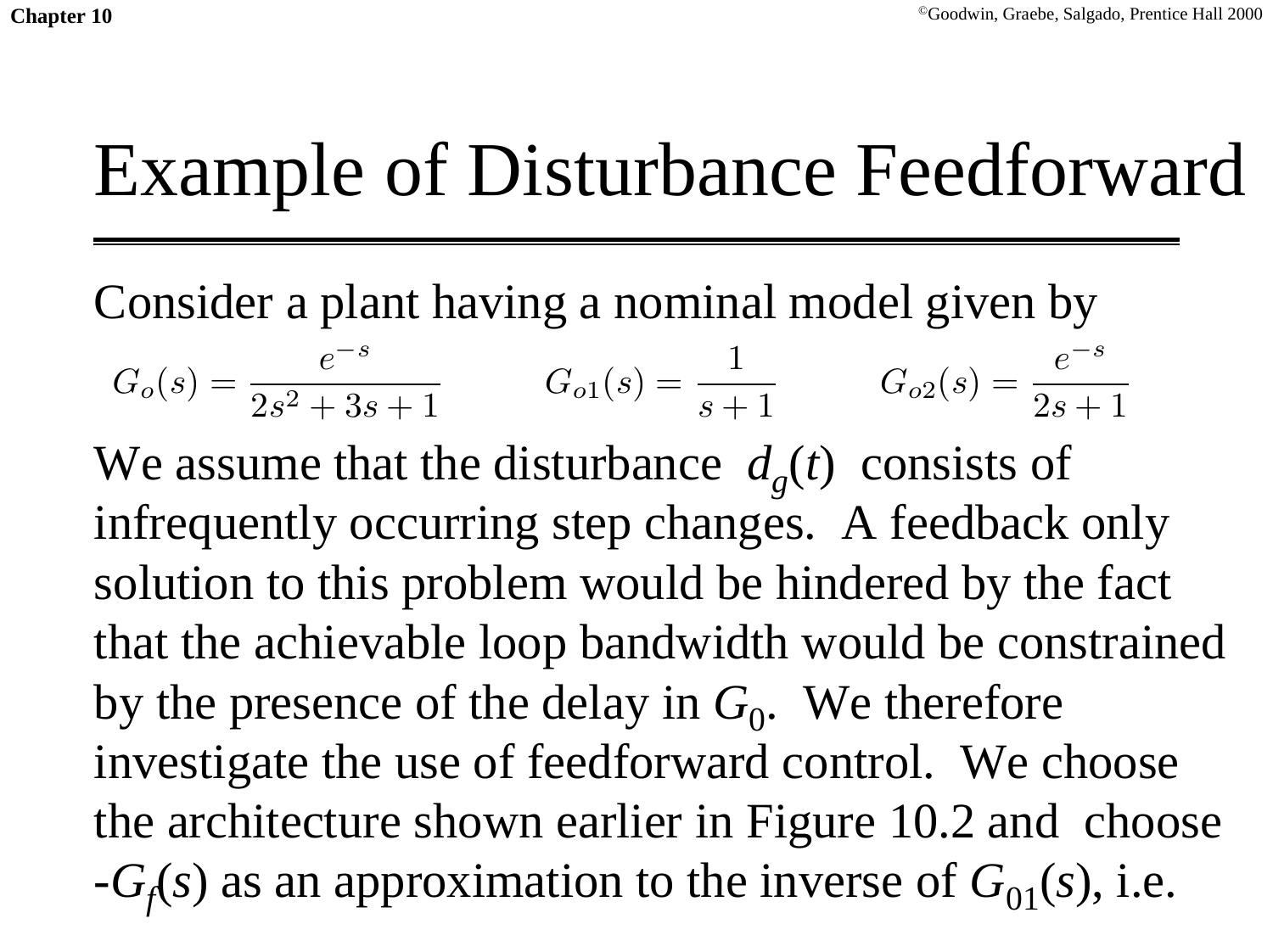$$
G_f(s) = -K \frac{s+1}{\beta s + 1}
$$

Where  $\beta$  allows a trade off to be made between the effectiveness of the feedforward versus the size of the control effort. Note that *K* takes the nominal value 1.

The next figure shows the effect of varying *K* from 0 (no disturbance feedforward) to  $K = 1$  (full disturbance feedforward). [A unit step reference is applied at  $t = 1$ followed by a unit step disturbance at  $t = 5$ .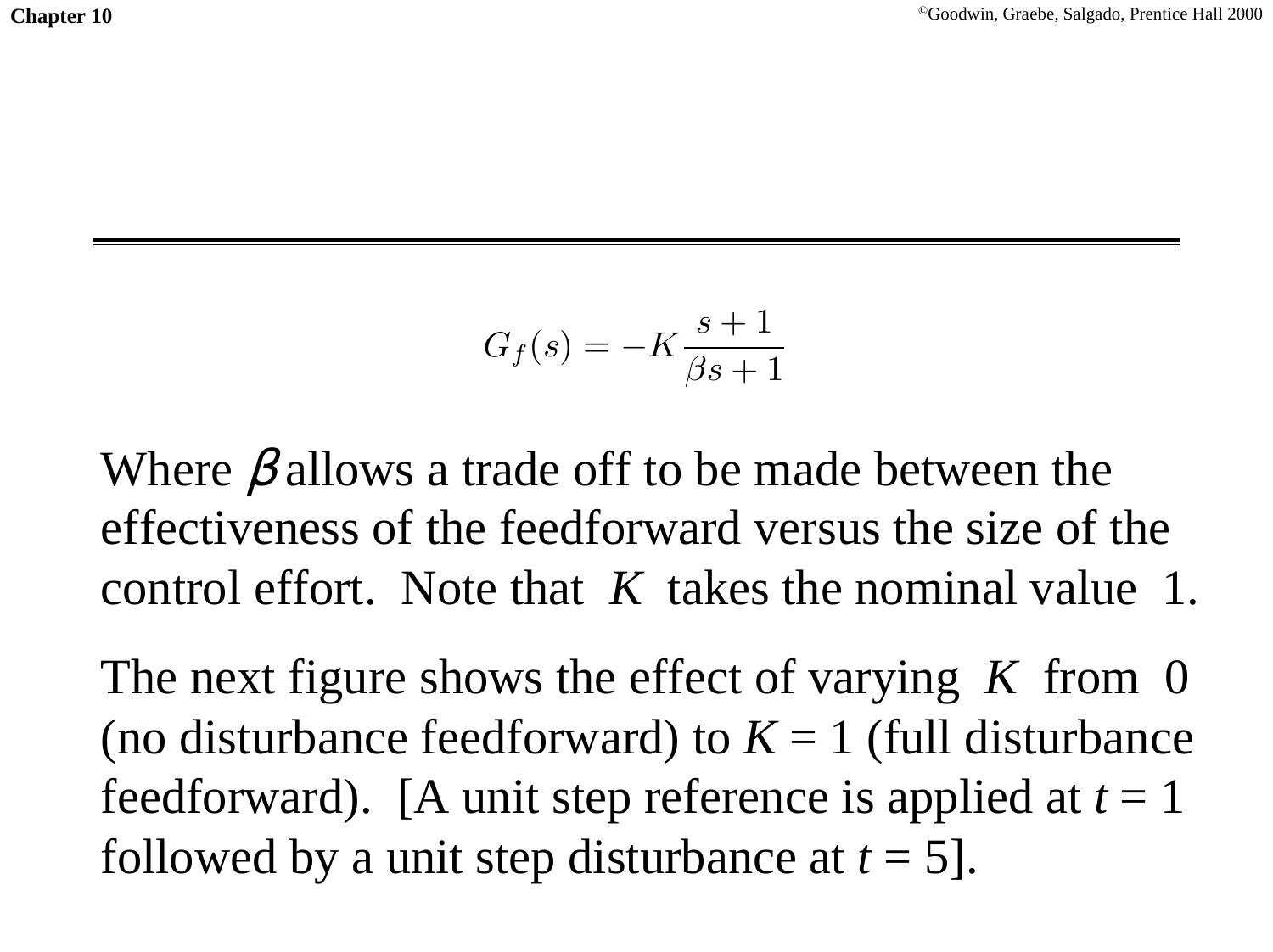### Figure 10.3: *Control loop with (K = 1) and without (K = 0) disturbance feedforward*

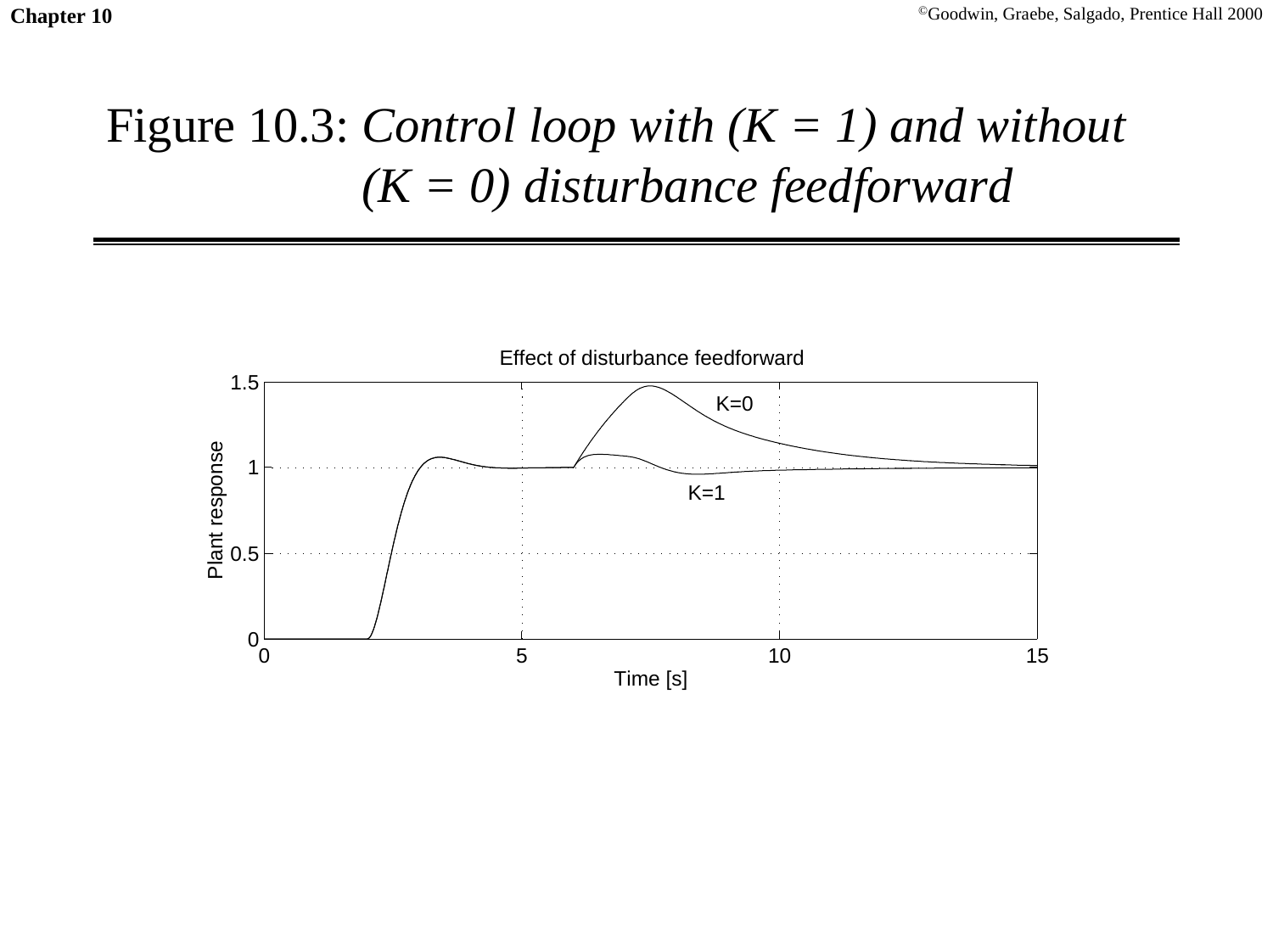We thus see that the use of disturbance feedforwardcan anticipate the disturbance and lead to significantly improved transient response.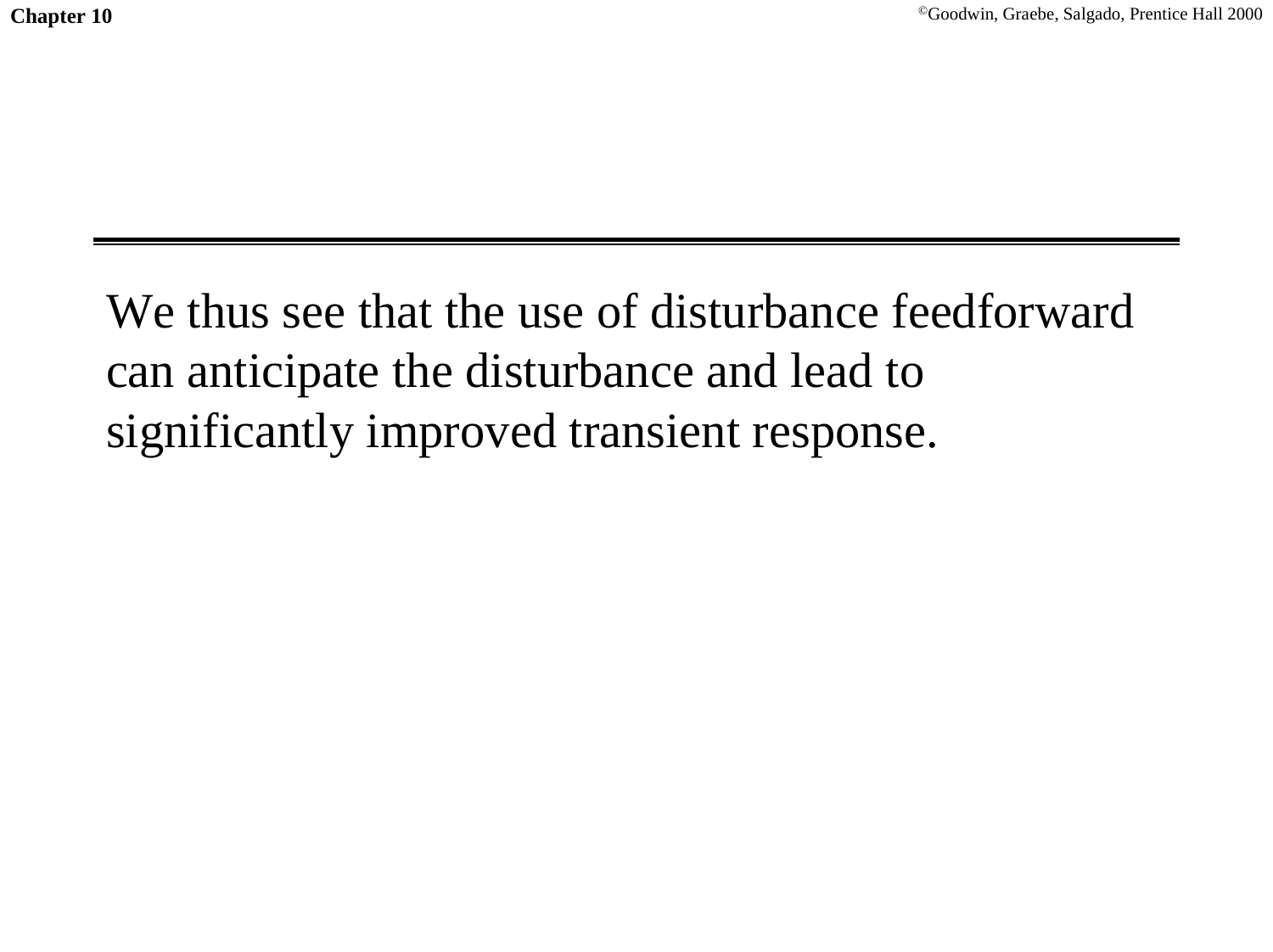# Industrial Application of Feedforward Control

Feedforward control is generally agreed to be one of the most useful concepts in practical control system design beyond the use of elementary feedback ideas. We will illustrate the idea by revisiting the hold up effect in Rolling Mills which was discussed in Chapter 8.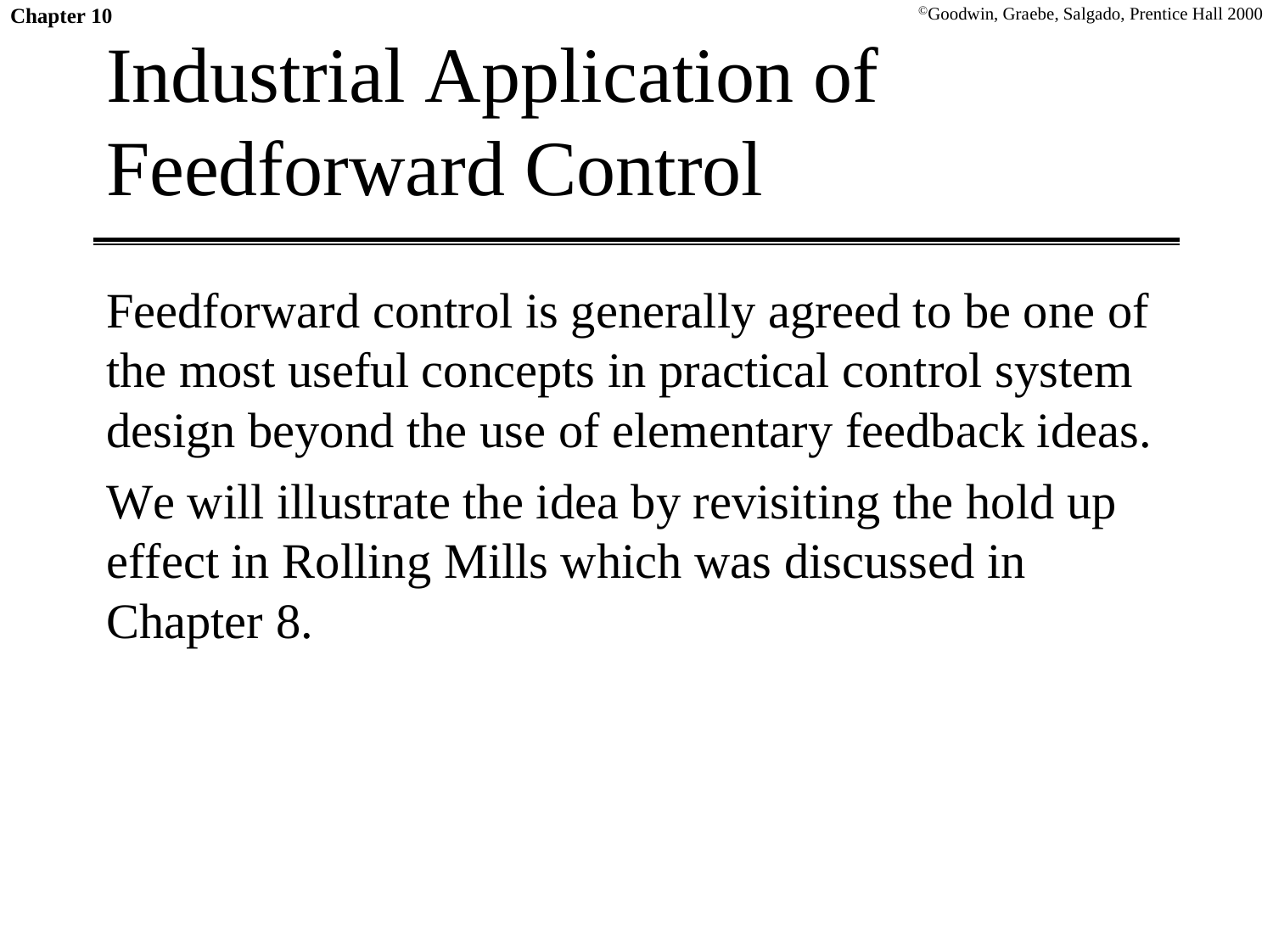# Hold-Up Effect in Reversing Mill Revisited

Consider again the Rolling Mill problem discussed earlier. There we saw that the presence of imaginary axis zeros were a fundamental limitation impeding the achievement of a rapid response between unloaded roll gap position and exit thickness. We called this the *hold-up* effect. The physical origin of the problem is tension interactions.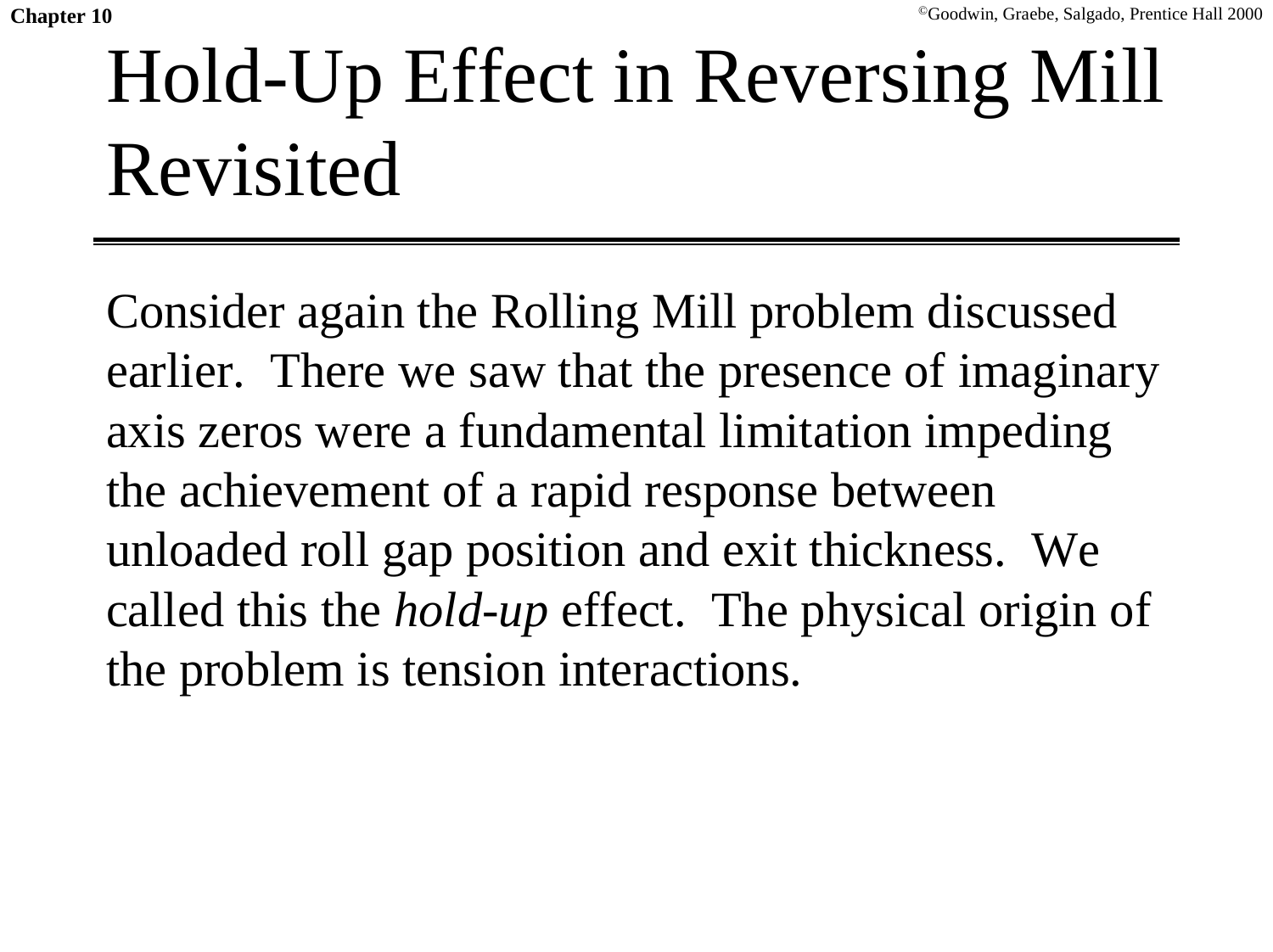# Reversing Mill

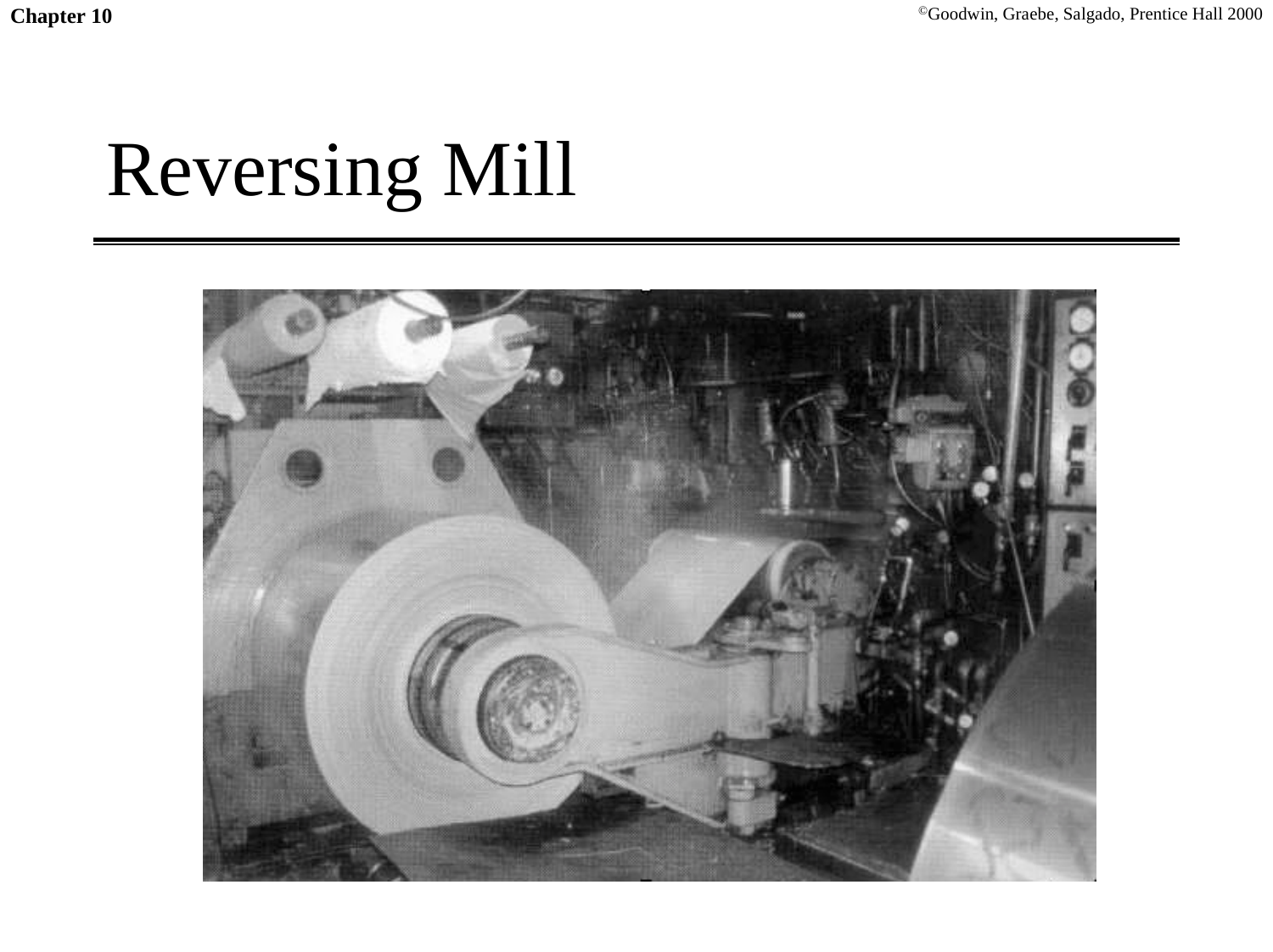# Hold Up Effect



The dotted linerepresents the expected disturbance response whereas what is actually achieved is the solid line.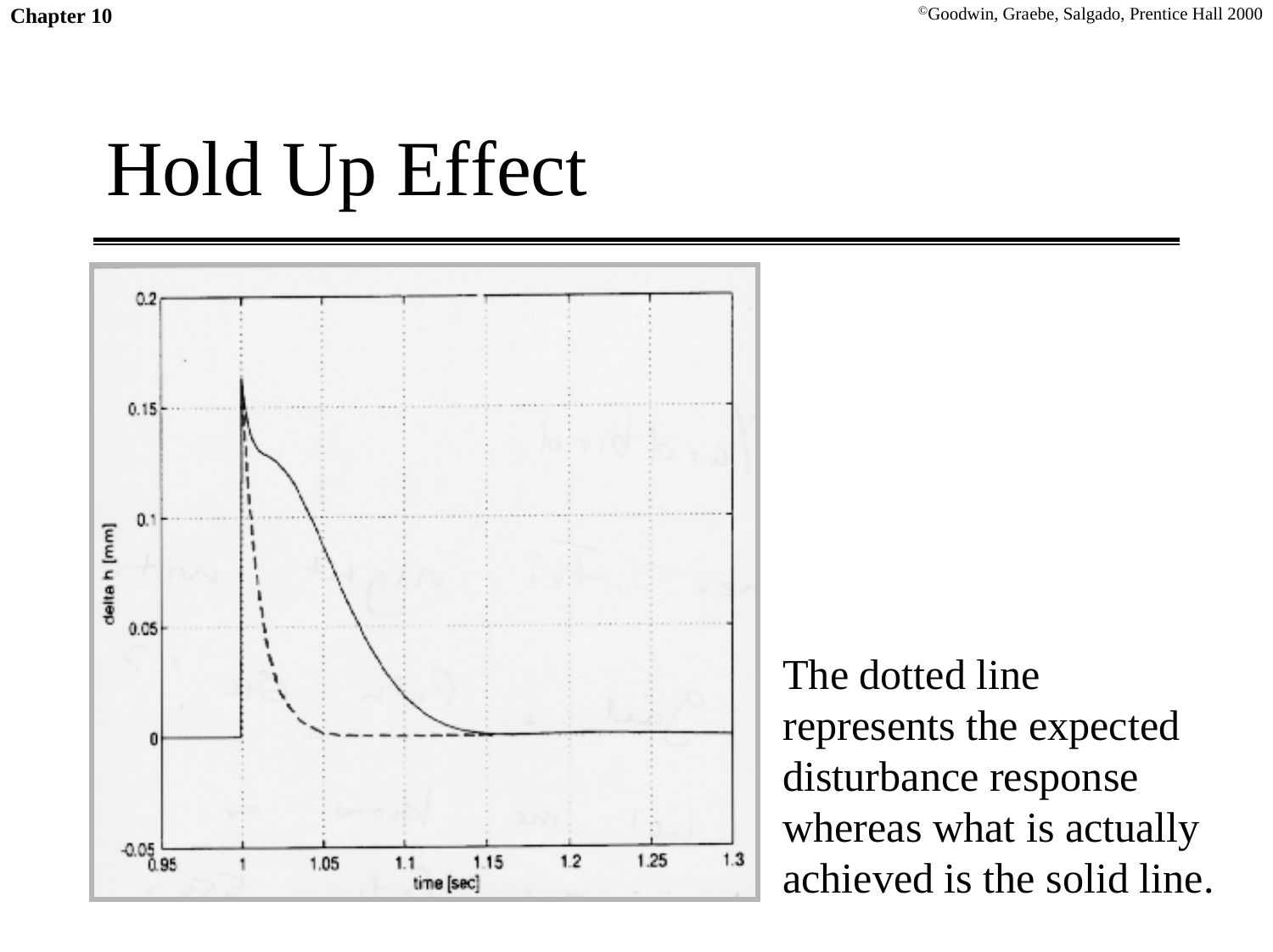Consider the schematic diagram shown on the next slide. We recall that the physical explanation for the hold-up effect is as follows:

- Say the roll gap is opened;
- ◆ Initially this causes the exit thickness to increase;
- ◆ However, the exit speed is roughly constant (due to the action of another control loop), hence more mass comes out the end of the mill;
- ◆ Hence the incoming strip velocity must increase to supply this extra mass flow;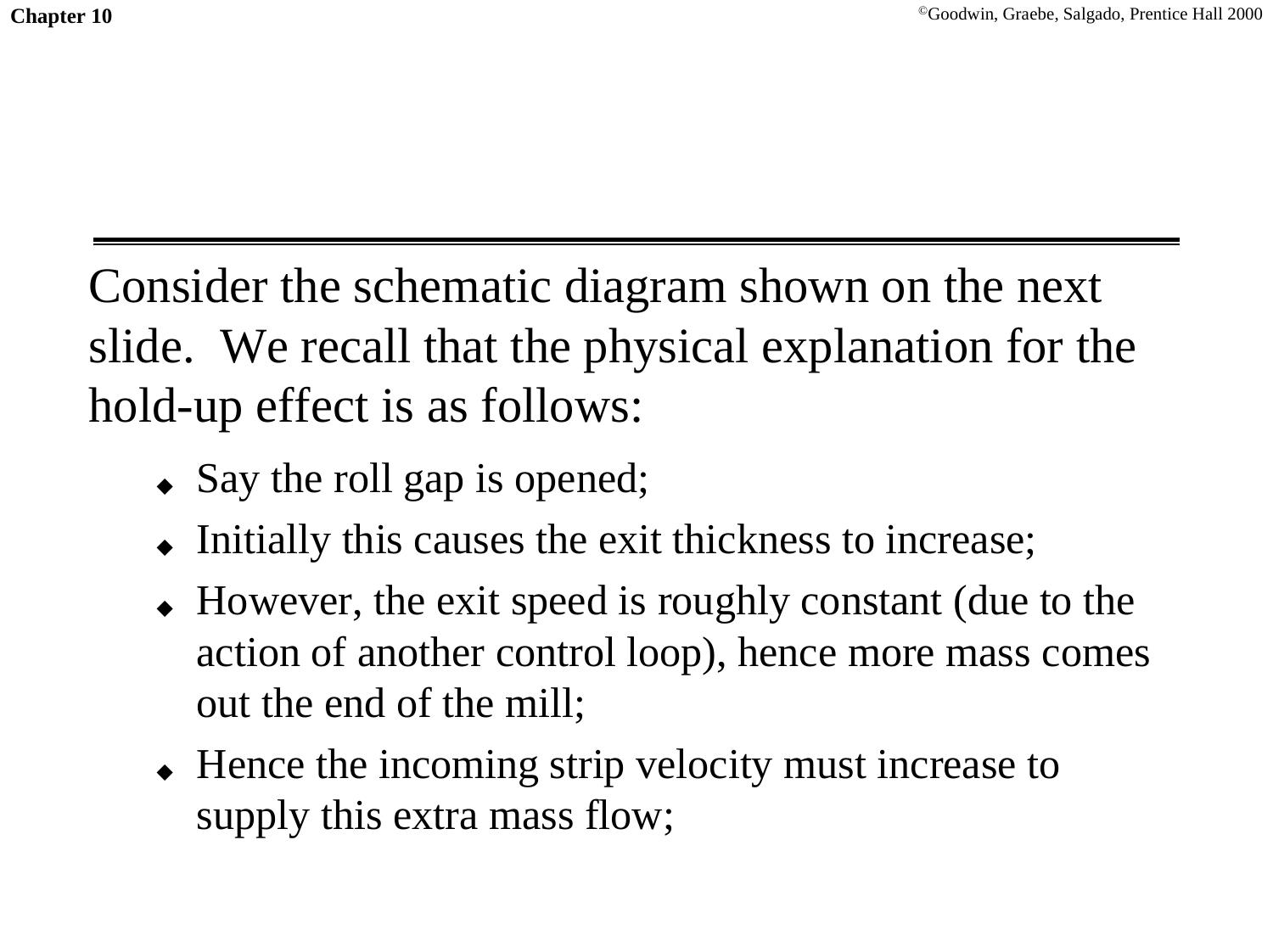- However, due to the inertia of the uncoiler, this means that the input tension will increase;
- ◆ In turn, increased input tension implies a drop in exit thickness.

The exit thickness increase is thus *held up* until the uncoiler current controller can respond and restore the tension to its original value.

This phenomena manifests itself in the imaginary axis zero noted in Chapter 8 in the model linking roll gap to exit thickness.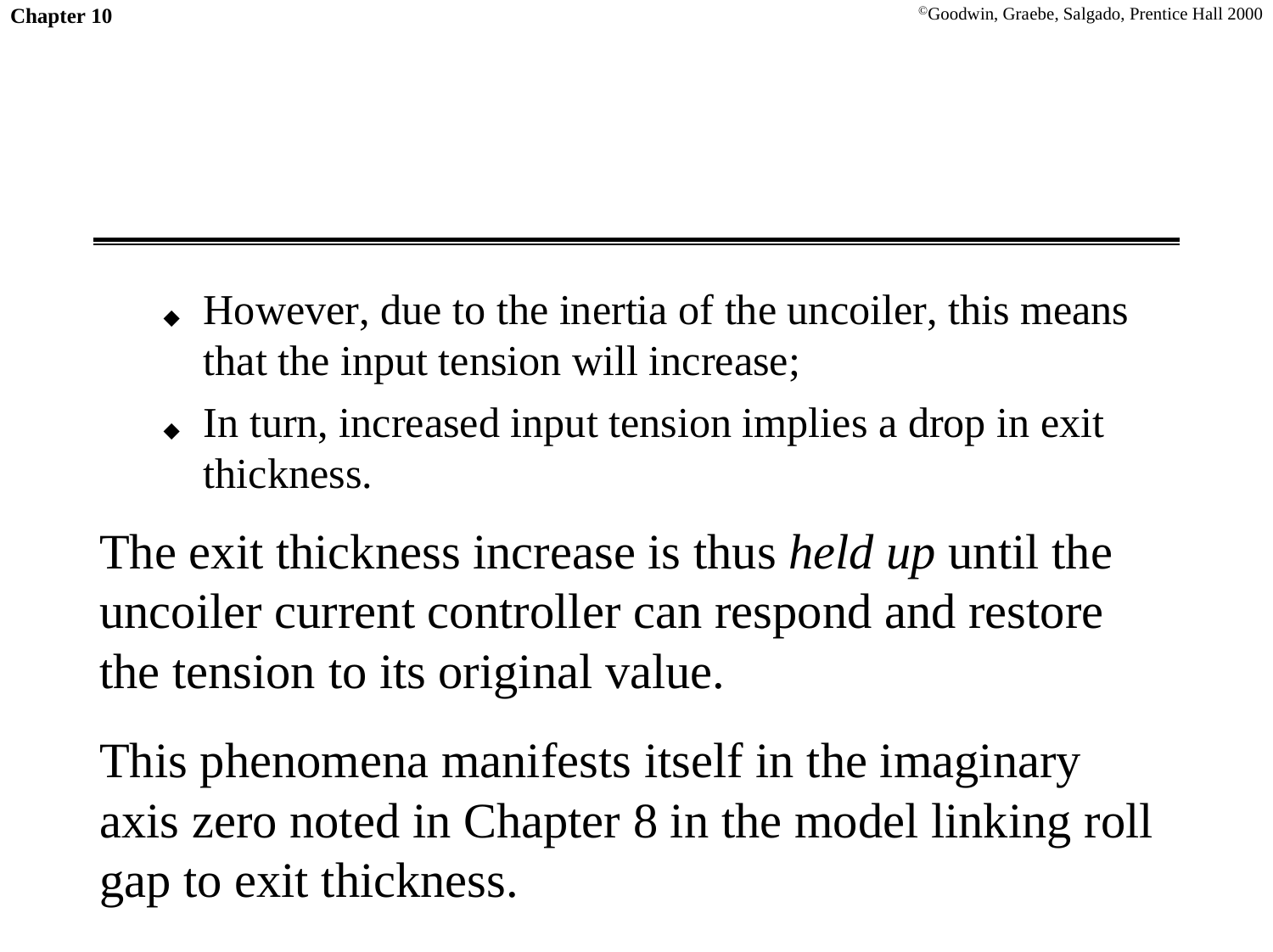#### Figure 10.6: *Feedforward controller for reversing mill*

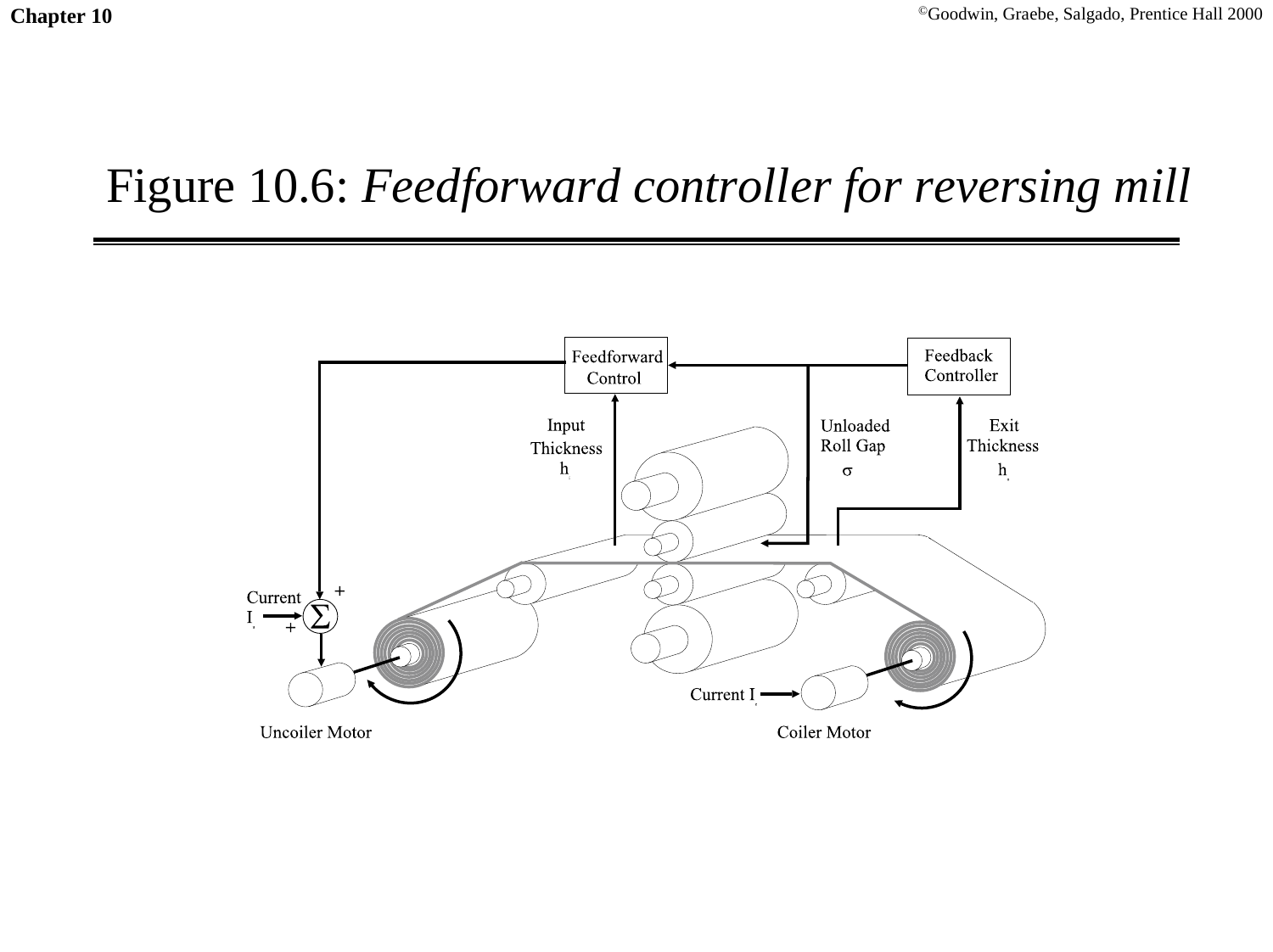The above explanation suggests that a remedy might be to send a pulse of current to the uncoiler motor as soon as we adjust the roll gap, i.e. to use **FEEDFORWARD**.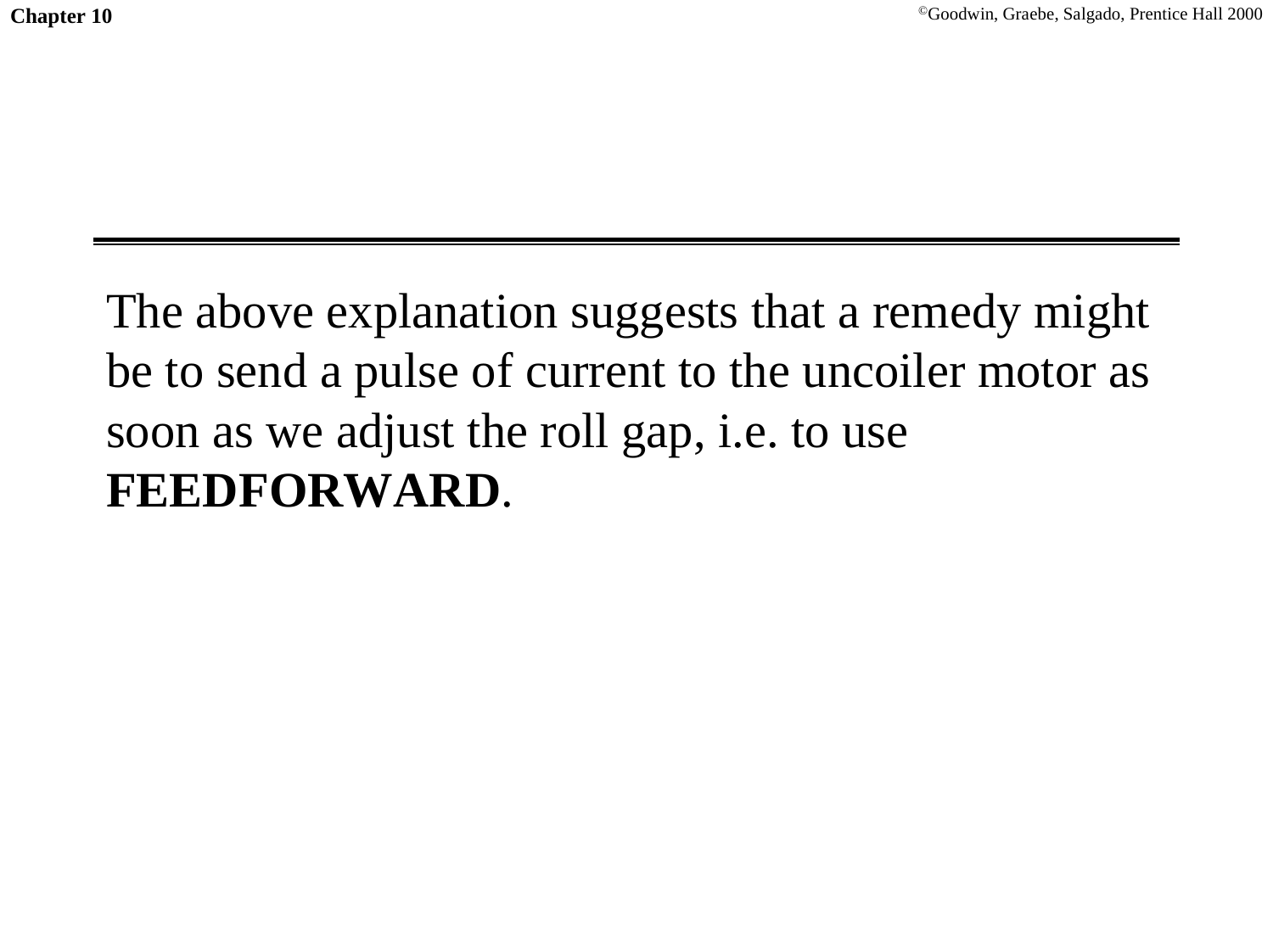Indeed, one can show using the physics of the problem that tension fluctuations would be avoided by choosing the uncoiler current as

$$
i_u(t) = \frac{J_u \omega_u^o}{v_i^o h_i^o K_m} \left[ c_1 v_0^o \frac{d\sigma(t)}{dt} + c_2 v_0^o \frac{dh_i(t)}{dt} - v_i^o \frac{dh_i(t)}{dt} \right]
$$

The above equation is seen to be a *feedforward* signal linking (*the derivatives of*) the unloaded roll gap position,  $\sigma(t)$ , and the input thickness,  $h_i(t)$ , to the uncoiler current.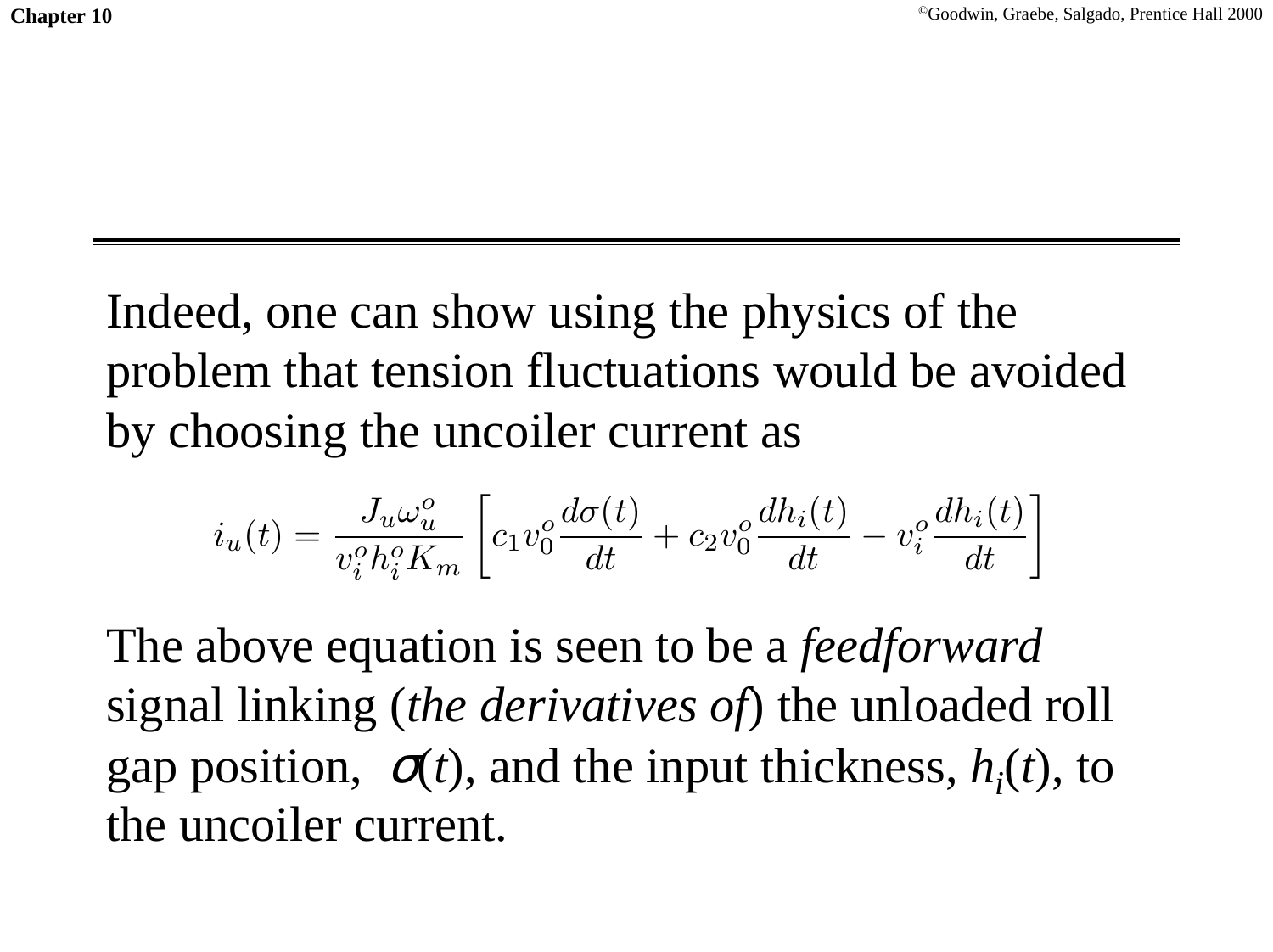Use of feedforward control in this example removes the fundamental limitation arising from the imaginary axis zero. This is not a contradiction in terms because the limitation was only fundamental within the single input (*roll gap*) single output (*exit thickness*) architecture. Changing the **architecture** by use of feedforward control to the uncoiler currents alters the fundamental nature of the problem and removes the limitation.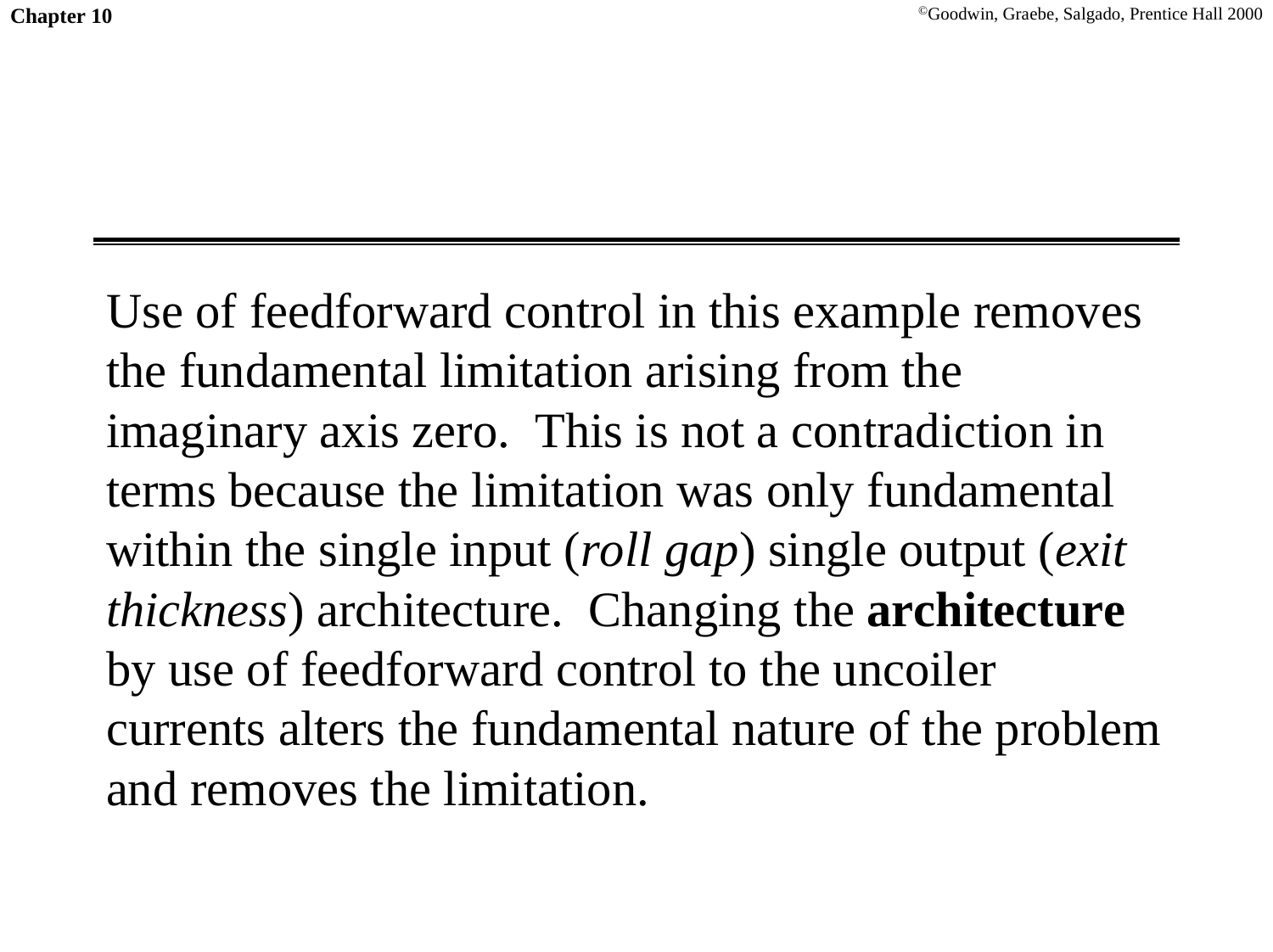### Result with Feedforward Control



Recall that the solid linewas the best that couldbe achieved with asingle degree of freedom control whereas using feedforward we canachieve the dotted line.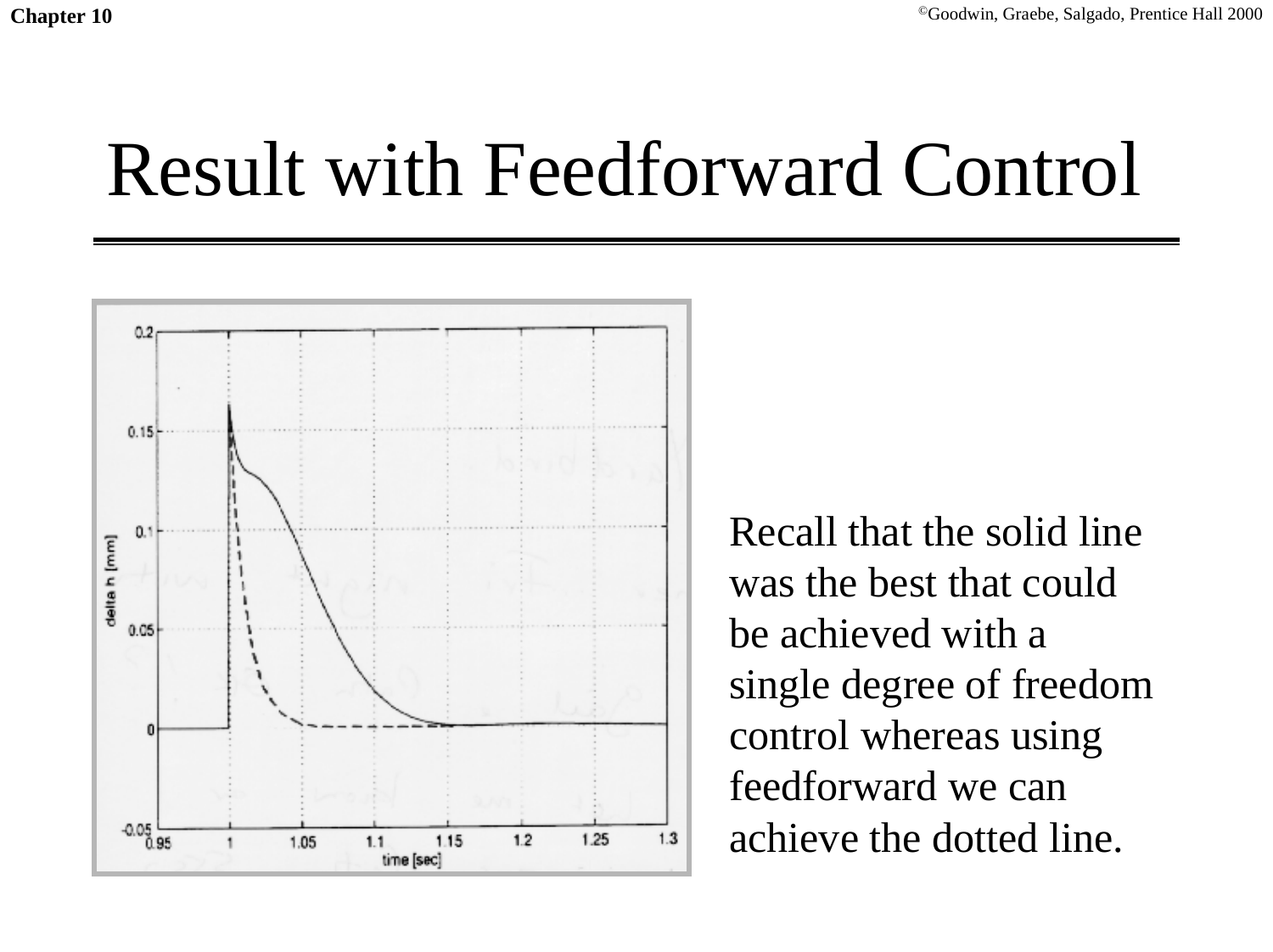The above example delivers an important message in solving tough control problems. Specifically, one should look out for architectural changes which may dramatically change a difficult (*or maybe impossible*) problem into an easy one.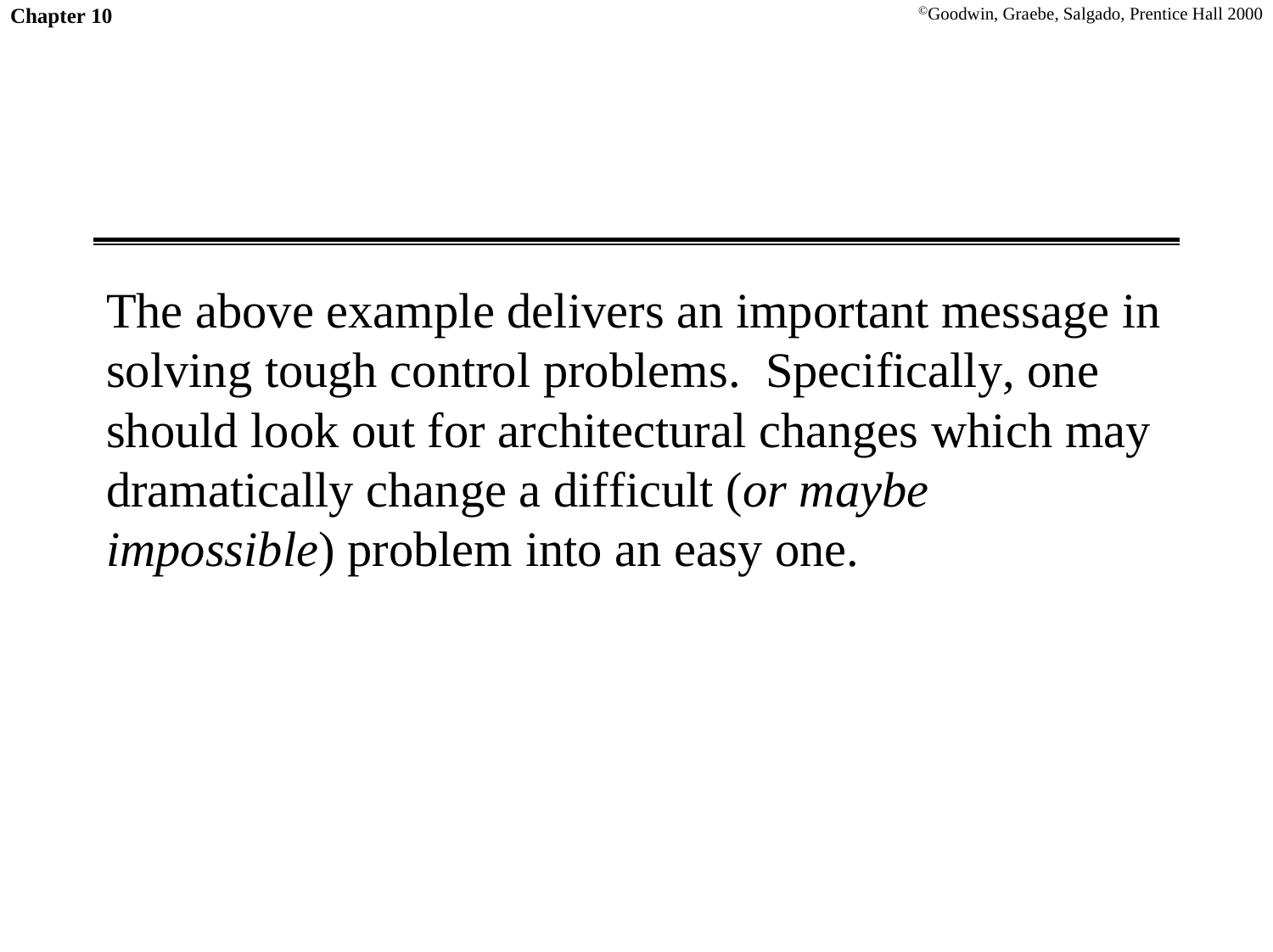## 3. Cascade Control

Next we turn to an alternative architecture for dealing with disturbances. The core idea is to feedback intermediate variables that lie between thedisturbance injection point and the output. This gives rise to so called, *cascade control*.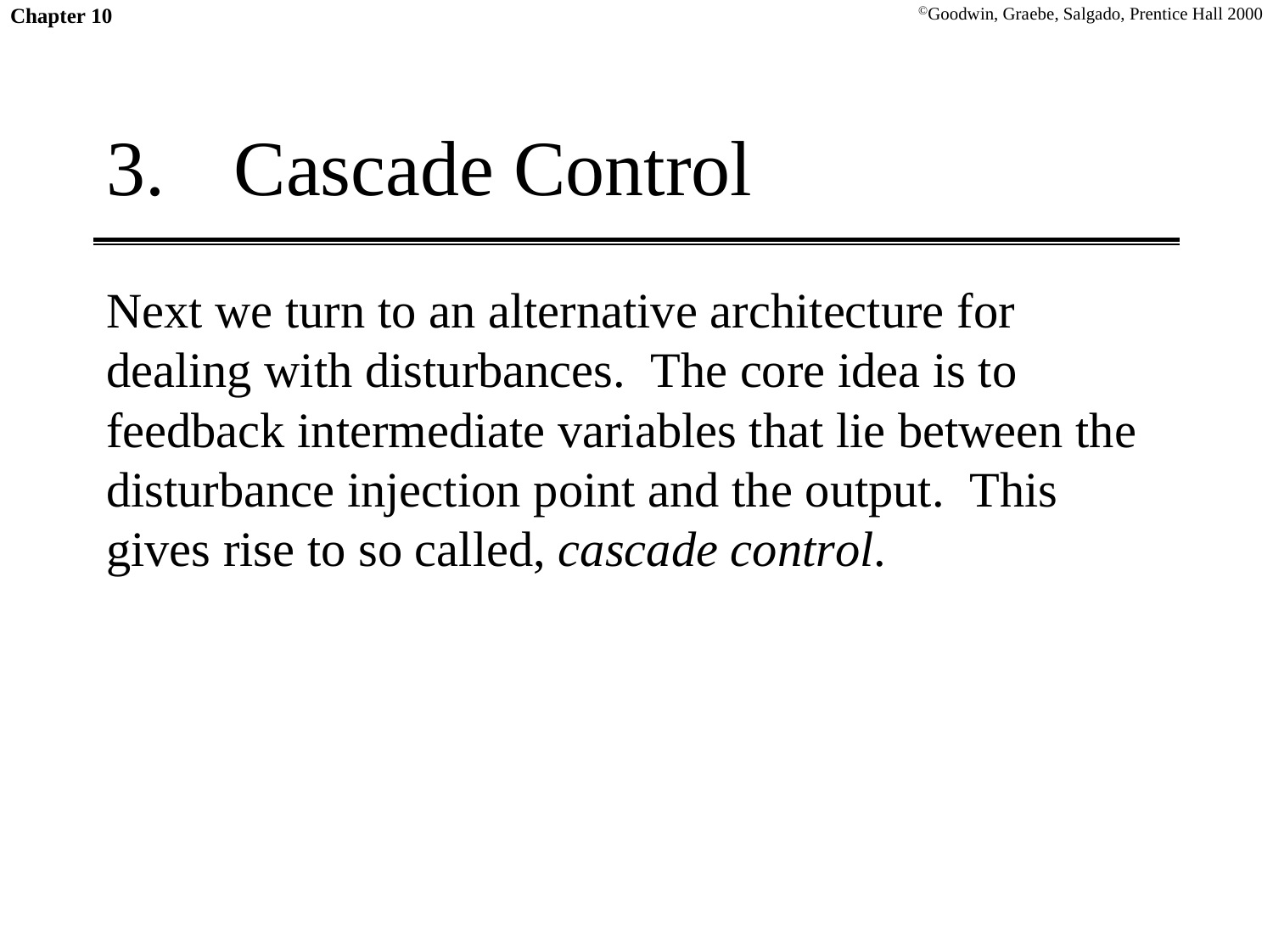Cascade control is very commonly used in practice. For example, if one has a valve in a control loop, then it is usually a good idea to place a cascade controller around the valve. This requires measurements to be made of the flow out of thevalve (*see next slide*) but can significantly improve the overall performance due to the linearizing effect that local feedback around the valve has.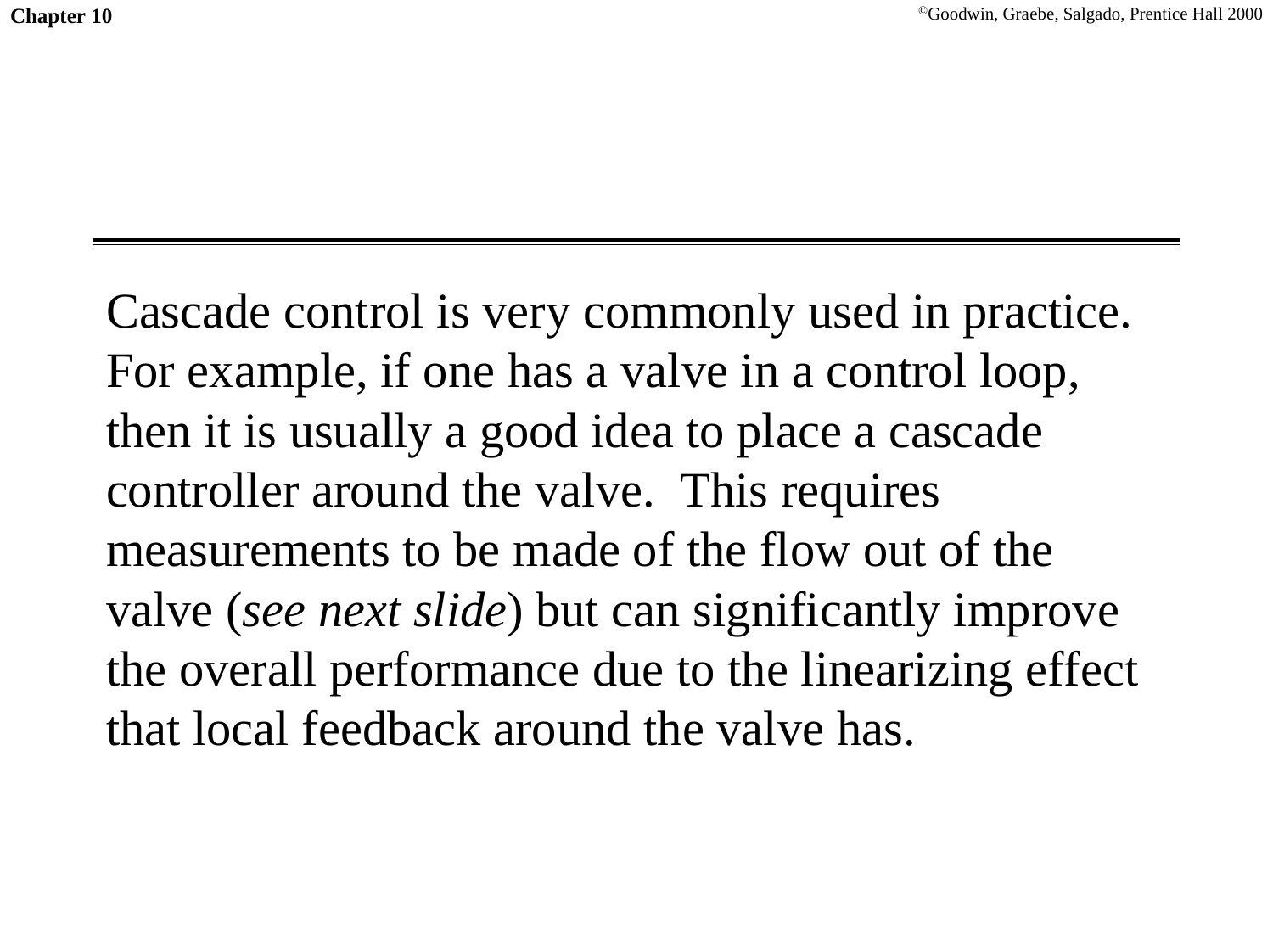#### Figure 10.7: *Example of application of cascade control*



*Non-cascadeValve Controller*

*Cascade Valve Controller*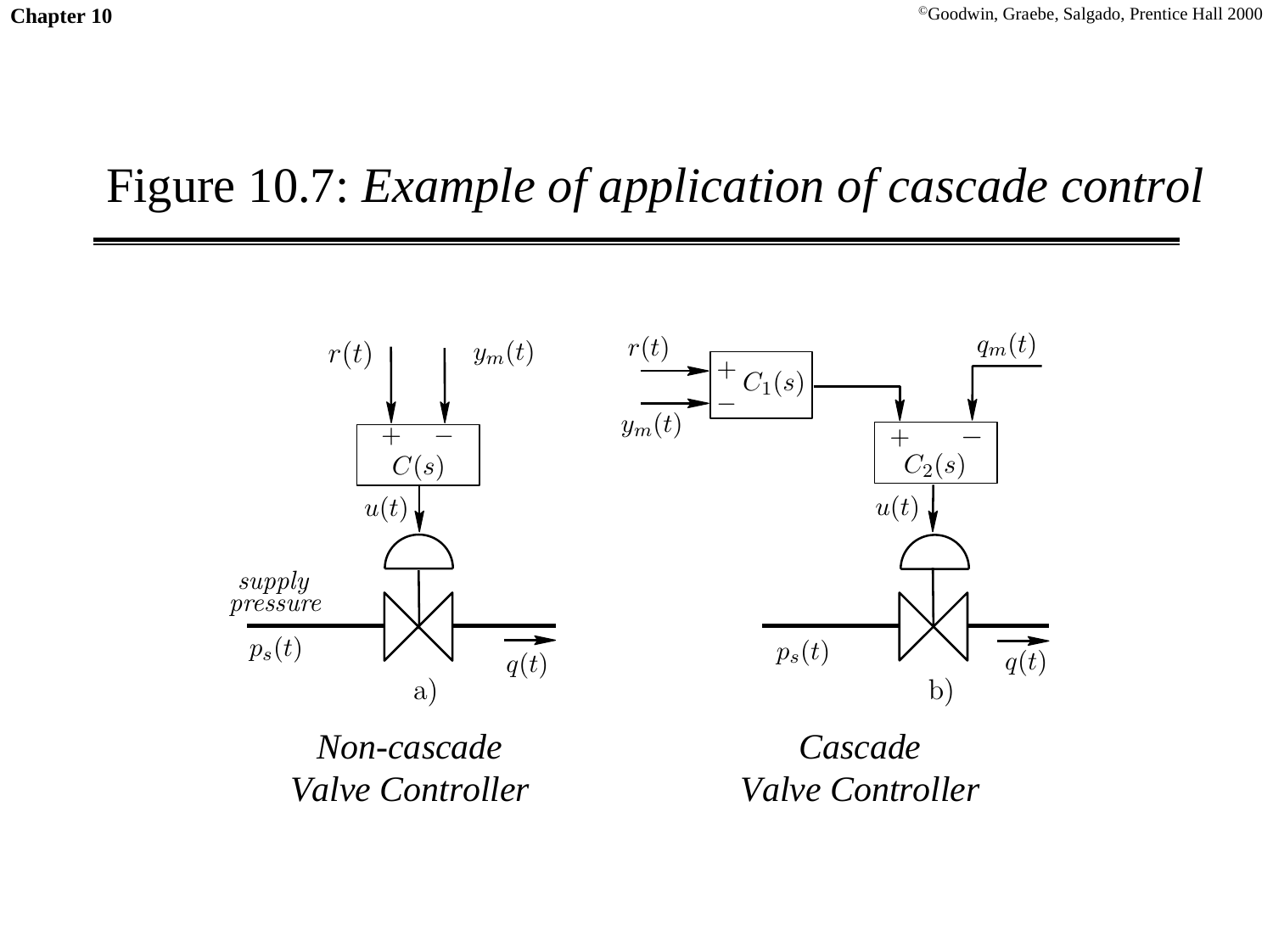#### Figure 10.8: *Cascade control structure*

The generalization of this idea has the structure as shown below:



*Outer loop*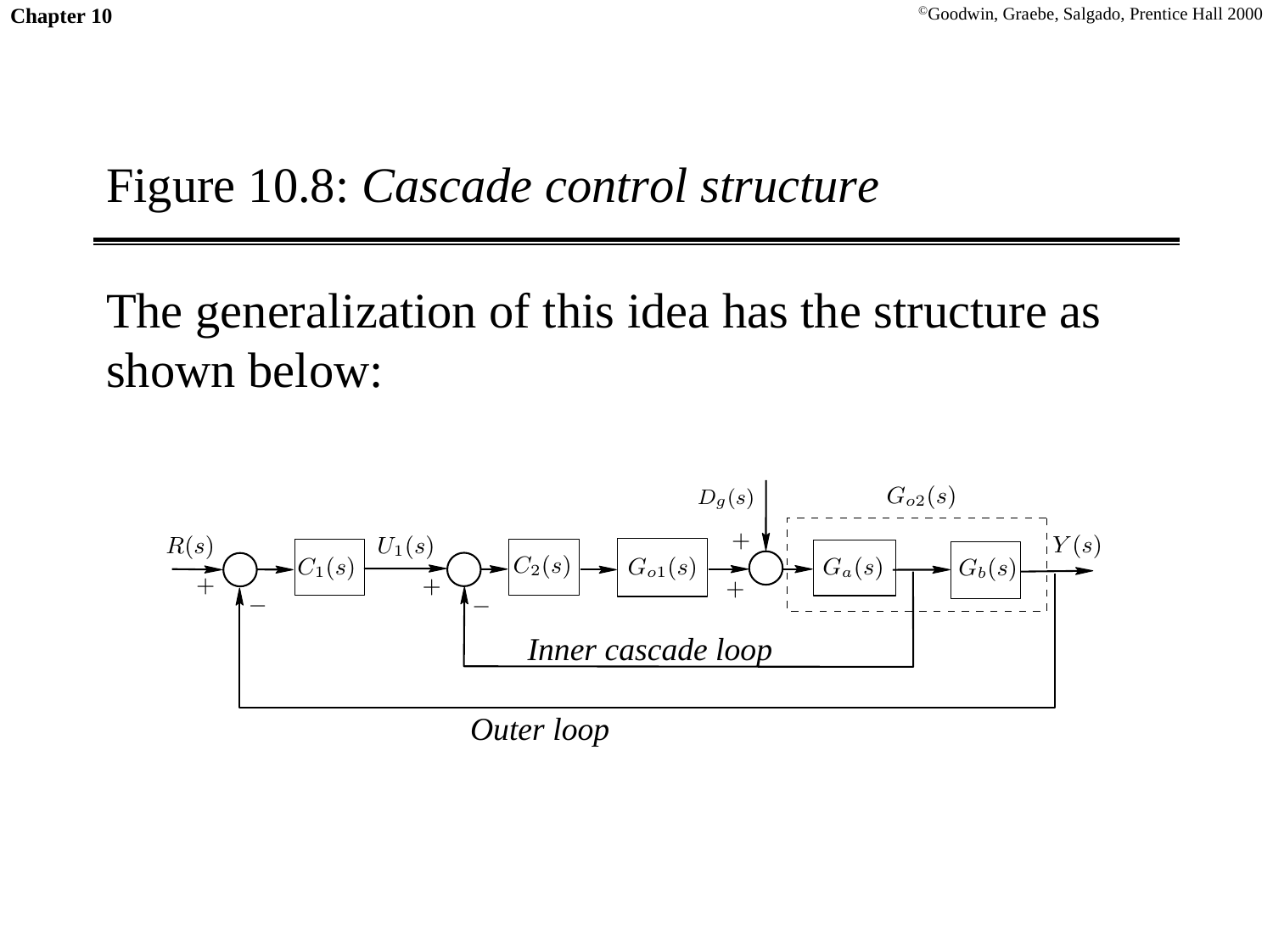#### Referring to Figure 10.8 (*previous slide*), the main benefits of cascade control are obtained

(i) when  $G<sub>a</sub>(s)$  contains significant nonlinearities that limit the loop performance;

*or*

(ii) when  $G<sub>b</sub>(s)$  limits the bandwidth in a basic control architecture.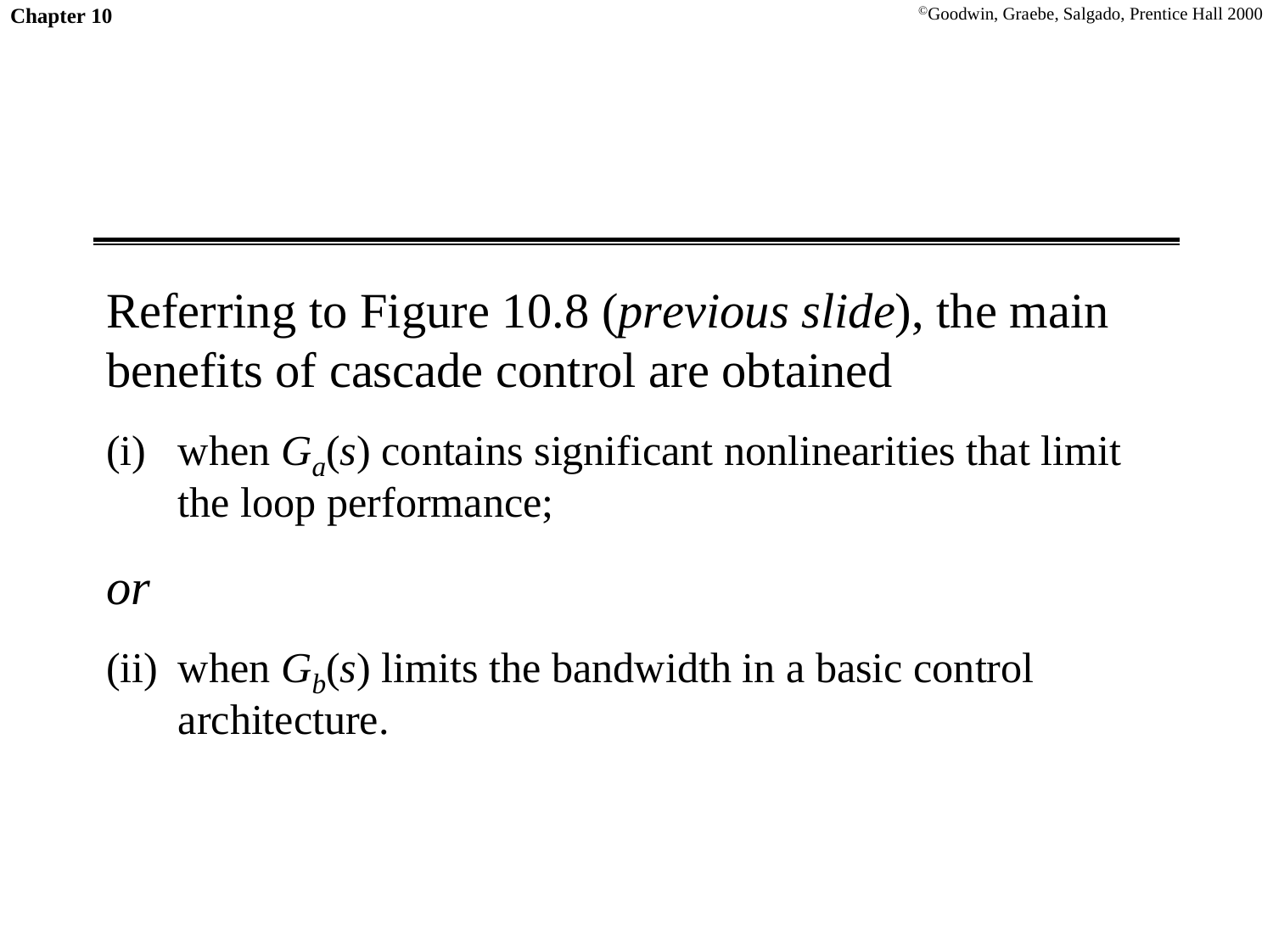# Example of Cadcade Control

Consider a plant having the same nominal model as in the previous example on disturbance feedforward. Assume that the measurement for the secondary loop is the input to  $G_{02}(s)$ ,

$$
G_{o1}(s) = \frac{1}{s+1}; \quad G_{o2}(s) = \frac{e^{-s}}{2s+1}; \quad G_a(s) = 1; \quad G_b(s) = G_{o2}(s) = \frac{e^{-s}}{2s+1}
$$

We first choose the secondary controller to be a PI controller where

$$
C_2(s)=\frac{8(s+1)}{s}
$$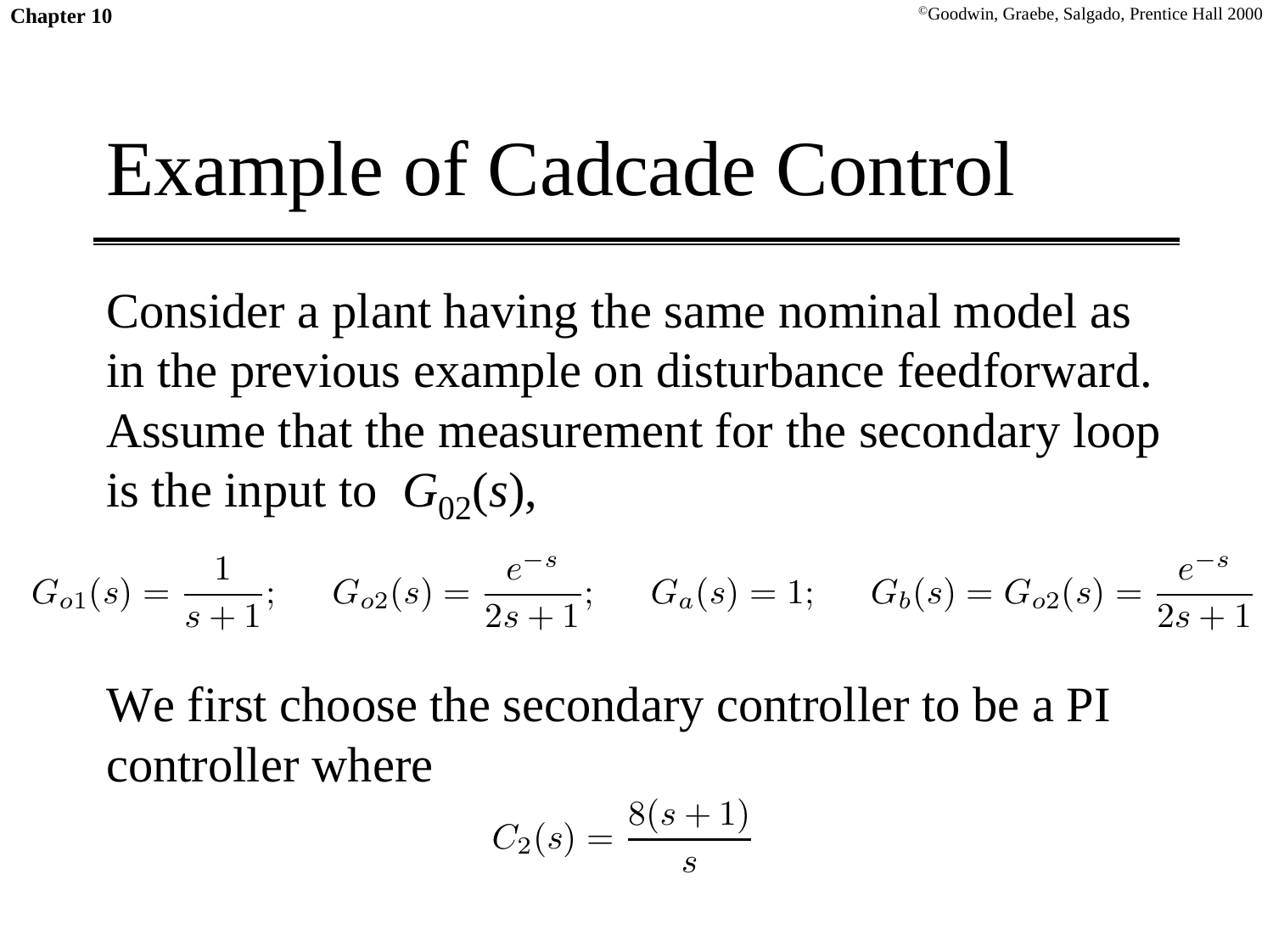This leads to an inner loop having effective closed loop transfer function of

$$
T_{o2}(s) = \frac{8}{s+8}
$$

Hence the primary (or outer loop) controller sees an equivalent plant with transfer function

$$
G_{oeq}(s) = \frac{8e^{-s}}{2s^2 + 17s + 8}
$$

The outter controller is then designed using a Smith Predictor (*see Chapter 7*).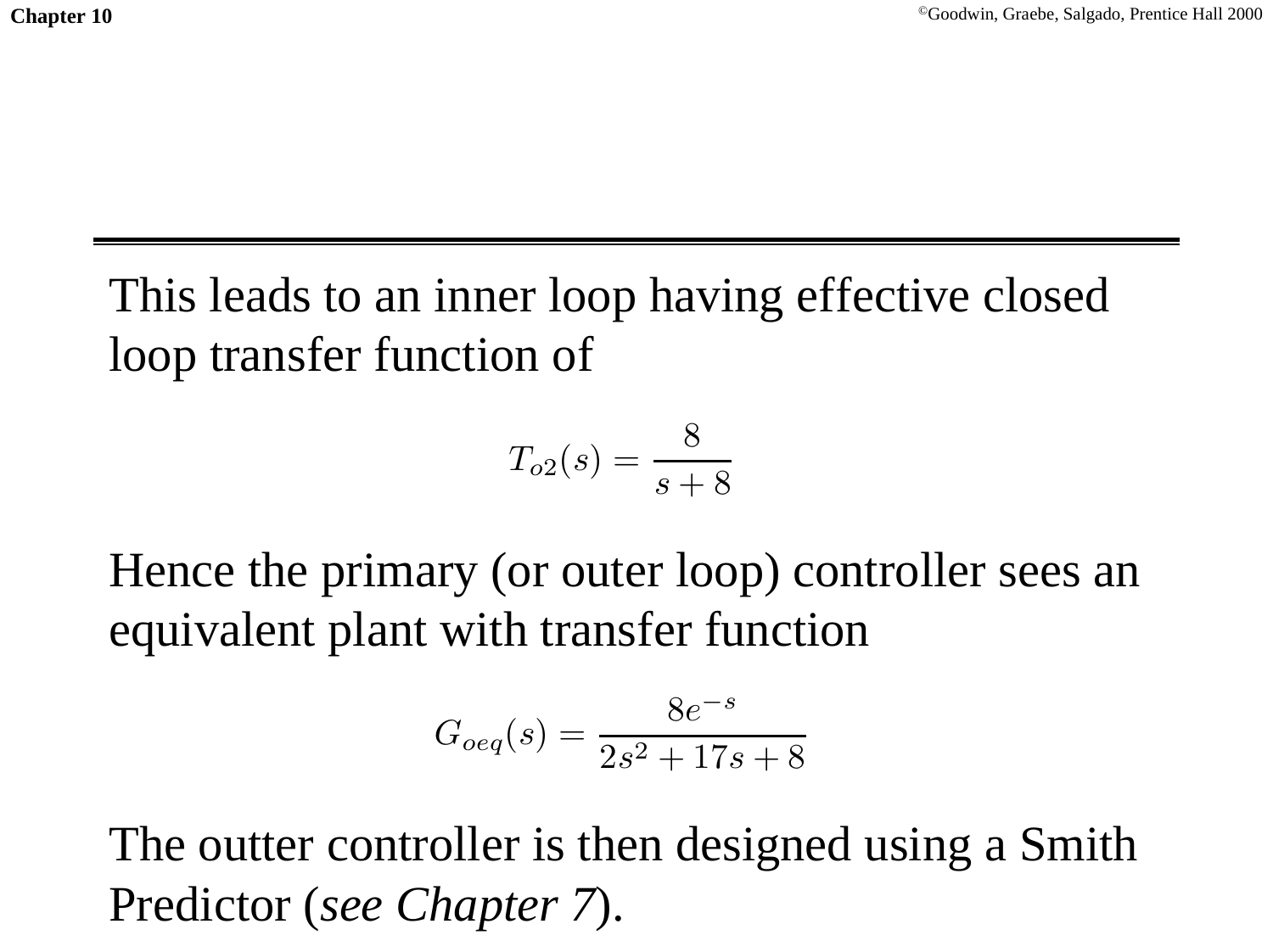The results for the same disturbance as in theearlier example on disturbance feedforward are shown in the next slide. [A unit step reference is applied at  $t = 1$  followed by a unit step disturbance at  $t = 5$ ].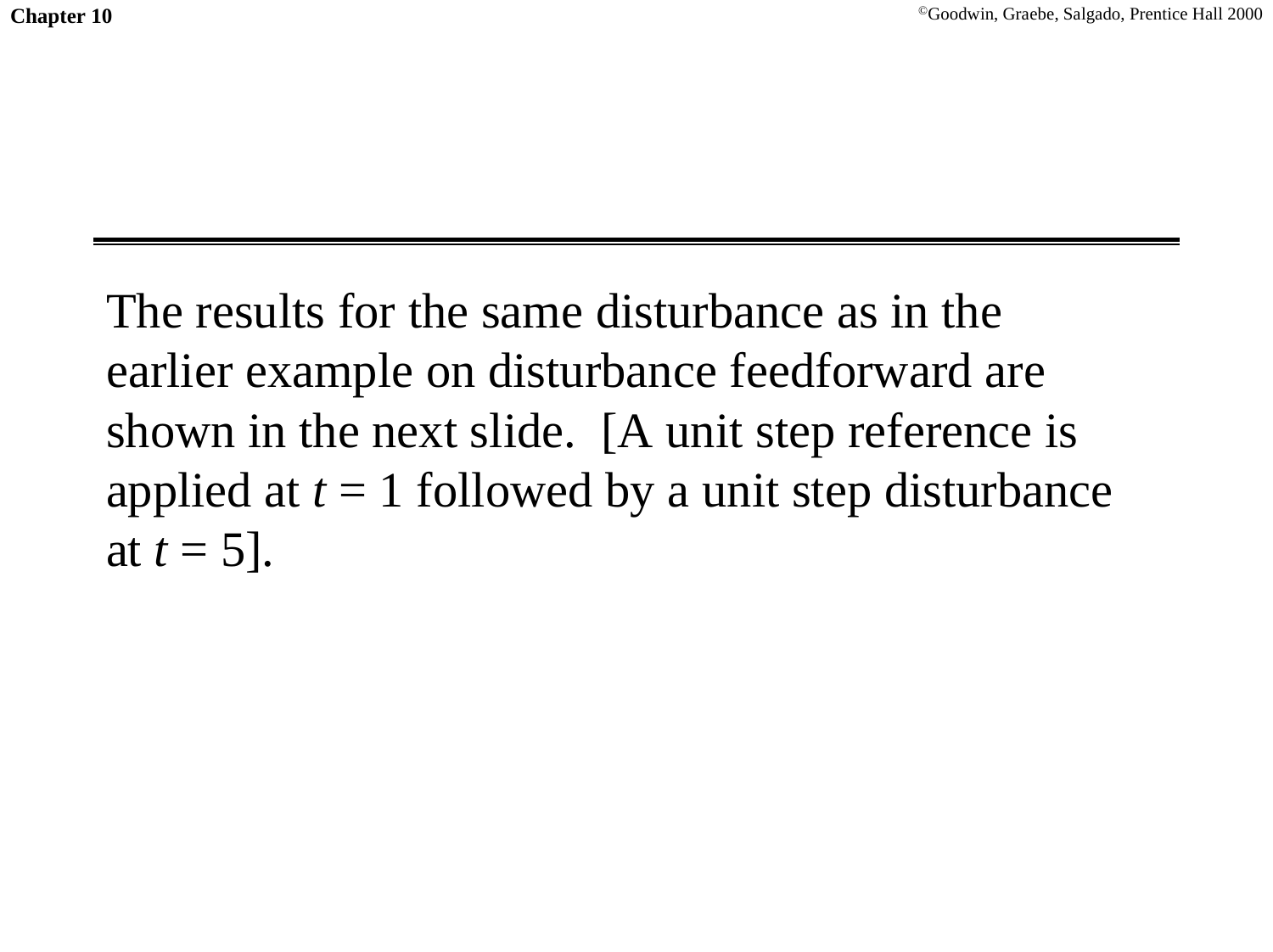### Figure 10.9: *Disturbance rejection with a cascade control loop*

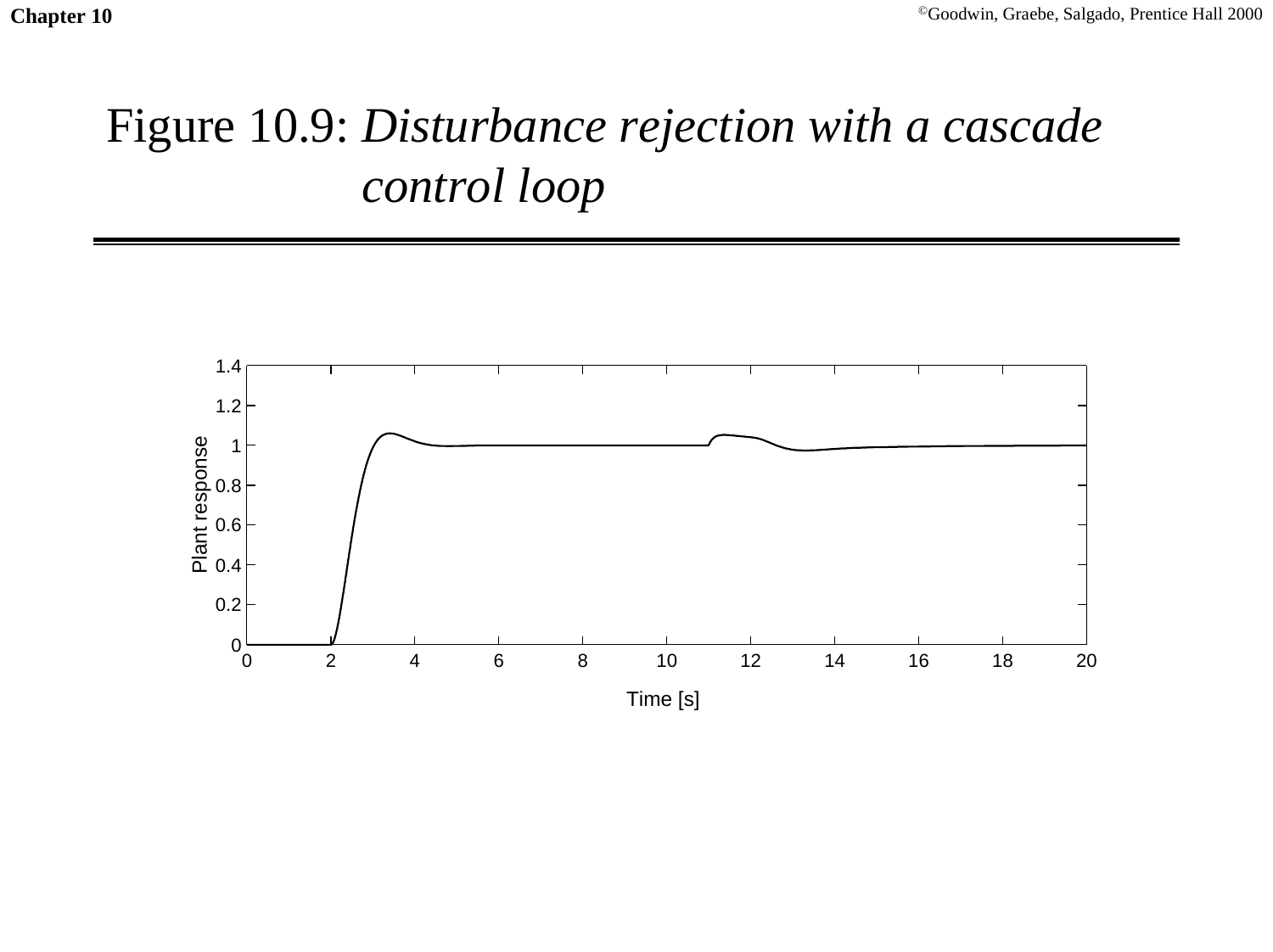Comparing Figure 10.9 with Figure 10.3 we see that cascade control has achieved similar disturbancerejection (*for this example*) as was achieved earlier using disturbance feedforward.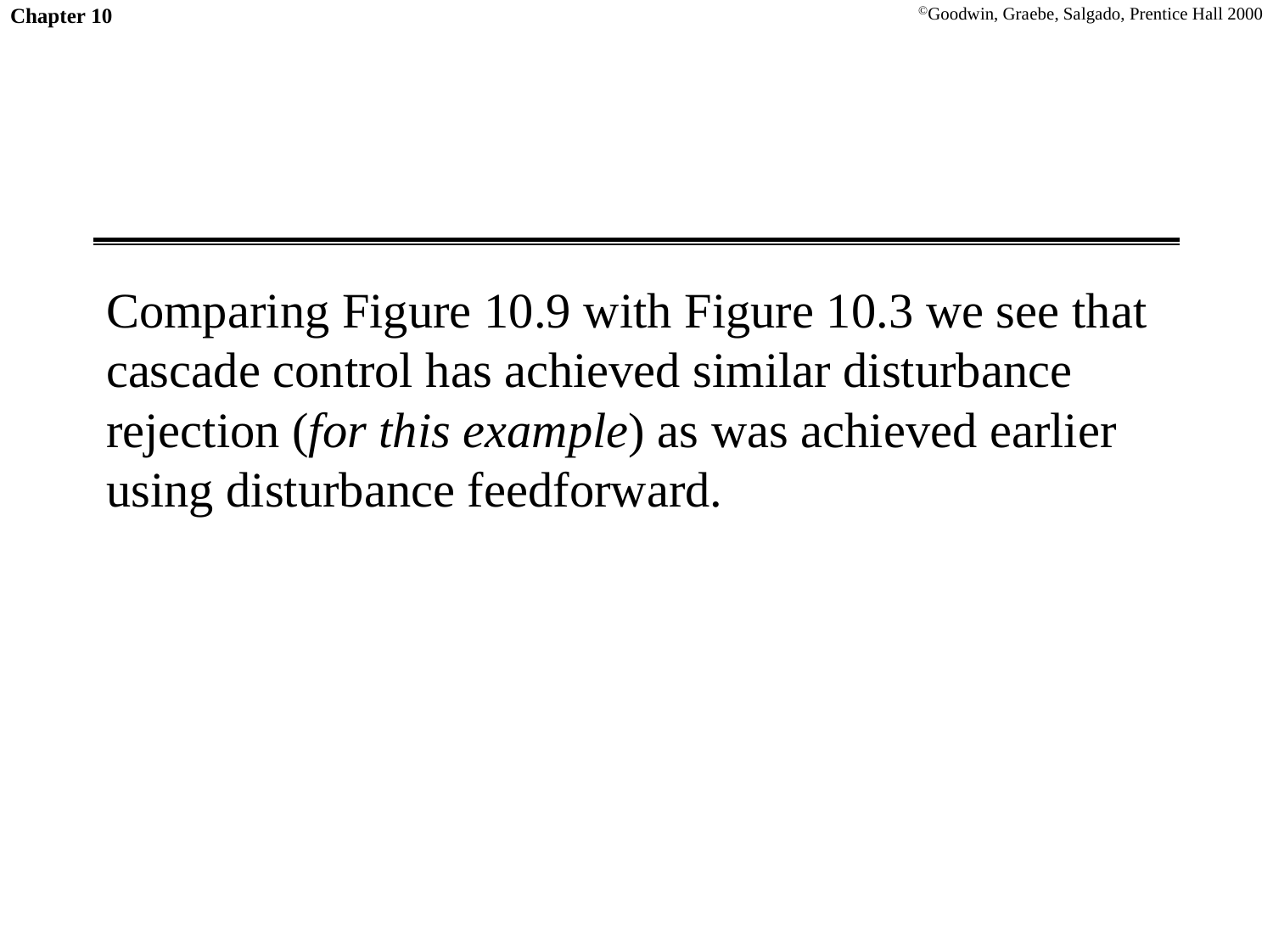#### The main features of cascade control are

- (i) Cascade control is a feedback strategy.
- (ii) A second measurement of a process variable is required. However, the disturbance itself does not need to be measured. Indeed, the secondary loop can be interpreted as having an observer to estimate the disturbance.
- (iii) Measurement noise in the secondary loop must be considered in the design, since it may limit the achievable bandwidth in this loop.
- (iv) Although cascade control (in common with feedforward) requires inversion, it can be made less sensitive to modeling errors by using the advantages of feedback.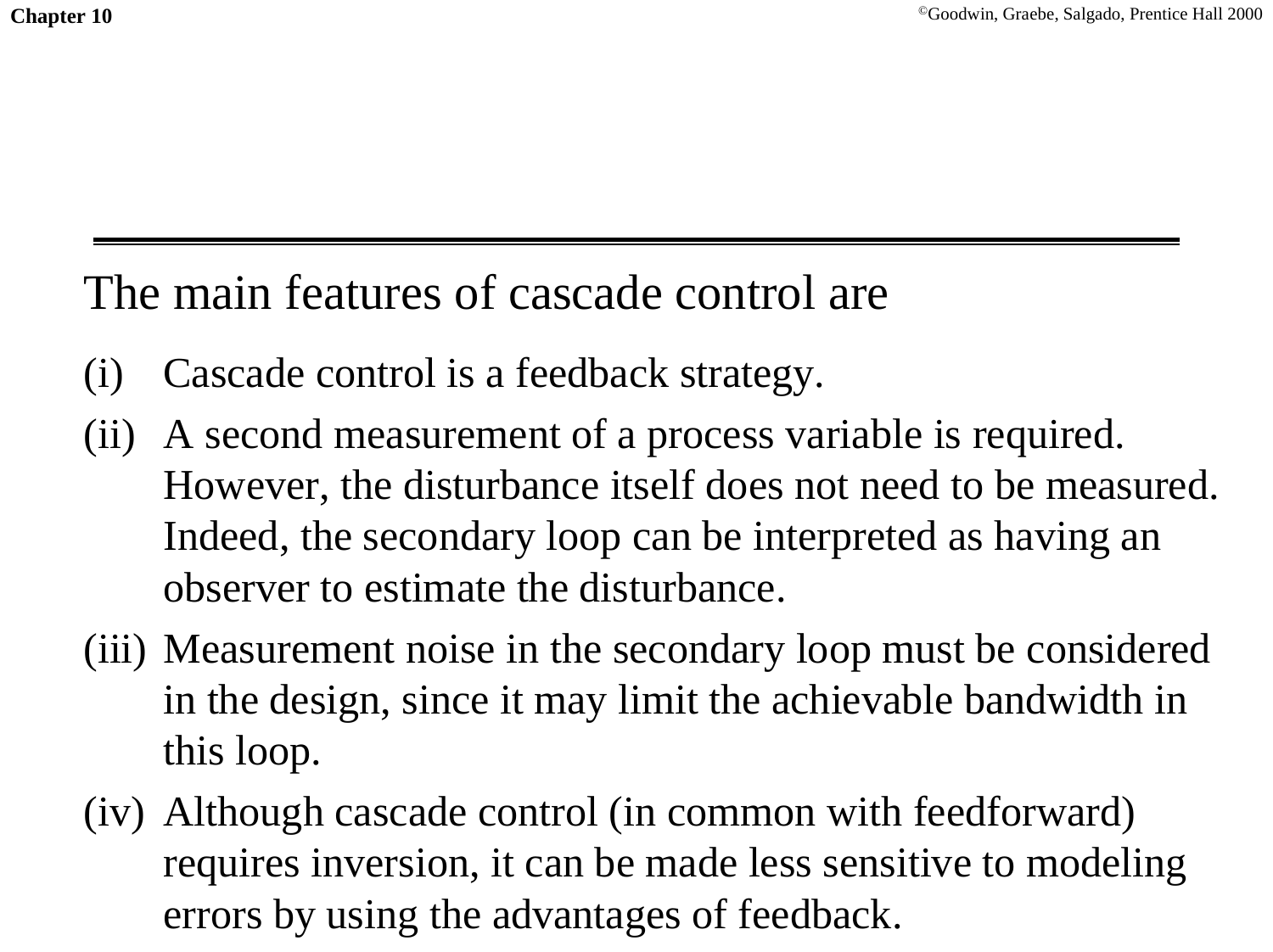# Summary

- ❖ This chapter focuses the discussion of the previous chapter on a number of special topics with high application value:
	- ◆ internal disturbance models: compensation for classes of references and disturbances
	- ◆ feedforward
	- ◆ cascade control
	- ◆ two-degree of freedom architectures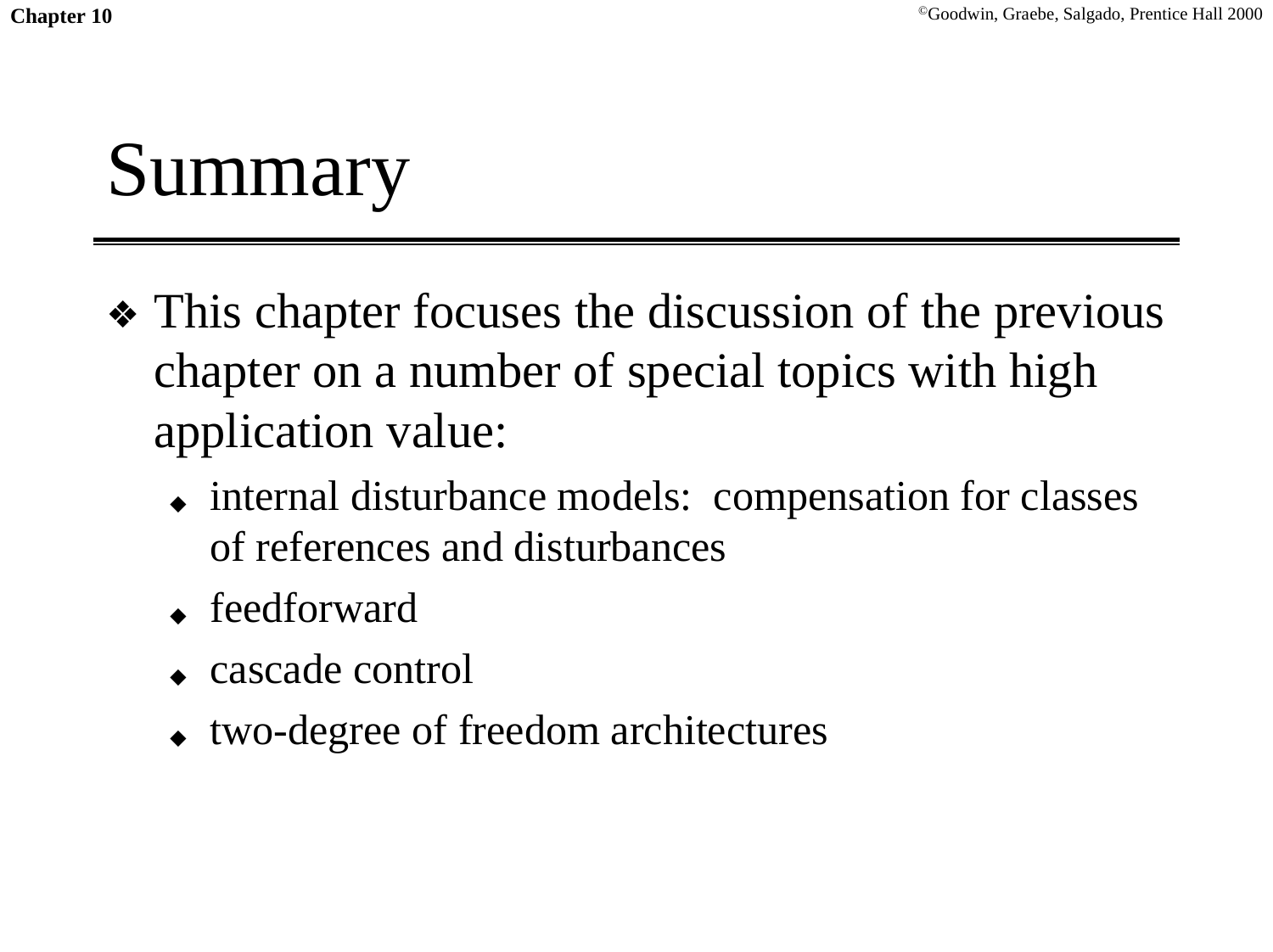### ❖ Signal models

◆ Certain classes of reference or disturbance signals can be modeled explicitly by their Laplace transform:

| Signal Type | Transform                 |
|-------------|---------------------------|
| <b>Step</b> |                           |
| Ramp        | $(a_1s+1)/s^2$            |
| Parabola    | $(a_2s^2 + a_1s + 1)/s^3$ |
| Sinusoid    | $(a_1s + 1) / (s^2+w^2)$  |

◆ such references (*disturbances*) can be asymptotically tracked (*rejected*) if and only if the closed loop contains the respective transform in the sensitivity  $S_0$ .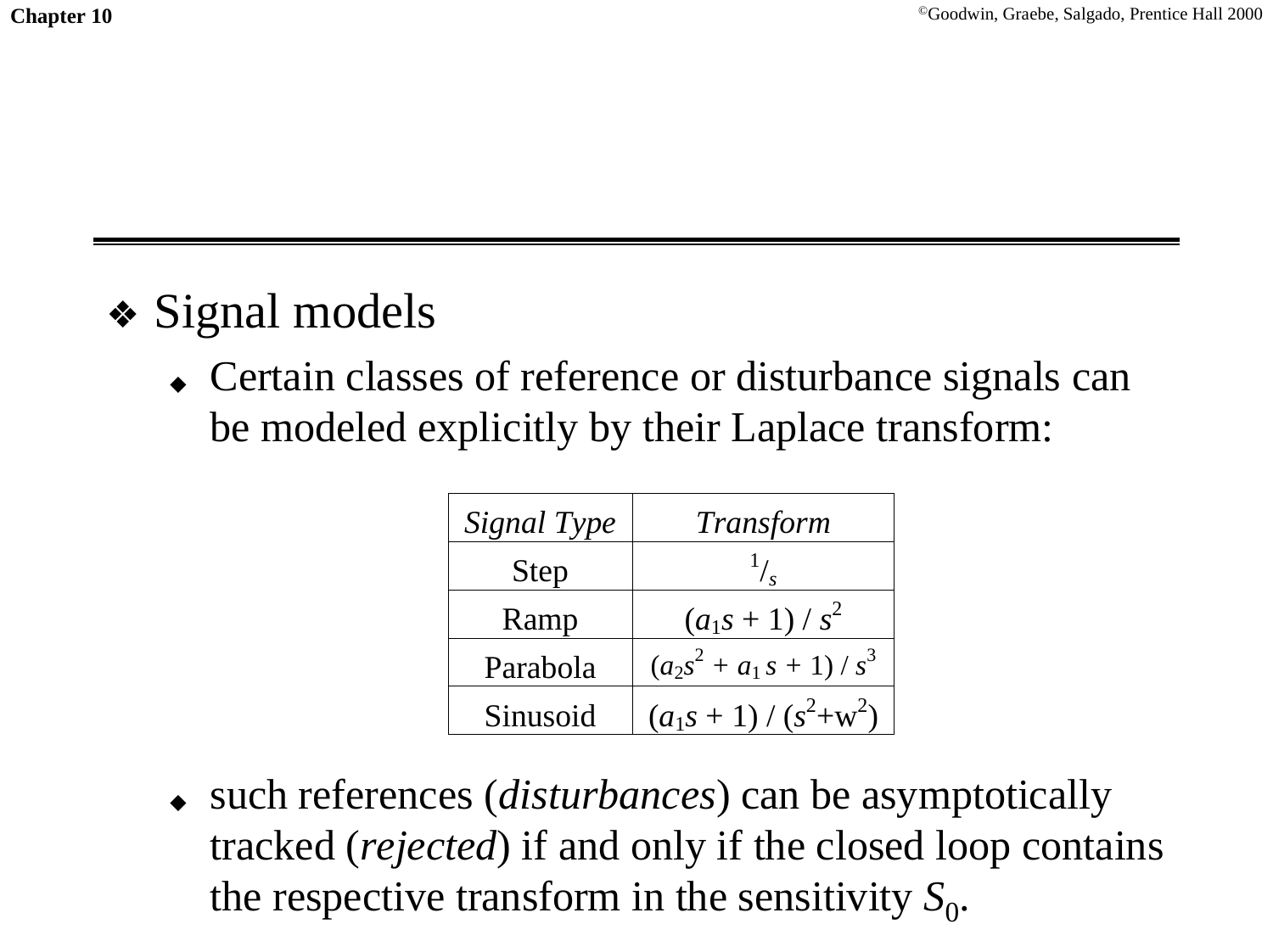- ◆ This is equivalent to having imagined the transforms being (unstable) poles of the open-loop and stabilizing them with the controller.
- ◆ In summary, the internal model principle augments poles to the open loop gain function  $G_0(s)C(s)$ . However, this implies that the same design trade-offs apply as if these poles had been in the plant to begin with.
- Thus internal model control is not cost free but must be considered as part of the design trade-off considerations.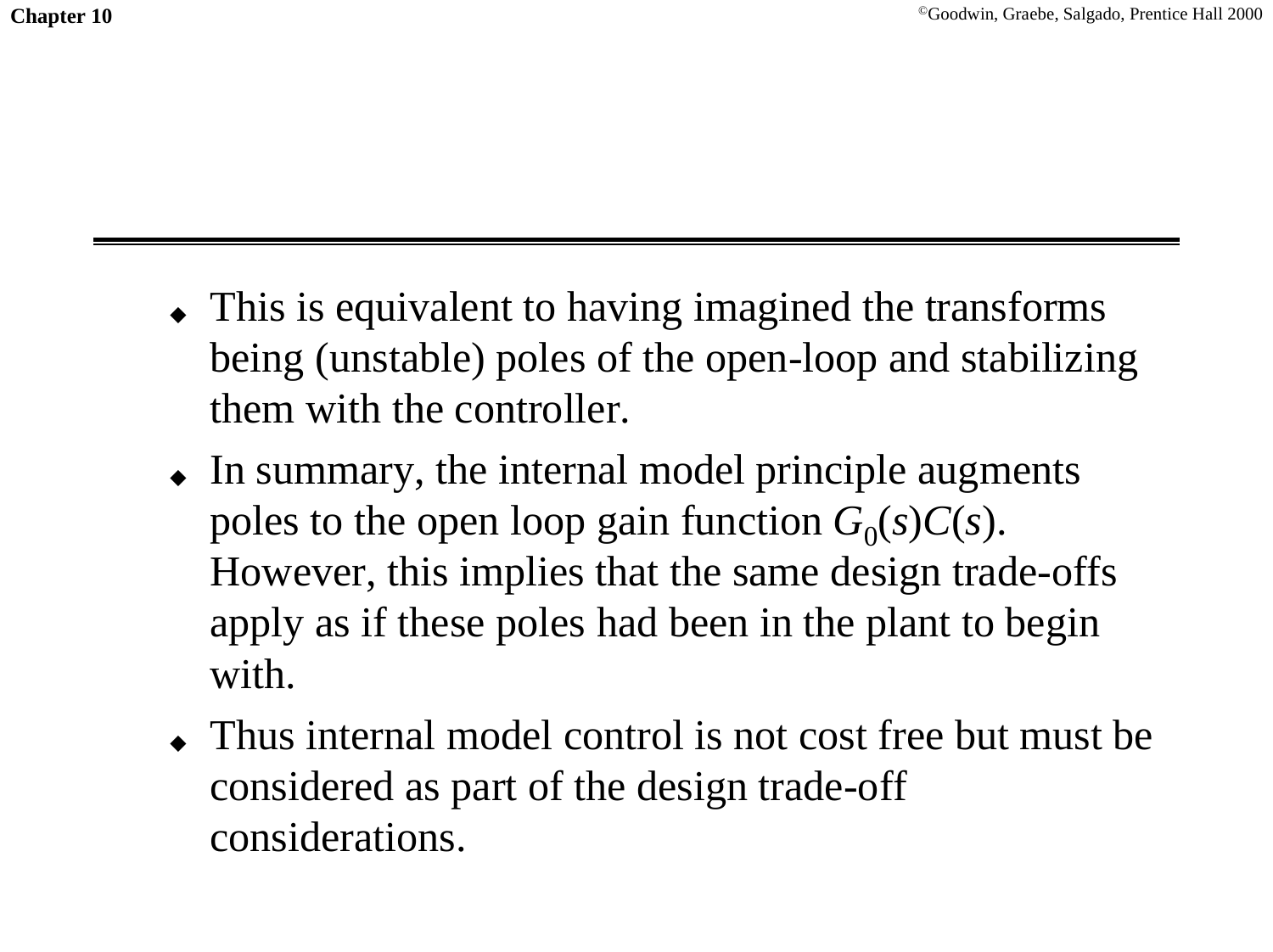#### ❖ Reference feedforward

- ◆ A simple but very effective technique for improving responses to setpoint changes is prefiltering the setpoint (*see next slide*).
- ◆ This is the so called two-degree-of-freedom (two d.o.f.) architecture since the prefilter *H* provides an additional design freedom. If, for example, there is significant measurement noise, then the loop must not be designed with too high a bandwidth. In this situation, reference tracking can be sped up with the prefilter.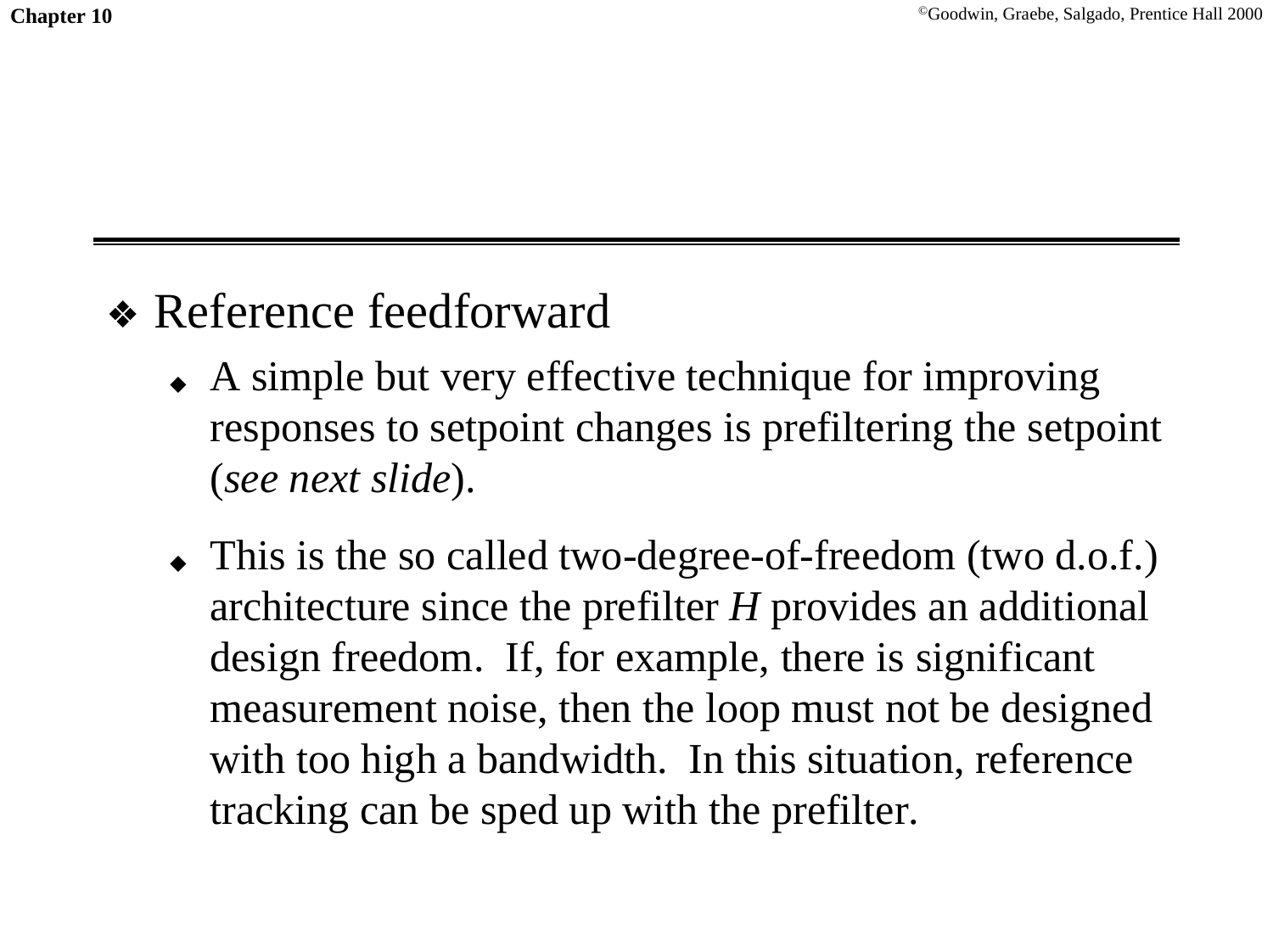- ◆ Also, if the reference contains high-frequency components (*such as step changes, for example*), which are anyhow beyond the bandwidth of the loop, then one might as well filter them so not to excite uncertainties and actuators with them unnecessarily.
- ◆ It is important to note, however, that design inadequacies in the loop (*such as poor stability or performance*) cannot be compensated by the prefilter. This is due to the fact that the prefilter does not affect the loop dynamics excited by disturbances.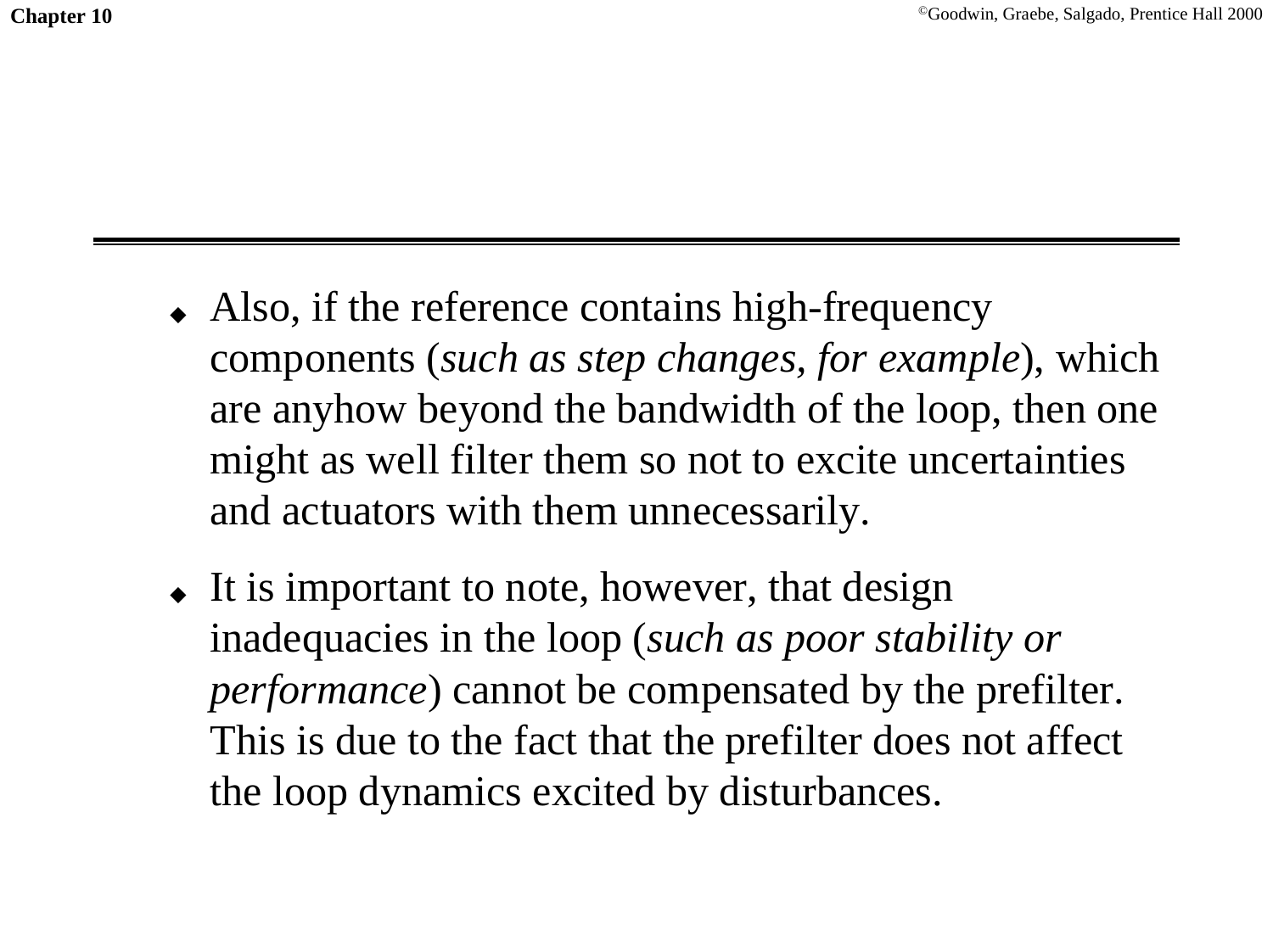### Figure 10.10: *Two degree of freedom architecture for improved tracking*

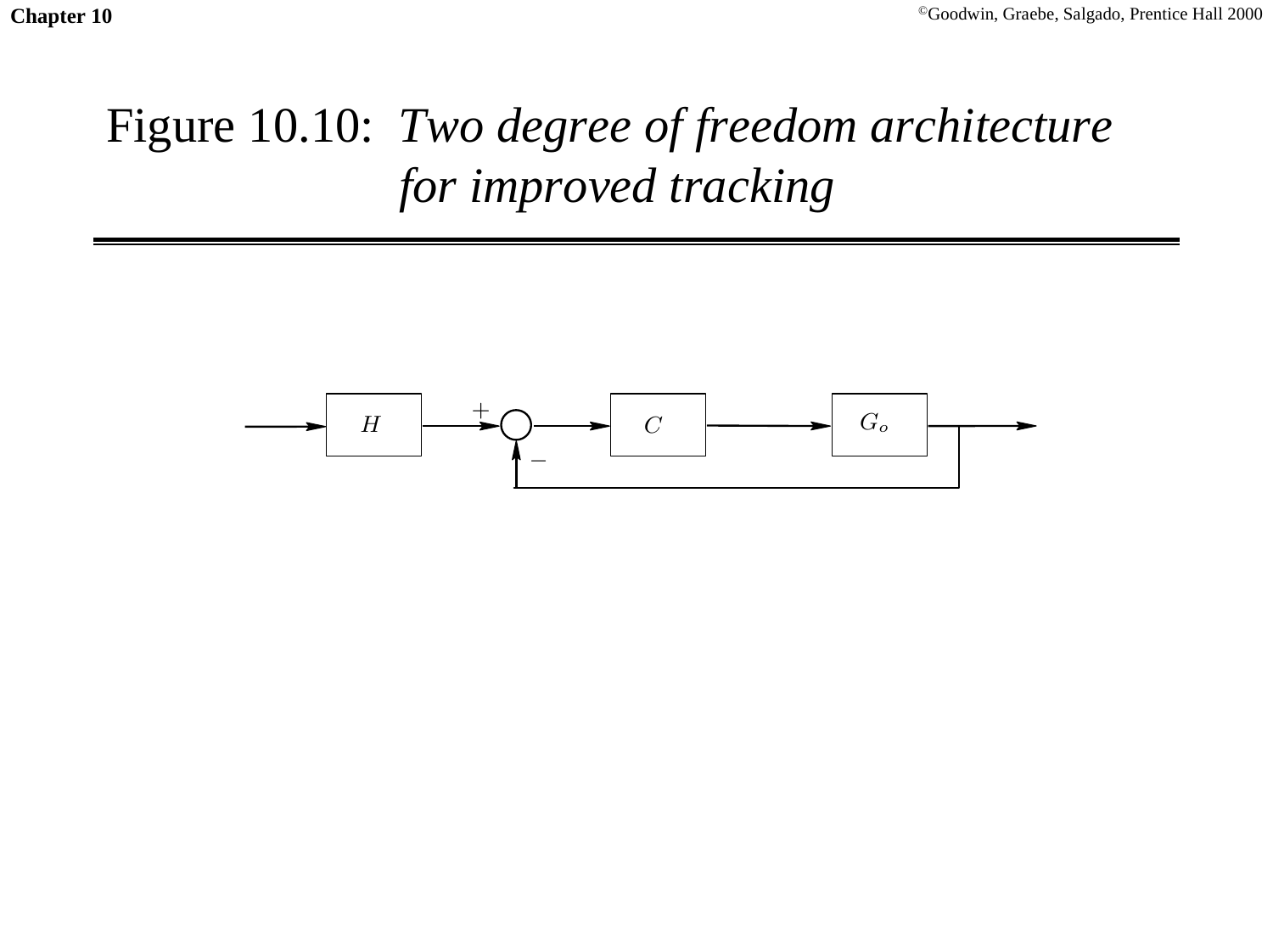#### ❖ Disturbance feedforward

◆ The trade-offs regarding sensitivities to reference, measurement noise, input- and output disturbances as discussed in the previous chapters refer to the case when these disturbances are technically or economically not measureable.

Measurable disturbances can be compensated for explicitly by disturbance feedforward (*see next slide*) thus relaxing one of the trade-off constraints and giving the design more flexibility.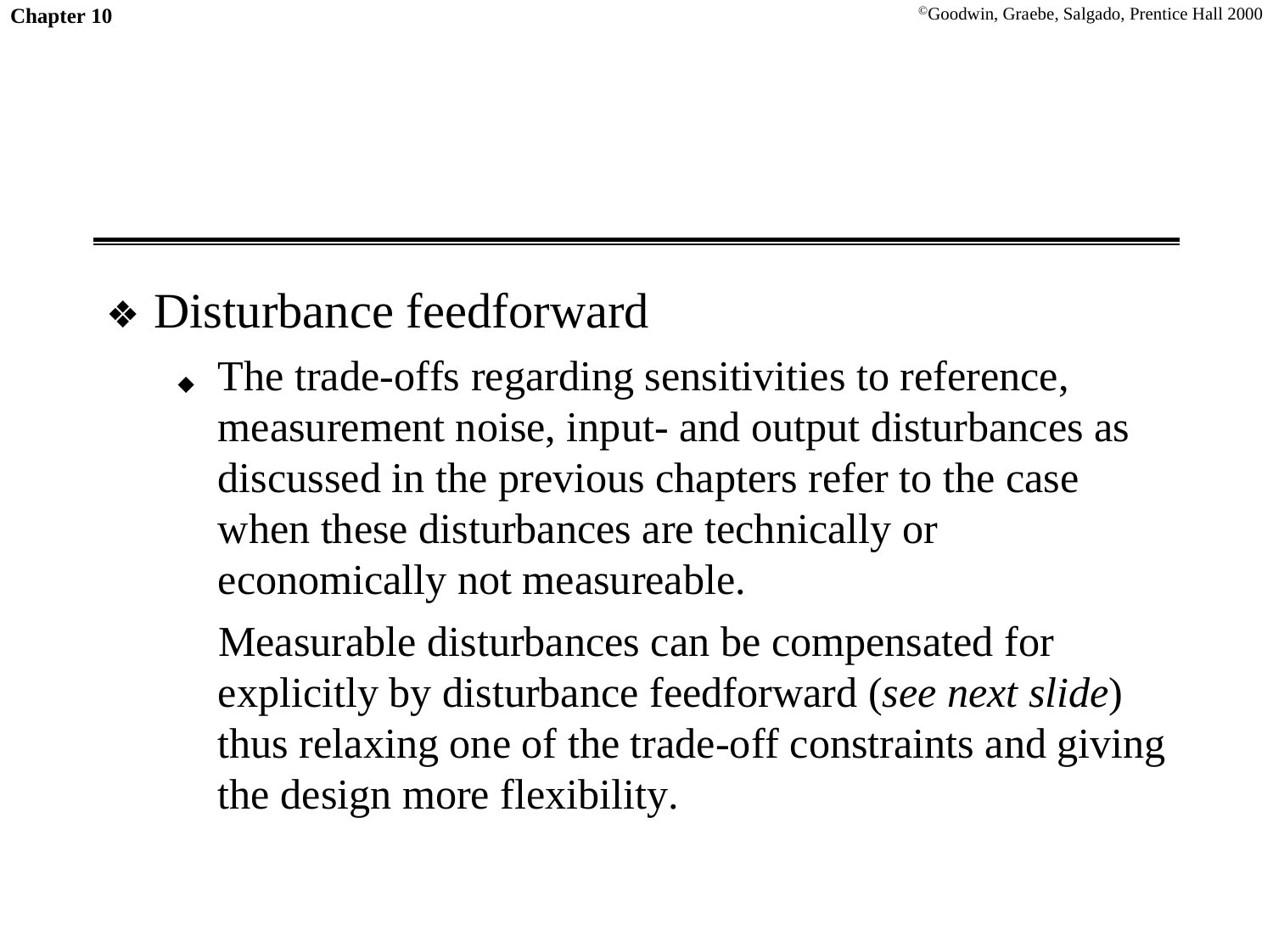#### Figure 10.11: *Disturbance feedforward structure*

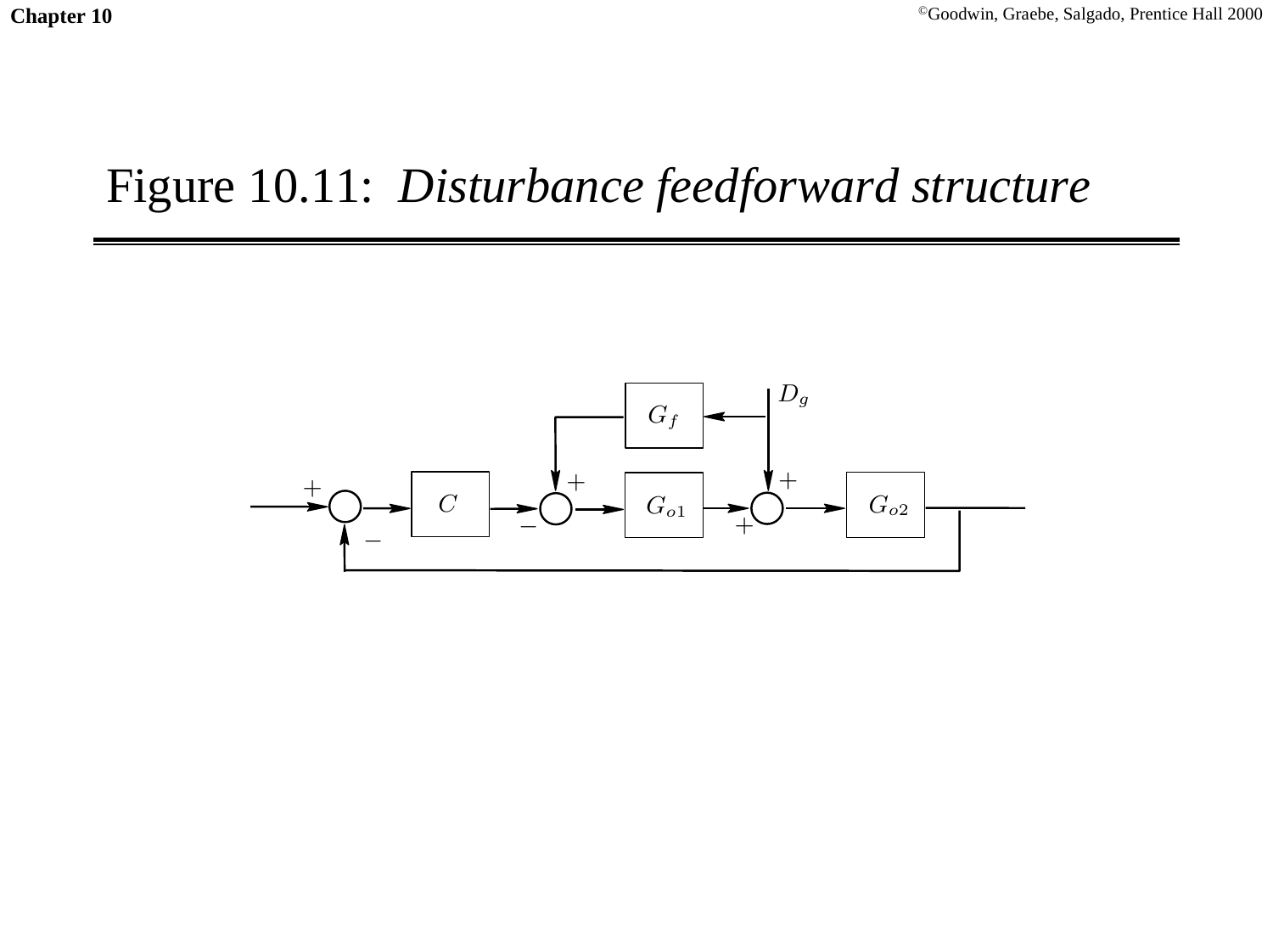#### ❖ Cascade Control

- Cascade control is another well-proven technique applicable when two or more systems feed sequentially into each other (*see next slide*).
- ◆ All previously discussed design trade-offs and insights apply.
- If the inner loop  $(C_2$  *in Figure 10.12*) were not utilized, then the outer controller  $(C_1$  in *Figure 10.12*) would implicitly or explicitly estimate y1 as an internal state of the overall system  $(G_{01}G_{02})$ . This estimate, however, would inherit the model uncertainty associated with *G*0<sub>2</sub>. Therefore, utilizing the available measurement of  $y_1$  reduces the overall uncertainty and one can achieve the associated benefits.